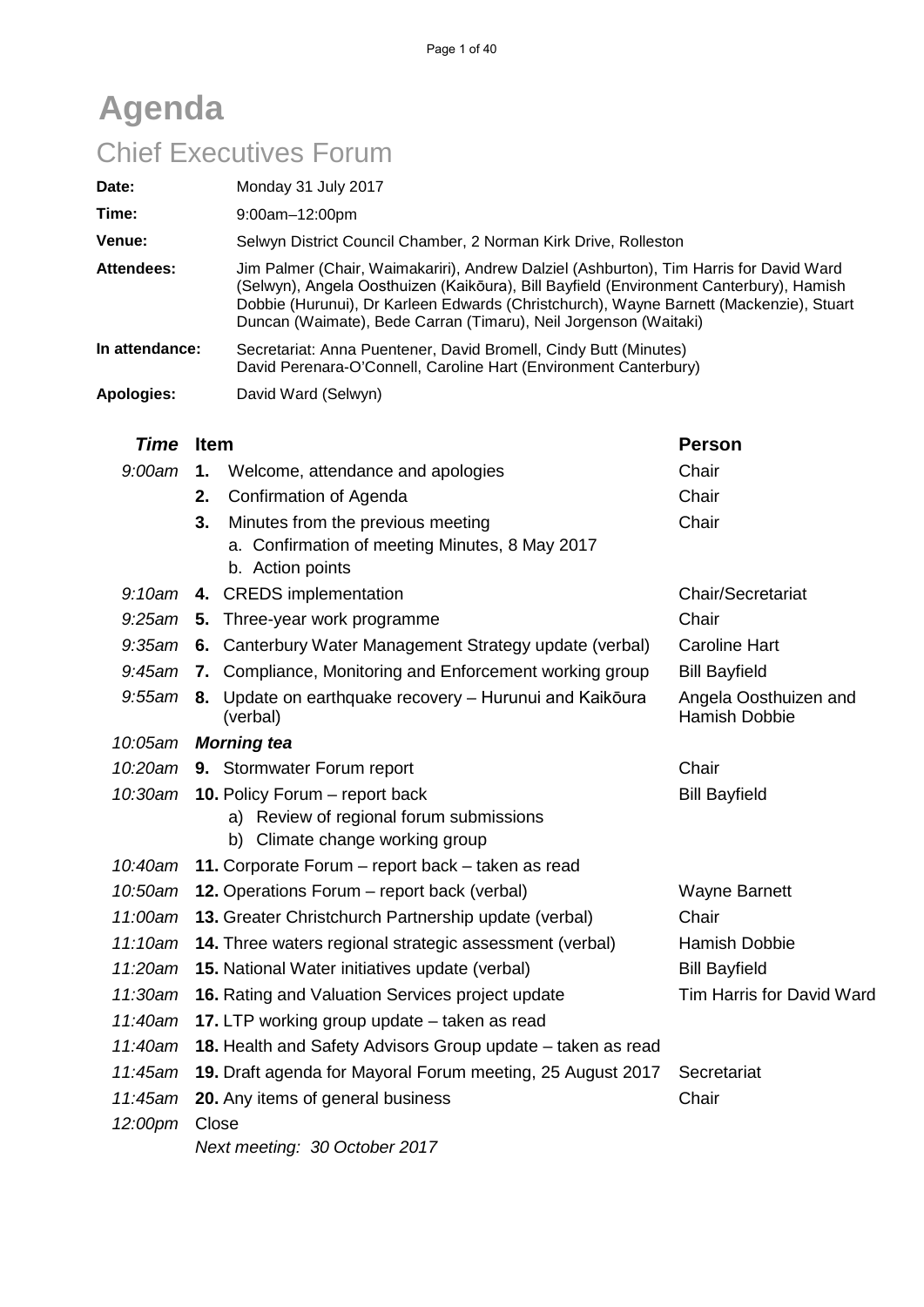# Chief Executives Forum

| 8 May 2017                                                                                                                                                                                                                                                                                         |  |
|----------------------------------------------------------------------------------------------------------------------------------------------------------------------------------------------------------------------------------------------------------------------------------------------------|--|
| Selwyn District Council, 2 Norman Kirk Drive, Rolleston                                                                                                                                                                                                                                            |  |
| Jim Palmer (Chair, Waimakariri), Andrew Dalziel (Ashburton), , Bill Bayfield<br>(Environment Canterbury), Wayne Barnett (Mackenzie), Hamish Dobbie<br>(Hurunui), Bede Carran (Timaru), Stuart Duncan (Waimate), Dr. Karleen<br>Edwards (Christchurch), Michael Ross (Waitaki), David Ward (Selwyn) |  |
| Samantha Elder, Monique Eade (Environment Canterbury – item 11)                                                                                                                                                                                                                                    |  |
| David Bromell, Anna Puentener, David Perenara-O'Connell (Environment<br>Canterbury), Louise McDonald (Minutes)                                                                                                                                                                                     |  |
| Angela Oosthuizen (Kaikōura),<br>Dr Karleen Edwards - for early departure                                                                                                                                                                                                                          |  |
|                                                                                                                                                                                                                                                                                                    |  |

The meeting commenced at 9.05 a.m.

#### **1. WELCOME, ATTENDANCE AND APOLOGIES**

Jim Palmer welcomed attendees to the Forum. Apologies were noted. Stuart Duncan, the new Chief Executive of Waimate District Council, was welcomed to his first meeting of the Forum.

#### **2. CONFIRMATION OF AGENDA**

The following items were requested for discussion under General Business:

- Earthquake-prone buildings
- Asbestos regulations

#### **3. MINUTES FROM THE PREVIOUS MEETING**

#### **a. Confirmation of meeting Minutes**

The Minutes from the meeting held 3 February 2017 were accepted as a true and accurate record.

*David Ward / Bill Bayfield Carried*

#### **b. Action points**

The following action points were noted.

#### **Vegetation Clearance**

Bill Bayfield advised that he and Wayne Barnett had met with Land Information New Zealand (LINZ), the Department of Conservation (DOC) and the Environmental Defence Society regarding the implications from Judge Jon Jackson's decision on Mackenzie District Council's Plan Change 13. The issues to be considered include vegetation clearance and the ownership around braided rivers. He noted the good working relationship that has developed with LINZ and DOC.

#### **Local body election protocol**

Michael Ross clarified that the action point on local body election protocol was a suggestion that the development of a protocol on pre-election behaviour be raised with Society of Local Government Managers (SOLGM) to discuss with Local Government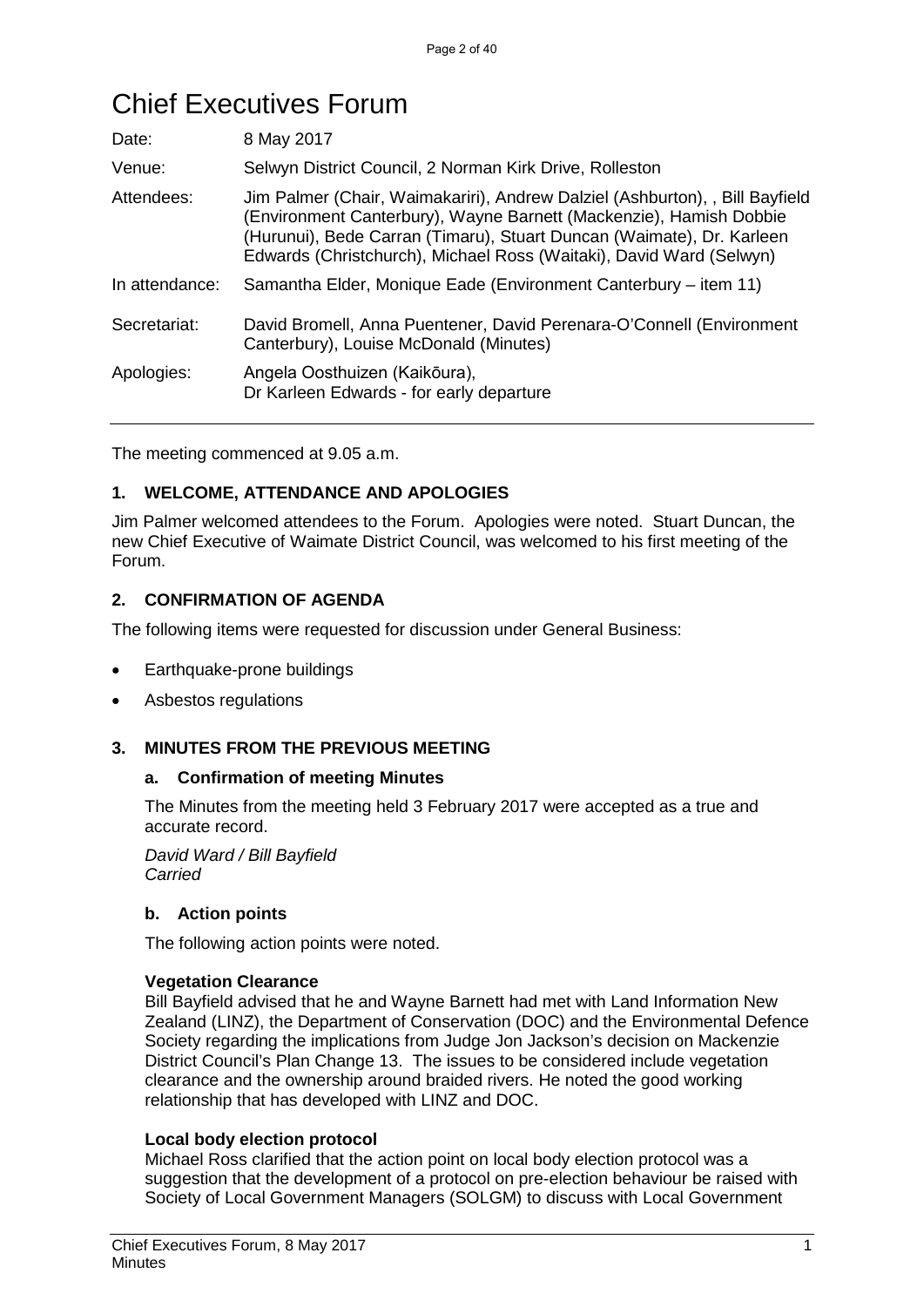New Zealand. It was agreed to defer this action until closer to the next local body elections.

#### **Elected members' induction programme**

Bede Carran reported that feedback had been provided to the EquiP Board on the elected members' induction programmes. Dr Karleen Edwards confirmed that Christchurch had also provided feedback.

#### **4. MAYORAL FORUM/CREDS UPDATE**

David Bromell reported on the preparation for the launch of the Canterbury Regional Economic Development Strategy (CREDS) on 23 June 2017 and his discussions with officials in Wellington regarding the funding bids (listed on pages 13 and 14 of the agenda).

It is anticipated that funding for two of the items may be available from the current year's budget. The result of the other bids will not be known until next year's budget is announced.

Jim Palmer acknowledged the amount of effort that this work has required and he thanked Dr Bromell for his hard work.

#### **5. THREE-YEAR WORK PROGRAMME**

The work programme was reviewed and the following updates provided:

- **Item 3. Canterbury Water Management Strategy**
- **AP: A written report on the CWMS will be provided for the May meeting of the Mayoral Forum, to be held in Timaru.**
- **AP: The Chair of the Regional Water Management Strategy Committee, Dr Andy Pearce and Cr David Caygill are to be invited to attend the 25 August Mayoral Forum.**

Bill Bayfield provided an update on the Clean Water Package and the proposed targets for water quality for swimming. The Minister for the Environment has requested proposed regional targets by October 2017 with finalised targets and costs by March 2018.

Mr Bayfield is a member of a taskforce looking to develop a template to assist in providing the targets requested by the Minister. Also on the taskforce are Gerard Cleary (Waimakariri District Council) and representatives from the Ministry for the Environment and the Ministry for Primary Industries. It was noted that achieving these targets will impact on infrastructure costs for Councils, especially Christchurch City.

#### **AP: Bill Bayfield to report back on the Clean Water Taskforce to the next Chief Executives Forum.**

#### • **Item 11. Contaminated land shared services**

Bill Bayfield acknowledged that some councils will need this service more than other councils and therefore not all councils need to be involved.

• **Item 12. Canterbury Economic Development Co. Ltd**

#### **AP: Bede Carran to check that all the relevant Councils have passed the necessary resolution to wind up the Canterbury Economic Development Co. Ltd**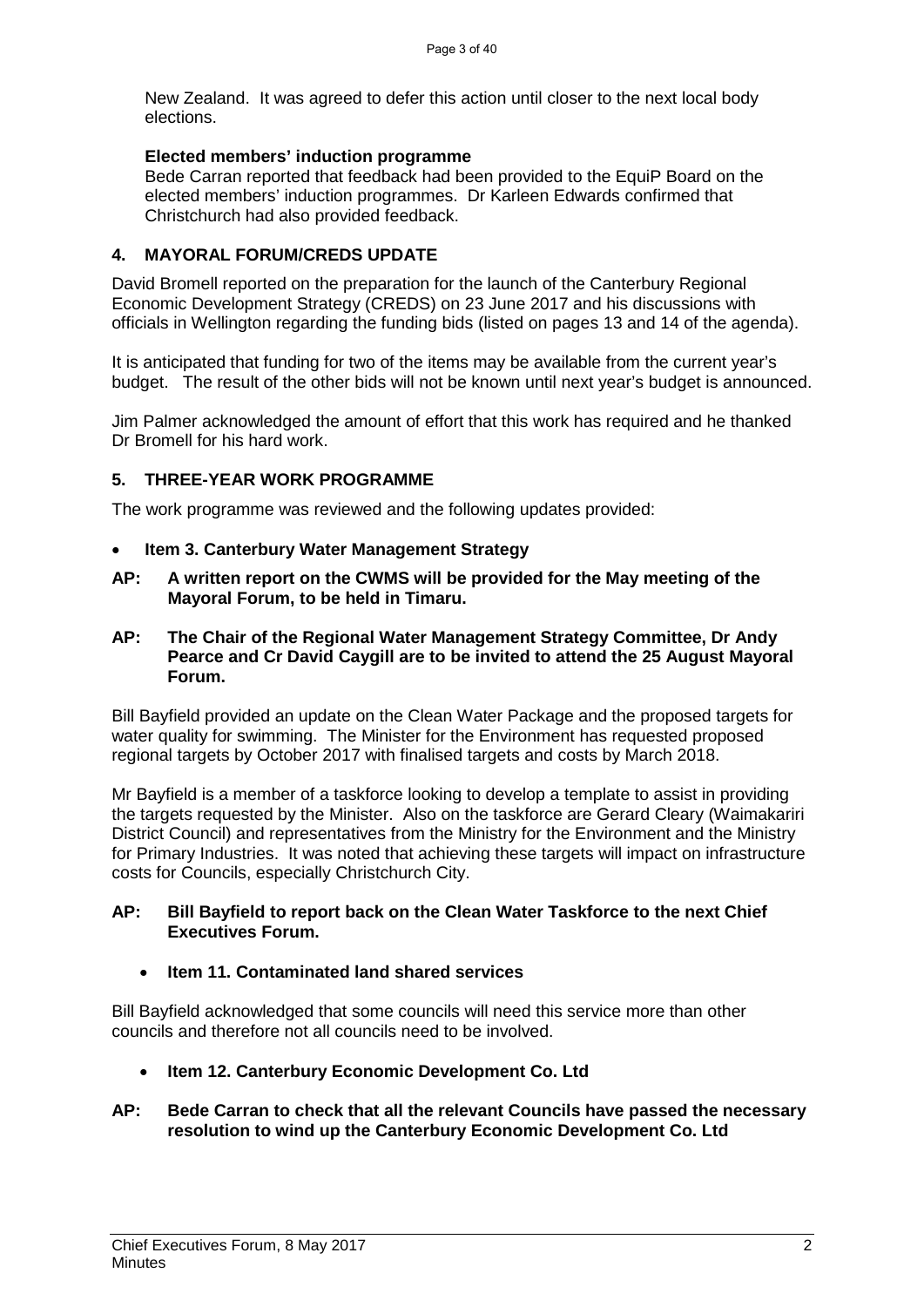#### • **Item 13. Procurement of business inputs**

Jim Palmer advised that the insurance/brokerage options consideration was being deferred until it is known what the Local Government NZ risk agency will do.

#### **AP: A watching brief on the insurance/brokerage options until after the budget is announced.**

#### • **Item 14. Canterbury Maps**

Jim Palmer asked the Forum to consider, as this project is now up and running, should it still appear on the work programme. As there is work being done on 'where to from here' it was agreed to leave this item on the work programme.

Andrew Dalziel advised that part of the aerial Canterbury Aerial Imagery - LiDAR contract for aerial photography had not been met, and asked if the contract included any penalty clauses.

#### **AP: Keep the Canterbury maps project on the action list**

#### **AP: An update on what next for Canterbury maps**

#### **AP: Check contract for LiDAR for any penalty clauses**

#### • **Item 16. Building Control**

There was a discussion about the benefits of having shared documentation, especially for customers who work across more than one district.

Michael Ross explained that Waitaki is investigating the Wellington initiative GoGet Building Suite and shares documentation with Otago and Southland. This is working well.

#### **AP: Request through the Operations Forum a stocktake on where councils are at on joint processes for building control and regulatory co-ordination**

- **New detail for the work programme**
- **AP: Add the new Operations Forum and Corporate Forum to the sponsor list.**

#### **6. CANTERBURY DRINKING WATER REFERENCE GROUP**

Bill Bayfield advised that the Reference Group will meet again on 12 May to finalise the report to the Canterbury Mayoral Forum on 26 May. He acknowledged the good work done by the Reference Group, with members also involved in the earthquake response.

It was noted that the information contained in Appendix C (Summary Table for Status of Drinking Water Supplies) should be updated and reviewed before the report is finalised.

- **AP: Councils to review Appendix C (Summary Table for Status of Drinking Water Supplies) and advise any changes needed.**
- **AP: Acronyms in Appendix C to be explained in full.**
- **AP: The Reference Group to remain on the work programme with regards to the results of the Havelock North enquiry reports.**

#### **Resolved**

That the Chief Executives Forum:

- **1. note and receive the draft final Canterbury Drinking Water Reference Group report;**
- **2. affirm the suggested future actions; and**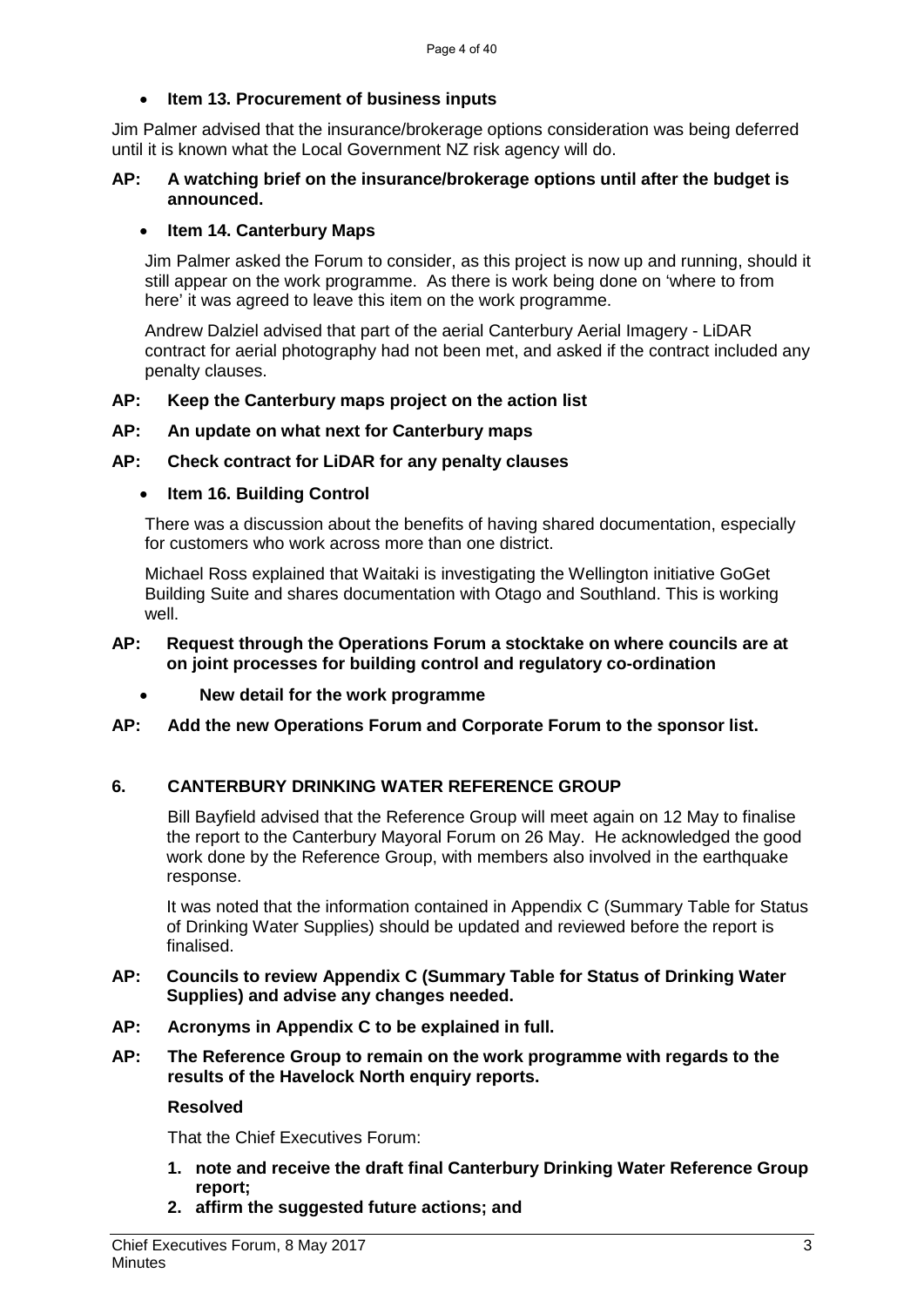#### **3. agree that the draft report meets the expectations of the Chief Executives Forum and can be finalised and progressed to the Canterbury Mayoral Forum for its 26 May 2017 meeting.**

*Bill Bayfield / Jim Palmer Carried*

#### **7. CANTERBURY CORPORATE FORUM TERMS OF REFERENCE**

David Ward reported on the first meeting of the new Canterbury Corporate Forum held on Monday 1 May. It was agreed to change the name from Finance to Corporate to better reflect the broader membership of the forum.

The importance of identifying risk issues was raised and the Forum Chair will report to the CE Forum quarterly.

#### **AP: The Corporate Forum to report quarterly to the Chief Executives Forum.**

#### **Resolved**

**That the Chief Executives Forum:**

- **1. agree that membership of the Canterbury Corporate Forum is reviewed to ensure more equitability across the interests of the three member groups**
- **2. agree the Terms of Reference for the Canterbury Corporate Forum.**

*David Ward / Bede Carran Carried*

#### **8. CANTERBURY OPERATIONS FORUM TERMS OF REFERENCE**

Wayne Barnett reported on the first meeting of the new Operations Forum also held on 1 May 2017.

#### **Resolved**

#### **That the Chief Executive Forum:**

**1. agree the Terms of Reference for the new Canterbury Operations Forum.**

*Wayne Barnett / Michael Ross Carried*

#### **9. NGĀI TAHU TAKUTAI MOANA APPLICATION**

Jim Palmer advised that this item was on the agenda for information. Ronnie Cooper, Te Rūnanga o Ngāi Tahu, has updated the Policy Forum on the consultation process.

Bill Bayfield reported that the recent amendments to the Resource Management Act now made available a collaboration process for the review of the Canterbury Regional Coastal Plan. Environment Canterbury is working with mana whenua on a collaborative process for the review in 2019.

#### **AP: Bill Bayfield to report, in due course, on the review of the Canterbury Regional Coastal Plan.**

*The meeting adjourned between 10.21 and 10.42 a.m.*

*Item 11 was then taken*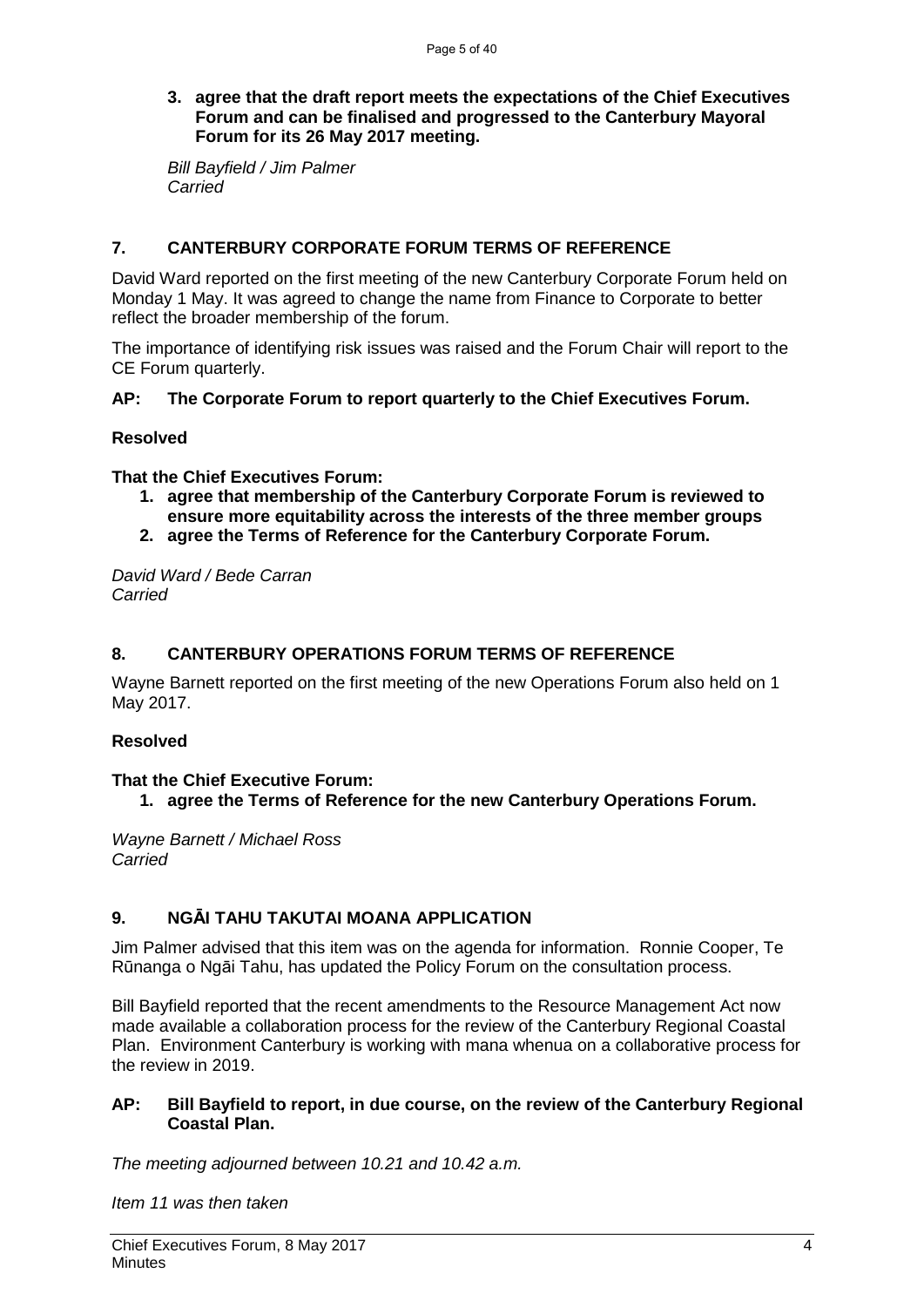#### **11. UPDATE FROM THE NATURAL HAZARDS RISK REDUCTION WORKING GROUP**

Samantha Elder, Programme Manager, and Monique Eade, Strategy Advisor, were welcomed to the meeting.

Samantha Elder presented the report attached to the agenda. She advised that, due to staff being re-directed to earthquake work, the timeframe for the report from the working group was now behind schedule. A positive outcome of the creation of the working group was that the good relationships developed in the working group helped with the Hurunui/Kaikōura earthquake work.

Ms Elder explained the importance of commitment from senior managers for the work of the working group and encouraged the Chief Executives to promote the working group to their staff.

Hamish Dobbie raised the issue of the effects of new hazards being identified on Land Information Memorandum (LIMS) and requested that the working group give this priority.

- **AP: The Natural Hazards Risk Reduction Working Group to report quarterly to the Operations Forum.**
- **AP: The Natural Hazards Risk Reduction Working Group be advised of the request to prioritise the matter of the effect of identification on new hazards on LIMs.**

#### **10. UPDATE ON EARTHQUAKE RECOVERY**

#### **Hurunui District**

Hamish Dobbie reported on earthquake recovery in the Hurunui District:

- The recovery work is continuing and will become part of the Council's business as usual from 1 July 2017.
- People are experiencing insurance problems. Many people are not insured or underinsured. Unlike the Christchurch situation, insurance companies are not undertaking repairs or rebuilds but are providing cash settlements. Some people are finding that the cash settlements are not enough to cover repairs or replacement. If people cannot replace their homes, they may leave the district. There is concern about a loss of population from these small communities.
- Many people are living in temporary or damaged accommodation and keeping warm in the winter is becoming a concern. Community Energy Action is providing assistance.
- The closure of State Highway 1 is affecting tourism and businesses in the Hurunui District.
- Infrastructure work continues, with winter road sealing done. The Council is working on the insurance for horizontal infrastructure.
- Government funding is slow coming though and he recommended that councils have funds available so that work can been started quickly.

He thanked the other councils for their offer of assistance.

#### **Kaikōura**

In the absence of Angela Oosthuizen, Jim Palmer noted that the closure of State Highway 1 was impacting on Kaikōura businesses. The Council has employed staff to help with the recovery. There has been a big impact on the work of a small council, for example about 3,000 submission points were received on the draft Recovery Plan.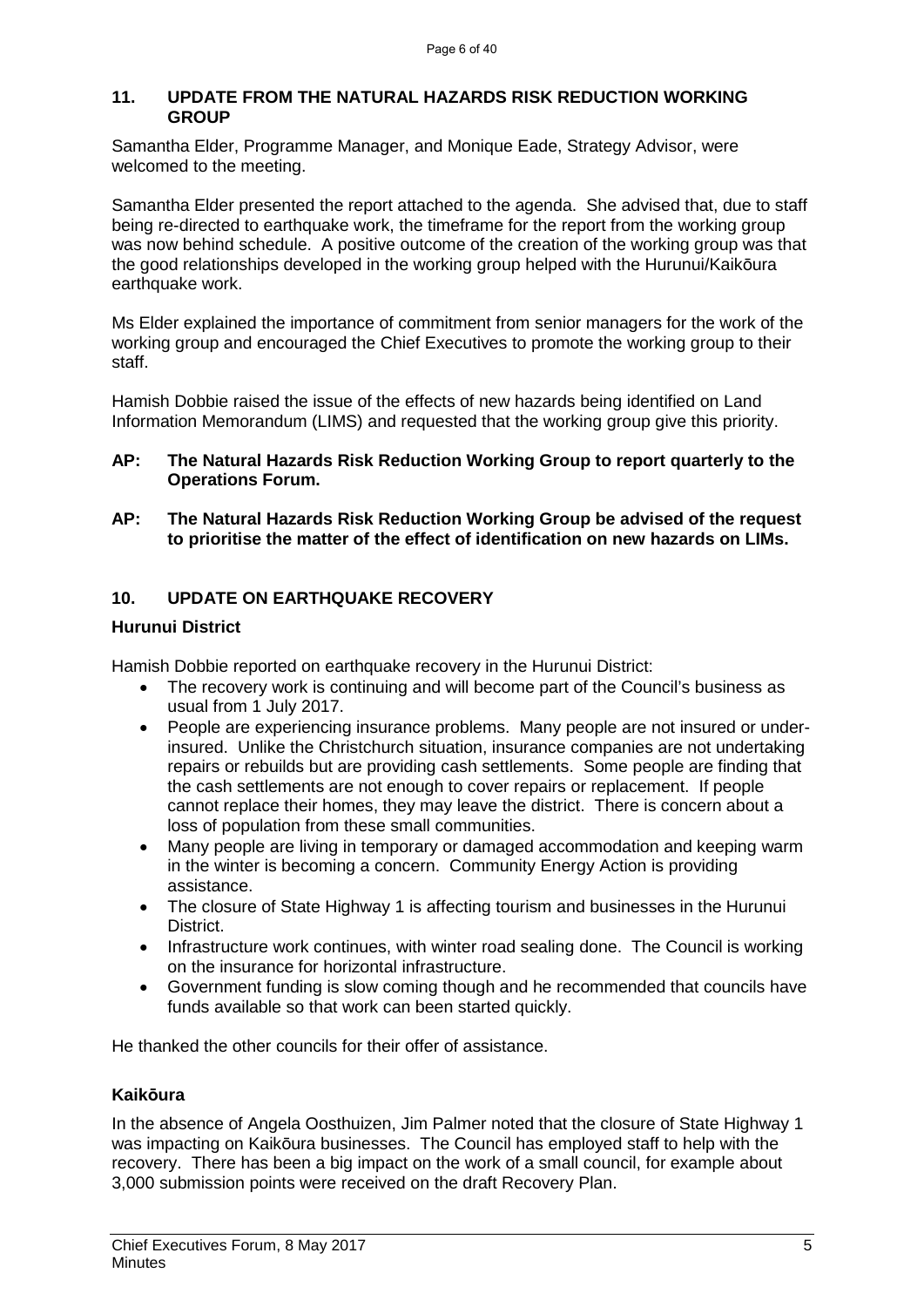Bill Bayfield reported on the funding repairs to the harbour, \$5 million was provided by the Government, but there will be shortfall of about \$1 million. More money for other work is expected to be announced in the upcoming budget.

Mr Bayfield then provided an update on Civil Defence Emergency Management (CDEM):

- Marlborough has also experienced a lot of earthquake damage.
- The National Recovery Manager's role now includes Whakatane, as well as Hurunui, Kaikōura, Marlborough and Wellington.
- A scope is being prepared for the CDEM Joint Committee review of the Hurunui/Kaikōura regional and district response (not including Marlborough).
- Minister Brownlee has commenced a review of capability and response through New Zealand. A central government cross-party review will be chaired by Roger Sowry.
- It is timely to review the Canterbury CDEM structure and a paper will be presented to the Chief Executives Forum ahead of the CDEM Co-ordinating Group (CEG).

With Waitaki being in the Otago CDEM Group, Michael Ross commented that although early days with their new model, it is already clear that in building capacity it is important to consider the diversity within the region and the dynamics of local communities.

Karleen Edwards raised the matter of leadership and capability and the pressure on people, trained as controllers, who have important jobs in the organisation.

#### *Karleen Edwards left the meeting at 11.20 am*

Andrew Dalziel explained that many councils currently had one person employed 50% for CDEM and 50% for rural fire responsibilities. With the rural fire role going into the new national fire organisation, councils will have to review their CDEM capacity. He requested a copy of the terms of reference for the CDEM review.

#### **AP: The terms of reference for the CDEM review to be circulated to the CE Forum.**

#### **12. VALUATION AND RATING PLATFORM INVESTIGATION**

David Ward presented this report and explained that the two priorities for the valuation and rating programme were risk management/legal compliance and cost/benefit.

#### **Resolved**

#### **That the Chief Executives Forum:**

- **1. note previous progress reports to the Forum on the valuation and rating improvement programme that has been underway since late 2015**
- **2. note the progress that has been made by the Canterbury Rating Officer Group progressing the valuation and rating learning hub**
- **3. note the potential for future collaboration opportunities such as a shared service centre, a centre of excellence and ultimately a councils controlled vehicle for valuations and rating, as identified in the Ernest & Young report of 2016**
- **4. note the proposal for a detailed investigation into technological solutions for a regional valuation and rating platform.**

*David Ward / Bill Bayfield Carried*

#### **13. HEALTH AND SAFETY ADVISORS GROUP UPDATE**

David Ward presented this report, noting that the two chairs will report back regularly to the Chief Executives Forum.

#### **Resolved**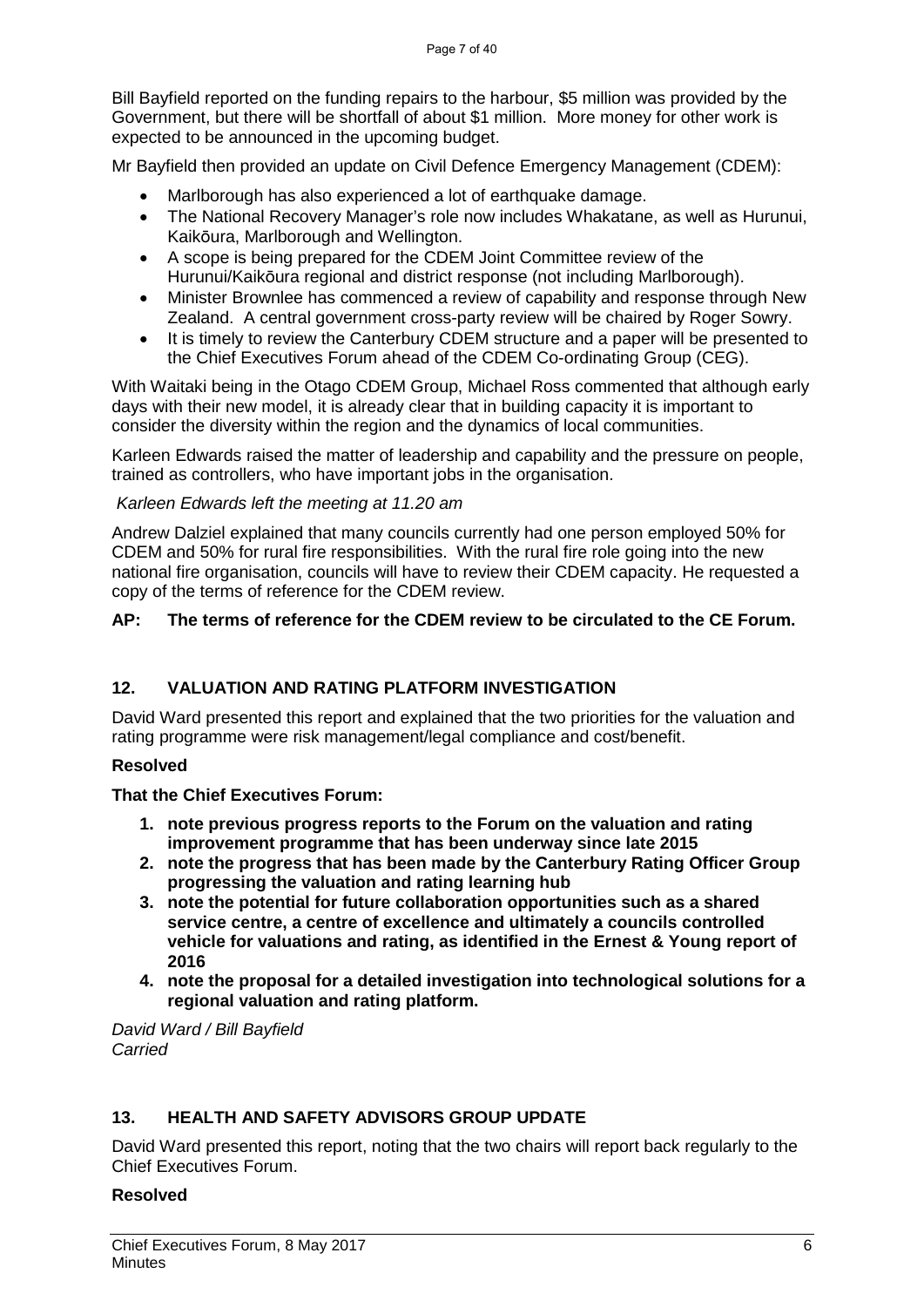#### **That the Chief Executives Forum:**

#### **1. note the contents of the Health and Safety Advisors Group update.**

*David Ward / Jim Palmer Carried*

#### **14. LONG-TERM PLAN WORKING GROUP UPDATE**

David Ward presented this report.

**AP: information on the Office of the Auditor- General levels of interest to be circulated to the Chief Executives Forum.**

#### **Resolved**

#### **That the Chief Executives Forum:**

**1. note the contents of the Long-term Plan Working Group update.**

*David Ward / Michael Ross Carried*

#### **15. THREE WATERS REGIONAL STRATEGIC ASSESSMENT UPDATE**

Hamish Dobbie reported that due to earthquake work, the planned workshop with Engineering Managers on investment logic was cancelled and a new date will be scheduled.

#### **AP: A new date will be scheduled for the Three Waters regional assessment workshop.**

### **16. TECHNOLOGY WORKING GROUP UPDATE**

Hamish Dobbie advised that the work has been on hold due to earthquake interruptions and an update will be provided at the next Chief Executives forum.

### **17. CANTERBURY POLICY FORUM REPORT**

Bill Bayfield presented this report and highlighted the following:

- a regional working group to share information and expertise on climate change will be formed to provide one source of information for the region. Stefanie Rixecker, Director Science, Environment Canterbury will lead this.
- a regional working group to be set up to share knowledge and expertise about compliance, monitoring and enforcement
- a review of the effectiveness of regional submissions made jointly by the Canterbury councils will be undertaken.

#### **GENERAL BUSINESS**

#### **Earthquake-prone buildings**

There was a discussion regarding the level of code required for earthquake safety in Council-owned buildings. While the law requires repairs to earthquake-prone buildings to be 34% of the new building standards, some are aiming for 67%. It was noted that some occupants will want more.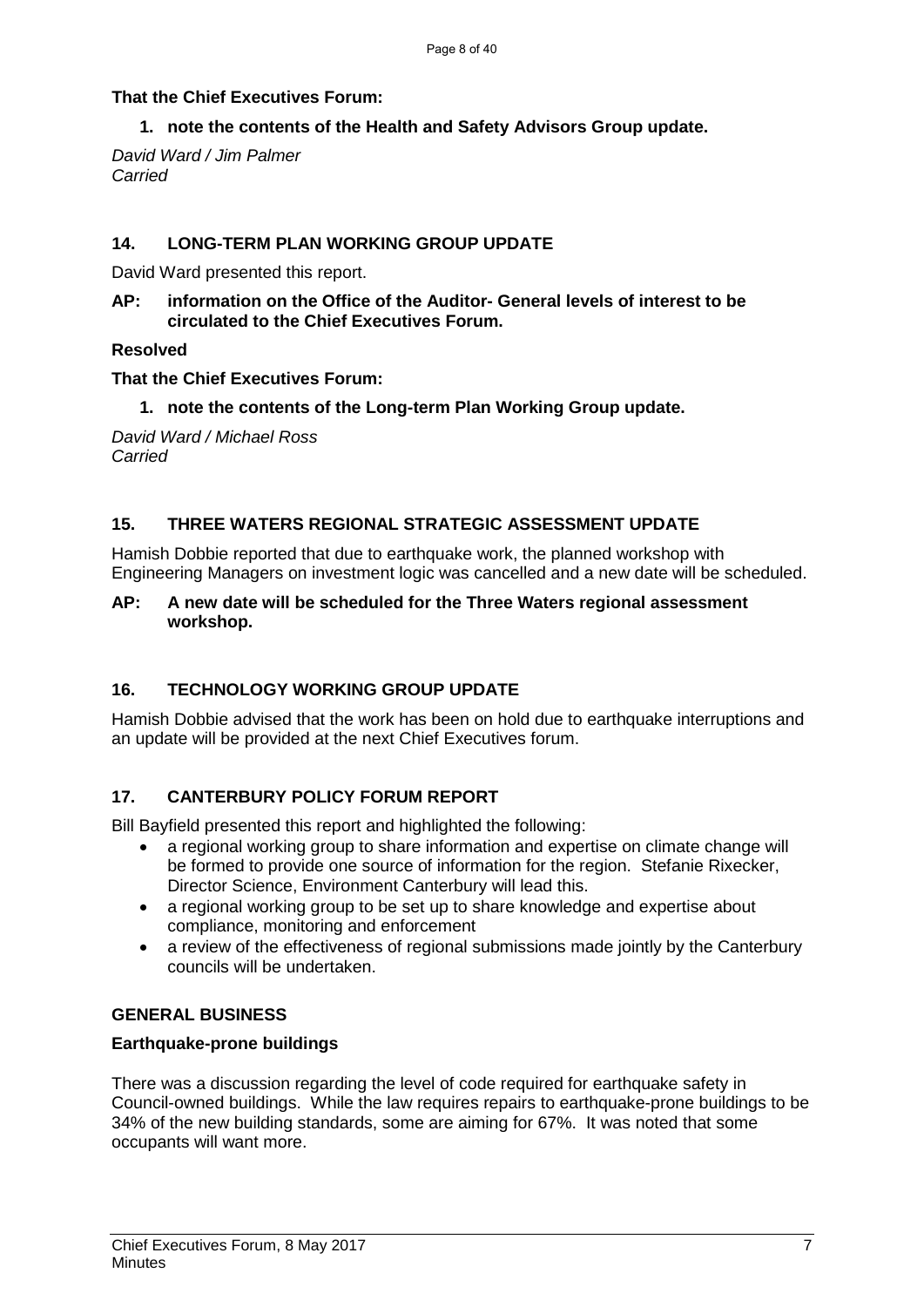#### **Asbestos**

Andrew Dalziel advised that his Council had engaged an expert to provide advice and training on what is required in the new regulations on asbestos management.

#### **Mayoral Forum**

It was confirmed that the next Mayoral Forum meeting will be held on Friday 26 May at the Timaru District Council offices, Timaru.

#### **Michael Ross**

This being Michael Ross' last meeting with the Chief Executives Forum, Jim Palmer thanked Michael for his contribution, his good humour and common sense.

#### **NEXT MEETING**

Monday 31 July 2017, 9.00am, Selwyn District Council.

There being no further business, the meeting closed at 12.10 pm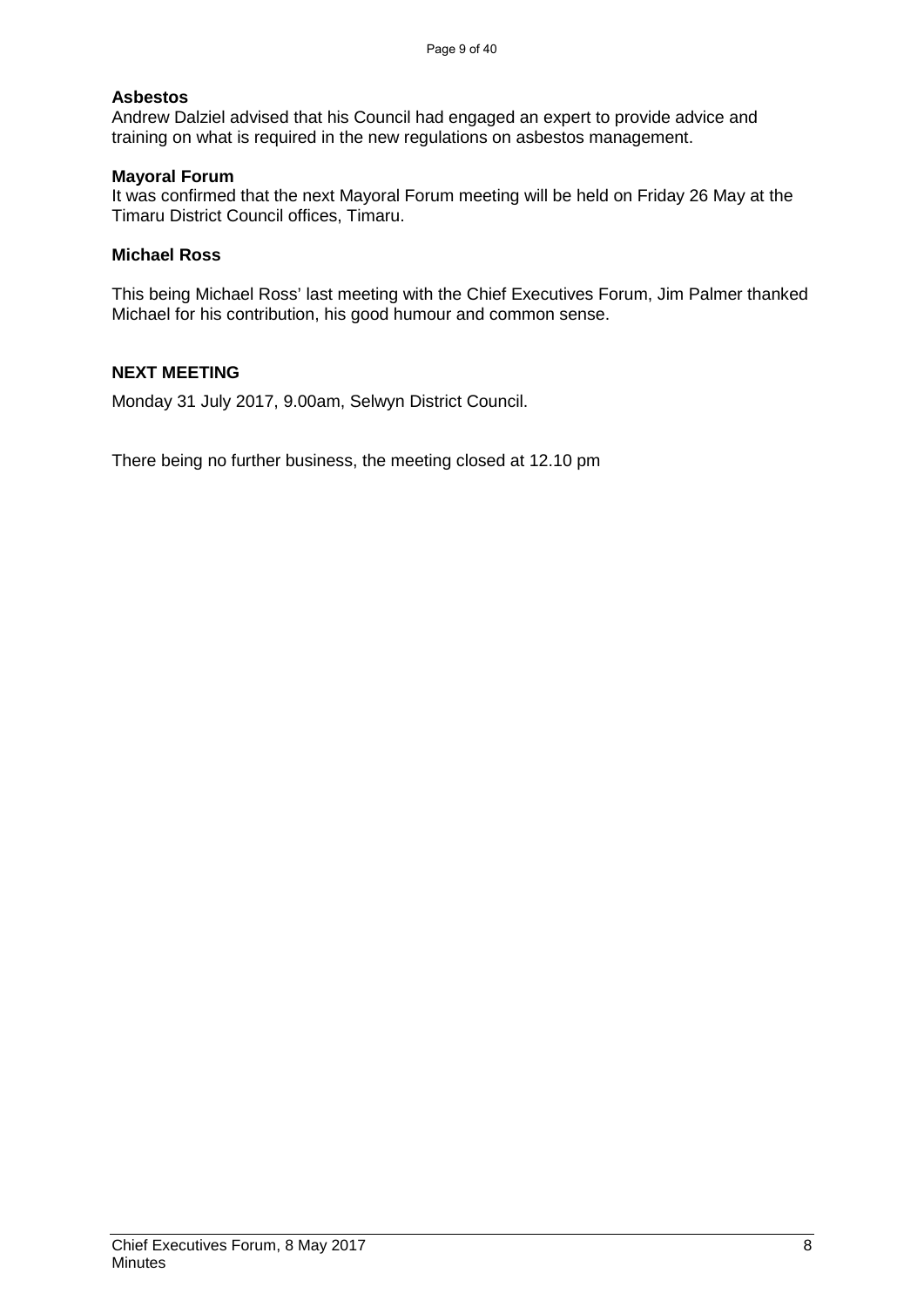**Date:** 31 July 2017

**Presented by:** Jim Palmer, Chair

## **CREDS implementation**

#### **Purpose**

This paper seeks Chief Executive engagement with developing and implementing CREDS work programmes for 2017–19.

#### **Recommendations**

That the Chief Executives Forum:

- 1 **agree** that Environment Canterbury be the fund holder for the eight projects for which funding has been approved in principle from the Ministry of Business, Innovation and Employment's Multi-Year Appropriation for Regional Initiatives
- 2 **note** that the agreed CREDS 'accelerator projects' have been added to the Mayoral Forum three-year work programme
- 3 **identify and agree** senior staff to support the lead Mayors for *Value-added production* and *Regional visitor strategy* to develop and implement action plans for their work programmes
- 4 **invite** the Mayoral Forum to endorse development of funding proposals to implement priority actions in the Value-added production and Regional visitor strategy work programmes.

#### **Funding from central government**

- 1 The Mayoral Forum submitted funding proposals to the Regional Growth Programme for 14 'accelerator projects' to kick start CREDS implementation.
	- One proposal (for land use advisory services in North Canterbury) was withdrawn following Government's announcement of the \$5m Primary Industries Earthquake Recovery Fund in May 2017.
	- Two proposals relating to Newcomer and migrant settlement were not funded.
	- Eleven proposals were successful.

|   | <b>PROJECT</b>                                                                                                           | <b>FUNDING</b>           |
|---|--------------------------------------------------------------------------------------------------------------------------|--------------------------|
|   | Strategic policy analysis and advice, regional transport                                                                 | \$100,000                |
| 2 | Cellphone and broadband coverage mapping                                                                                 | \$190,000                |
| 3 | Encouraging rural broadband uptake and use                                                                               | \$97,500                 |
| 4 | Youth transitions: expand Aoraki Development programmes to other<br>Canterbury towns, with evaluation                    | \$130,000                |
| 5 | Job Ready Programme - expand Christchurch Educated programme with<br>international student graduates to South Canterbury | \$40,000<br>over 2 years |
| 6 | Improve productivity – a funding stream for ChristchurchNZ to work with                                                  | \$1,000,000              |
|   | MPI (Economic Intelligence Unit) and NZTE to identify demand-side                                                        | over 5 years             |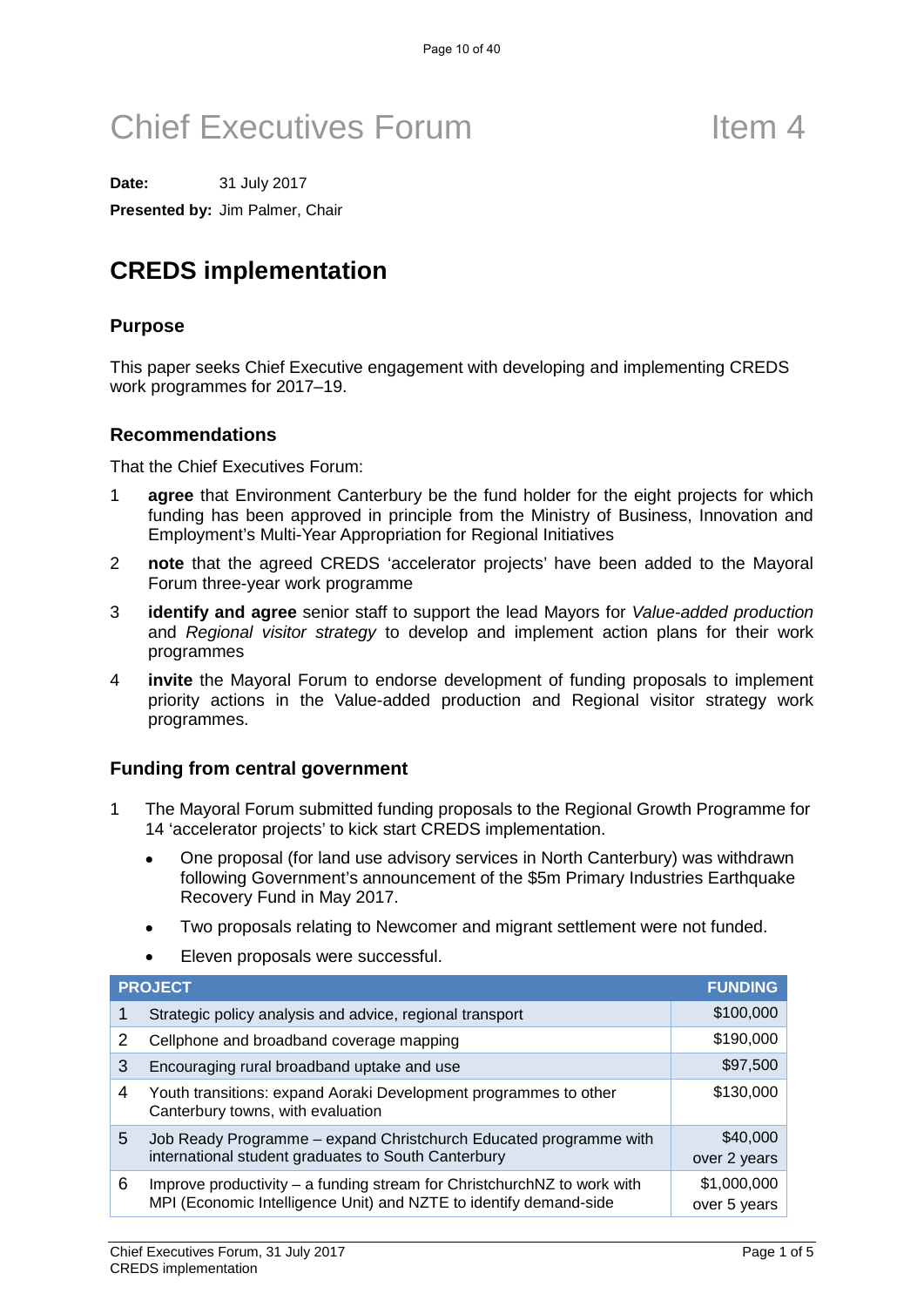#### **Funding agreements**

#### **Projects 1, 9**

- 12 These projects are funded from the Senior Regional Official's budget for 2016/17. A funding agreement has been signed between the Ministry of Business, Innovation and Employment (MBIE) and Environment Canterbury, which is absorbing overheads for the two positions:
	- 1.0 FTE, 12 months, strategic policy advice, regional transport
	- 1.0 FTE, 15 months, CREDS project management.
- 13 Recruitment for both positions is underway.

#### **Project 4**

- 14 This project is funded by the Ministry of Social Development (John Henderson, Regional Commissioner).
- 15 It is yet to be determined which council or agency might host the 12-month co-ordination position (1.0 FTE). Waimakariri District Council had offered to absorb overheads if the position is based there.

#### **Projects 2–3, 5–8, 10–11**

16 These projects are funded by MBIE's Multi-Year Appropriation for Regional Initiatives. Since the CREDS launch on 23 June, MBIE has clarified that the funding announced by Ministers for this group of projects has 'approval in principle' only. We are now required complete a detailed business case for each of the eight projects. MBIE will then consult with relevant government agencies (including Treasury) before proceeding to enter into funding agreements with us.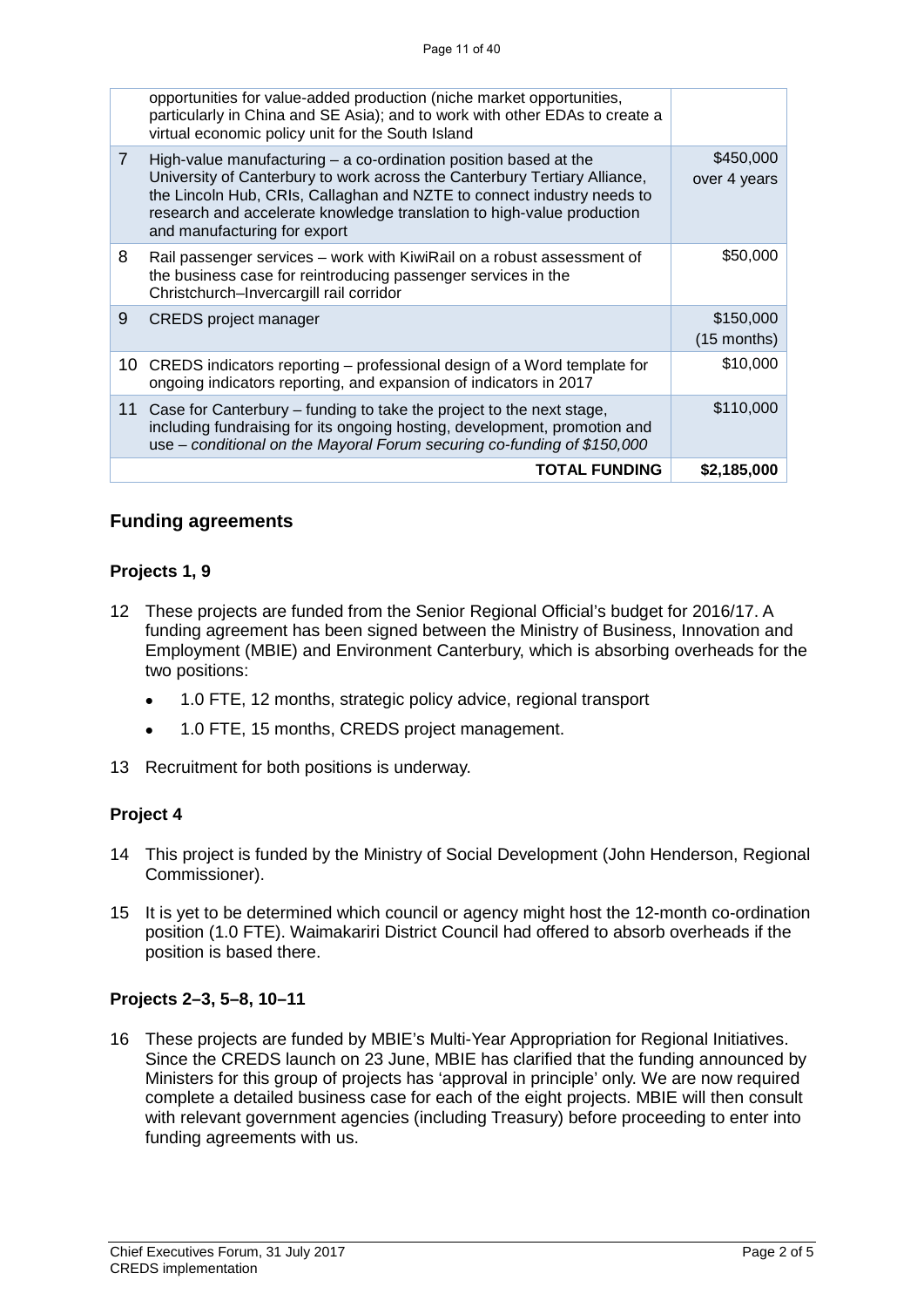- 17 Because it may be some time before we have a CREDS Project Manager in place, Environment Canterbury has offered to fund a contractor to prepare the business cases for these eight projects.
- 18 Following discussions between Jim Palmer, David Bromell and Abby Cheeseman (MBIE) on 19 July 2017, we recommend that Environment Canterbury be the fund holder for the eight projects, to streamline and facilitate co-ordination, monitoring and reporting to the Mayoral Forum, MBIE and Regional Economic Development Ministers.

#### **Project scoping**

- 19 Samantha Elder (Programme Manager, Environment Canterbury) is responsible for scoping and managing **Project 1** (Strategic policy advice, regional transport).
- 20 David Bromell met with Mayor Damon Odey, Bede Carran and Nigel Davenport (Aoraki Development) on 28 July to scope implementation of:
	- **Project 2** mapping and analysis of gaps in mobile and broadband coverage
	- **Project 3** encouraging uptake and use of digital connectivity in rural Canterbury
	- **Project 8** working with KiwiRail on the business case for reintroducing rail passenger services south from Christchurch.
- 21 Jim Palmer is leading scoping of **Project 4** (Youth transitions) with John Henderson (MSD), the Education and Training steering group, and Nigel Davenport (Chief Executive, Aoraki Development).
- 22 Jim Palmer and David Bromell are meeting with Tom Hooper (ChristchurchNZ) to scope:
	- **Project 5** extension of Job Ready programme
	- **Project 6** improving productivity, and creating a virtual economic policy unit for South Island EDAs
	- **Project 10** CREDS indicators reporting
	- **Project 11** further developing and hosting the Christchurch and Canterbury stories.
- 23 Implementation of **Project 10** is well underway. A monitoring report template has been designed and will be used for the August 2017 report to the Mayoral Forum. Further development of indicators will happen for the February 2018 report. Environment Canterbury is underwriting this work pending a funding agreement with MBIE.
- 24 Jim Palmer and David Bromell will meet with Dr Hamish Cochrane and Prof. Ian Wright (University of Canterbury) to scope:
	- **Project 7** co-ordination across the Canterbury Tertiary Alliance to accelerate industry-led knowledge translation to high-value production and manufacturing for export.
- 25 Accelerator projects have been added to the Mayoral Forum's three-year work programme (agenda item 5).

### **Other CREDS priority actions**

26 In addition to the 11 'accelerator projects', lead Mayors identified priority actions for each of the seven work programmes – [CREDS,](http://canterburymayors.org.nz/wp-content/uploads/2017/06/CREDS-2017_FINAL.pdf) pp. 12–20.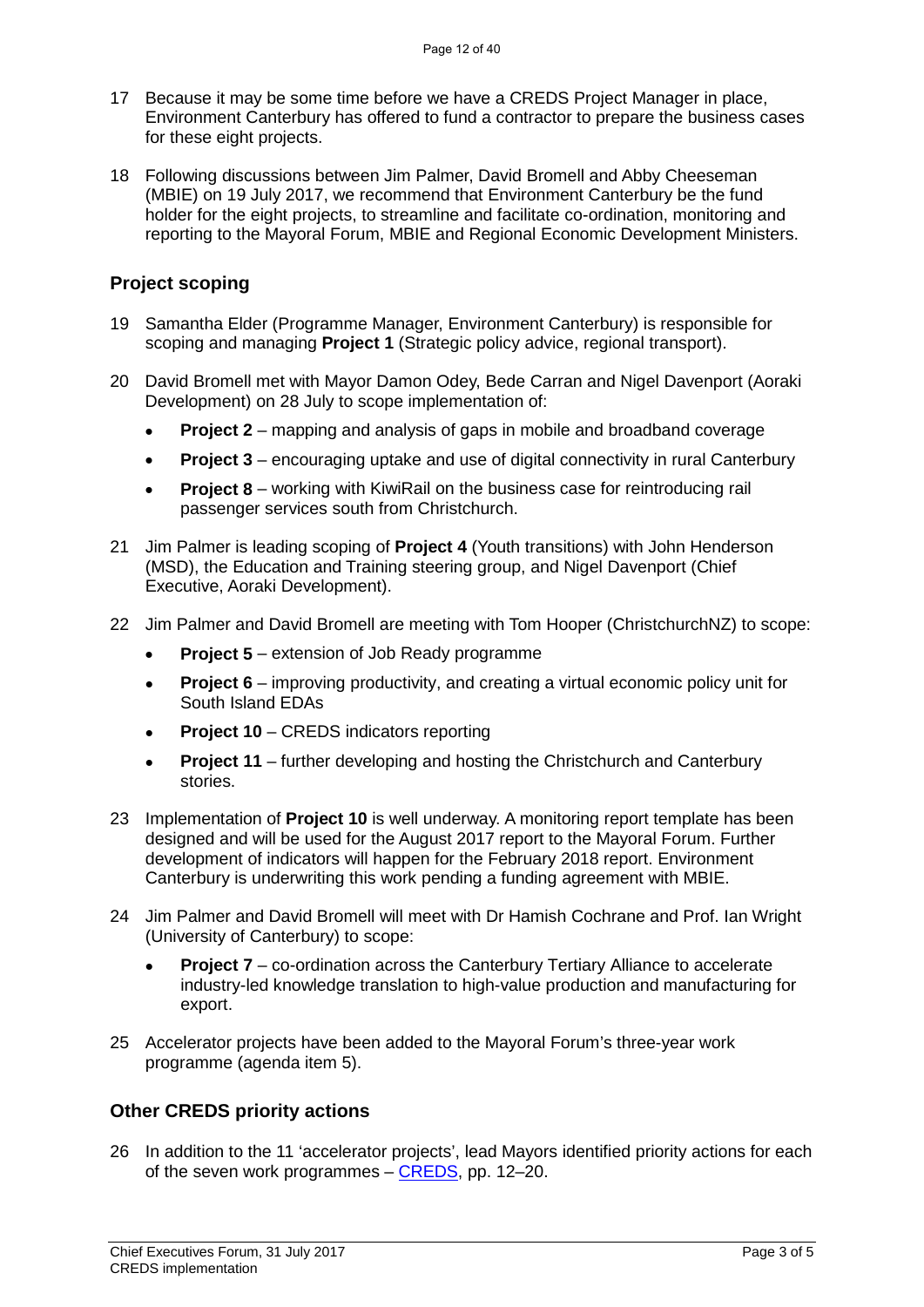- The regional transport team at Environment Canterbury is supporting Mayor Winton Dalley (lead Mayor) and David Bedford (Chair of the Regional Transport Committee) to implement priority actions for **Regional transport**.
- Timaru Council, the Connected Canterbury steering group and the secretariat are supporting Mayor Damon Odey to implement priority actions for **Digital connectivity**.
- Regional and zone committees and Environment Canterbury are supporting Cr David Caygill to implement priority actions for **Freshwater management and irrigation infrastructure**.
- Jim Palmer and the Education and training steering group are supporting Mayor David Ayers to implement priority actions for **Education and training for a skilled workforce**.
- Ashburton Council staff and the secretariat are supporting Mayors Donna Favel and Sam Broughton to implement priority actions for **Newcomer and migrant settlement**.
- 27 The two work programmes where additional Chief Executive support is needed to get traction are:
	- supporting Mayor Craig Rowley to implement his priority actions for **Value-added production:**
		- work with the industry reference group to review impediments, concerns and opportunities – and identify where local government can play a role to support industry to do more with what we grow and produce
		- − stocktake regional innovation assets and facilitate joined-up thinking and collaboration to increase Domestic Value Add and Canterbury's participation in global value networks
		- encourage connections between SIGNAL (the new South-Island ICT graduate school) and agribusiness, and link education and training to value-added production.
	- supporting Mayors Winston Gray, Graham Smith and Sam Broughton to implement their priority actions for **Regional visitor strategy**:
		- support Kaikōura and Hurunui districts to recover and build visitor numbers following the November 2016 earthquakes
		- advocate with government for further investment in cycle trails
		- − continue to advocate for government funding of essential infrastructure to support sustainable tourism, and use government initiatives, resources and research to inform and support our work
		- find ways to fund, manage and use the Christchurch and Canterbury stories to attract visitors and keep them here longer [= accelerator **Project 11**]
		- initiate conversations about the co-ordination, development and funding of South Island tourism information and promotion, including an integrated events programme
		- work with KiwiRail to advocate for Scenic Journeys and passenger rail services [= accelerator **Project 8**]
		- facilitate engagement between the tourism sector and the agri-business sector to identify additional opportunities for product development and diversification of farm income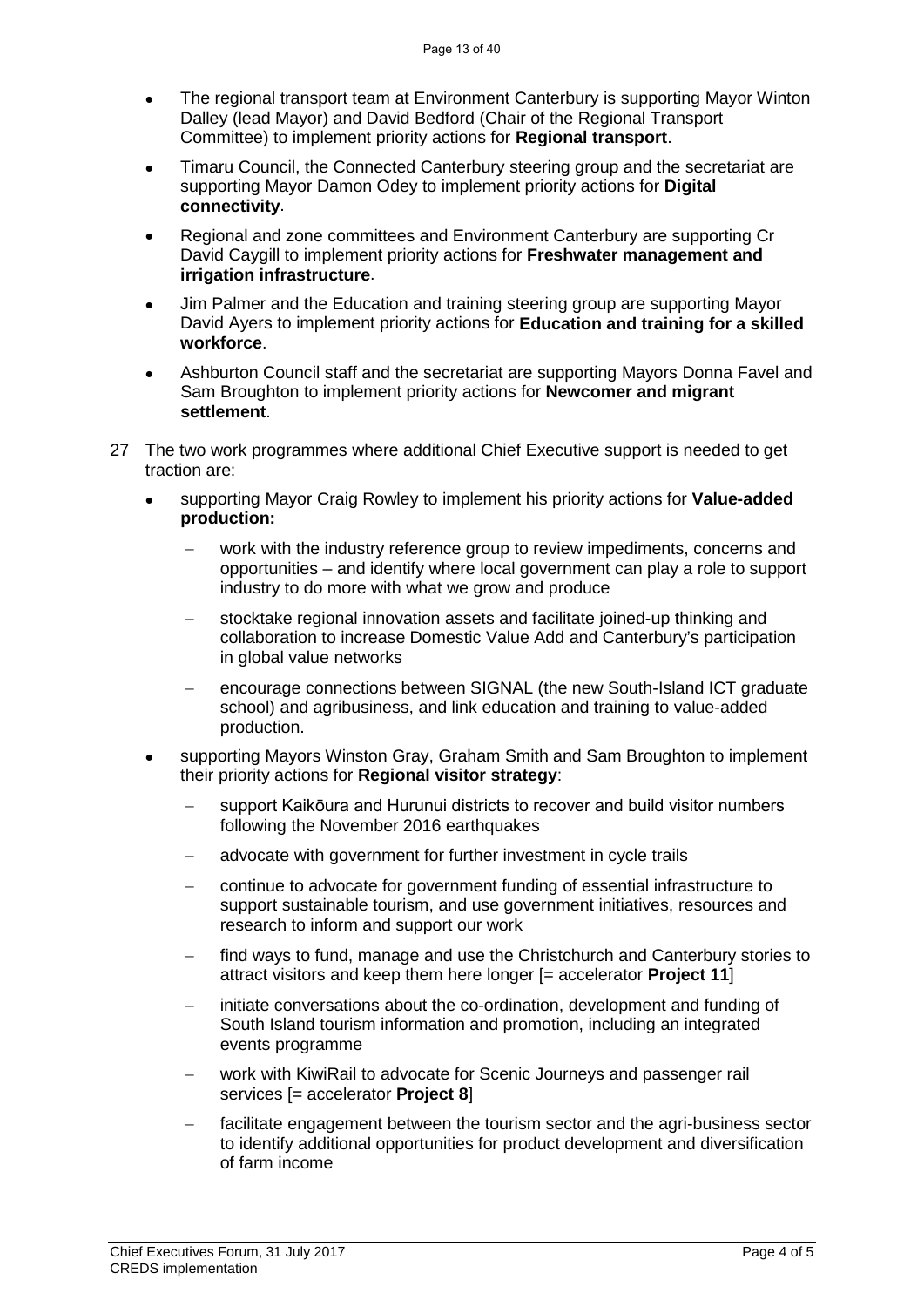- engage communities and share information to develop and maintain a social licence to operate.
- 28 The secretariat helps co-ordinate and seek Mayoral Forum endorsement of regional applications to the Regional Mid-sized Tourism Facilities Grant Fund – and will similarly provide support with applications to the Tourism Infrastructure Fund.
- 29 Jim Palmer and David Bromell will discuss regional visitor strategy with Tom Hooper when they meet with him to scope implementation of CREDS accelerator projects.
- 30 We are able to apply to the Regional Growth Fund for funding on an ongoing basis. This paper recommends that the Mayoral Forum be invited to endorse development of funding proposals to implement priority actions in the Value-added production and Regional visitor strategy work programmes.
- 31 An update on CREDS implementation will go to the Mayoral Forum's workshop with the CREDS reference group on **Thursday 24 August**, and to the Mayoral Forum meeting on **Friday 25 August 2017**.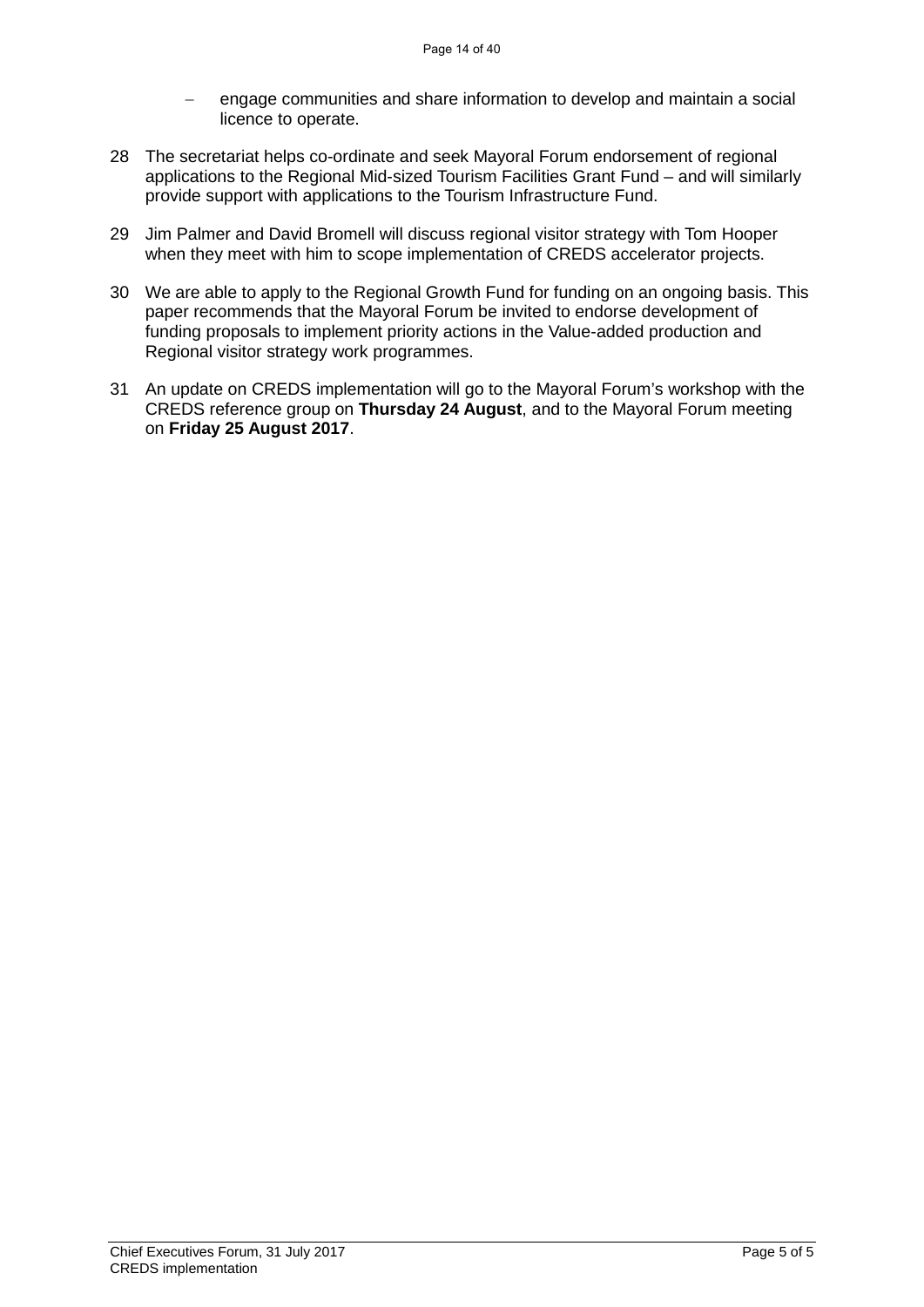### **Mayoral Forum draft three-year work programme 2017–19**

#### **Key to acronyms**

CCC Christchurch City Council<br>CEF Chief Executives Forum Chief Executives Forum CEMG Canterbury Engineering Managers Group CMF Canterbury Mayoral Forum CPF Canterbury Policy Forum CREDS Canterbury Regional Economic Development Strategy ECan Environment Canterbury LGNZ Local Government New Zealand MBIE Ministry of Business, Innovation & Employment NES National Environmental Standard<br>NPS National Policy Statement National Policy Statement

TDC Timaru District Council<br>UC University of Canterbur University of Canterbury WMK Waimakariri District Council

### $\mathsf{r}_\mathsf{S}$  | • lead Mayors agreed 27 Jan 2017 • workshop with CREDS reference group 23 Feb 2017 • funding proposals submitted to Regional Growth Programme Apr 2017 • refreshed CREDS launched 23 June 2017 • COMPLETE  $\mathsf{c}_\mathsf{S}$  **e** ongoing – **agenda item 4** • CWMS reported to CMF 27 January 2017, focusing on zone committees and regional committee representation postlocal body elections • **agenda item 6** • Council representatives appointed (July 2016) • endorsement from CEMG 11 Oct 2016 • reported to CEF 31 Oct 2016 • reported to CEF 3 Feb 2017 • **agenda item 14** • funding agreement signed • recruitment in progress July 2017 • initial project scoping 28 July 2017 • preparation of business case and funding agreement August 2017 • initial project scoping 28 July 2017 • preparation of business case and funding agreement August 2017  $\bullet$  initial scoping with MSD July 2017 • preparation of funding agreement August 2017  $n$ NZ  $\parallel \bullet$  for discussion with ChristchurchNZ and preparation of business case and funding agreement August 2017  $\overline{C}$  NZ  $\overline{C}$  • for discussion with ChristchurchNZ and preparation of business case and funding agreement August 2017

|    | <b>WHAT</b>                                                                   | <b>WHEN</b>      | <b>TASK</b>                                                                                                                                                                                                                                                                                                                                                                                                                                                                                                                                                                 | <b>SPONSOR</b>         | <b>LEAD</b>        | <b>STATUS / NEXT STEPS</b>                                                                                                                                    |
|----|-------------------------------------------------------------------------------|------------------|-----------------------------------------------------------------------------------------------------------------------------------------------------------------------------------------------------------------------------------------------------------------------------------------------------------------------------------------------------------------------------------------------------------------------------------------------------------------------------------------------------------------------------------------------------------------------------|------------------------|--------------------|---------------------------------------------------------------------------------------------------------------------------------------------------------------|
|    | <b>Major Initiatives</b>                                                      |                  |                                                                                                                                                                                                                                                                                                                                                                                                                                                                                                                                                                             |                        |                    |                                                                                                                                                               |
|    | Refresh and relaunch the<br><b>CREDS</b>                                      | 30 April<br>2017 | re-visit and revise priority actions for 2016<br>$\bullet$<br>identify opportunities to align and integrate the Strategy with the Christchurch<br><b>Economic Development Strategy</b>                                                                                                                                                                                                                                                                                                                                                                                      | <b>CMF</b>             | Lead Mayors        | lead Mayors agreed 2<br>workshop with CRED<br>23 Feb 2017<br>funding proposals sul<br><b>Regional Growth Pro</b><br>refreshed CREDS lat<br>2017<br>• COMPLETE |
| 2. | Continue implementation of<br><b>CREDS</b>                                    | Ongoing          | implement action plans and report to CMF quarterly and to CREDS reference group<br>six monthly                                                                                                                                                                                                                                                                                                                                                                                                                                                                              | <b>CMF</b>             | <b>Lead Mayors</b> | ongoing - agenda ite                                                                                                                                          |
| 3. | Continue to monitor<br>implementation of the CWMS                             | Ongoing          | CWMS reports quarterly to CMF                                                                                                                                                                                                                                                                                                                                                                                                                                                                                                                                               | <b>CMF</b>             | ECan               | CWMS reported to C<br>2017, focusing on zo<br>regional committee re<br>local body elections<br>agenda item 6                                                  |
| 4. | Strategic assessment of the case<br>for change in delivery of 3<br>Waters     | May 2017         | regional assessment of the case for change for 3 Waters using Investment Logic<br>Mapping workshops facilitated by the CCC team by Dec 2016<br>final strategic assessment to go to CEMG for endorsement March 2017<br>final report to CEF April 2017<br>if a regional case for change is identified and agreed, develop business model<br>options (with funding) to deliver desired results<br>defer strategic assessment for Transport until at least Nov 2016 in light of findings to<br>date from Water assessment and other related transport collaborative initiatives | CEF / Hamish<br>Dobbie | CCC                | Council representativ<br>2016)<br>endorsement from CI<br>reported to CEF 31 C<br>reported to CEF 3 Fe<br>agenda item 14                                       |
|    | <b>Canterbury Regional Economic Development Strategy accelerator projects</b> |                  |                                                                                                                                                                                                                                                                                                                                                                                                                                                                                                                                                                             |                        |                    |                                                                                                                                                               |
| 5. | Strategic policy analysis and<br>advice, regional transport                   | 30 June<br>2018  | accelerate progress on the four work programme priorities<br>co-ordinate a stocktake of the resilience of the roading network in Canterbury                                                                                                                                                                                                                                                                                                                                                                                                                                 | <b>Winton Dalley</b>   | ECan               | funding agreement si<br>recruitment in progres                                                                                                                |
| 6. | Mobile and broadband coverage<br>mapping and analysis                         | 30 June<br>2018  | identify and GIS map remaining gaps in mobile and broadband coverage<br>work with stakeholders to analyse coverage gaps for economic and social<br>significance<br>support lead Mayor's advocacy for solutions                                                                                                                                                                                                                                                                                                                                                              | Damon Odey             | <b>TDC</b>         | initial project scoping<br>preparation of busine<br>funding agreement A                                                                                       |
|    | Promote uptake and use of<br>digital technology                               | 30 June<br>2018  | identify and publicise uptake and use of digital technology to improve productivity in<br>$\bullet$<br>rural Canterbury                                                                                                                                                                                                                                                                                                                                                                                                                                                     | Damon Odey             | <b>TDC</b>         | initial project scoping<br>preparation of busine<br>funding agreement A                                                                                       |
|    | 8. Youth transitions                                                          | 30 June<br>2018  | facilitate, in partnership with MSD and MoE, expansion with evaluation of<br>programmes piloted by Aoraki Development in South Canterbury to support youth<br>transitions to further education, training and employment                                                                                                                                                                                                                                                                                                                                                     | David Ayers            | WMK (tbc)          | initial scoping with M<br>preparation of funding<br>August 2017                                                                                               |
| 9. | Job Ready Programme                                                           | 30 June<br>2019  | Expand the programme to South Canterbury (40 students per year)                                                                                                                                                                                                                                                                                                                                                                                                                                                                                                             | David Ayers            | ChristchurchNZ     | for discussion with CI<br>preparation of busine<br>funding agreement A                                                                                        |
|    | 10. Improve productivity                                                      | 30 June<br>2022  | investigate new value-add, market opportunities that Canterbury is placed to take<br>advantage of – e.g. niche markets, particularly in China and SE Asia<br>consult and engage with South Island economic development agencies on creating<br>a virtual economic policy unit/function, to support economic development strategy<br>and implementation across the South Island                                                                                                                                                                                              | <b>Craig Rowley</b>    | Christchurch NZ    | for discussion with CI<br>preparation of busine<br>funding agreement A                                                                                        |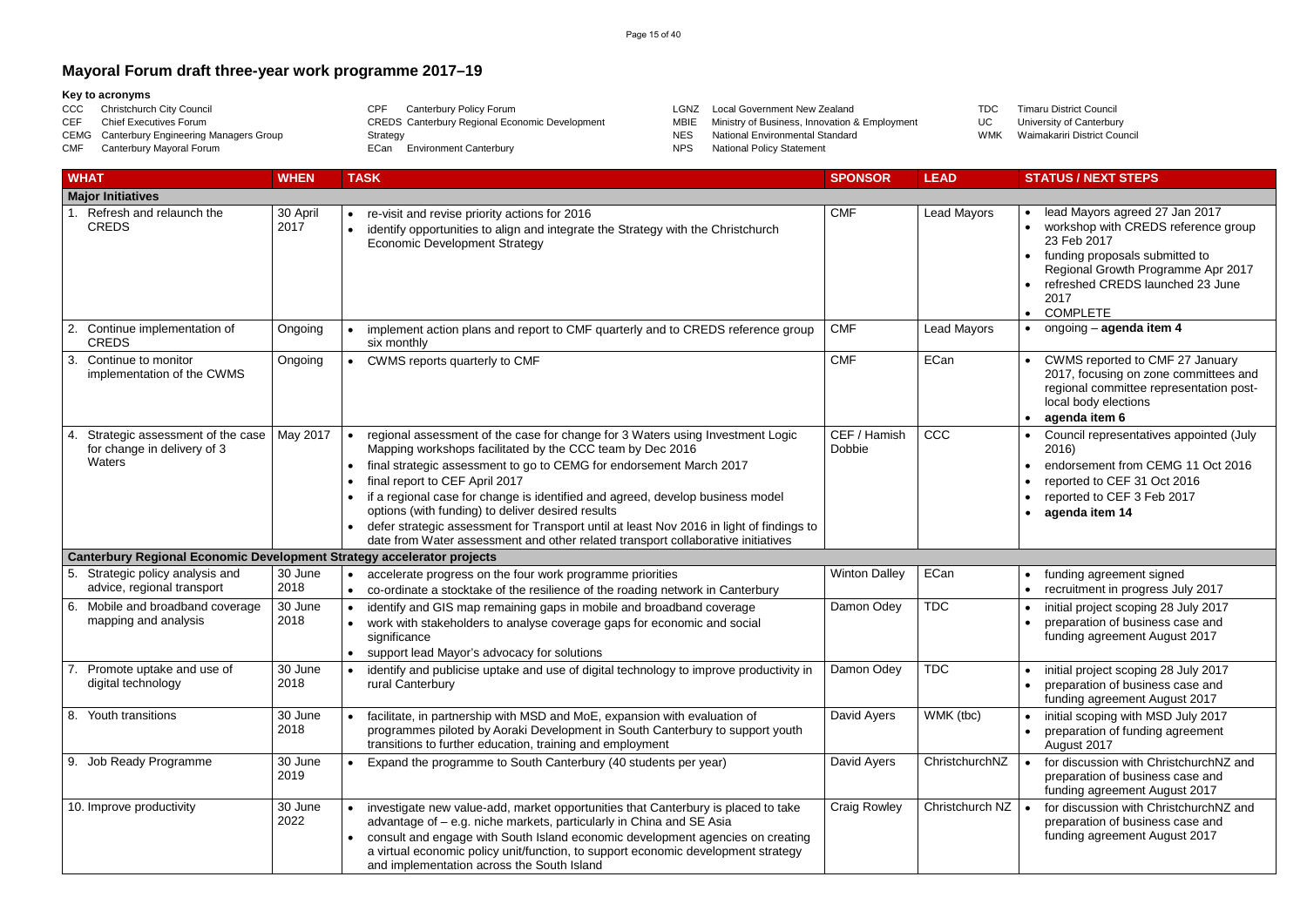| <b>WHAT</b>                                                                                                | <b>WHEN</b>     | <b>TASK</b>                                                                                                                                                                                                                                                                    | <b>SPONSOR</b>        | <b>LEAD</b>                        | <b>STATUS / NEXT STEPS</b>                                                                                                                                                                                       |
|------------------------------------------------------------------------------------------------------------|-----------------|--------------------------------------------------------------------------------------------------------------------------------------------------------------------------------------------------------------------------------------------------------------------------------|-----------------------|------------------------------------|------------------------------------------------------------------------------------------------------------------------------------------------------------------------------------------------------------------|
| 11. High-value manufacturing                                                                               | 30 June<br>2021 | Co-ordinate across the Canterbury Tertiary Alliance and with the Lincoln Hub, CRIs,<br>Callaghan Innovation and NZ Trade and Enterprise to connect industry needs to<br>research and accelerate knowledge translation to high-value production and<br>manufacturing for export | <b>Craig Rowley</b>   | <b>UC</b>                          | for discussion with UC and preparation<br>of business case and funding<br>agreement August 2017                                                                                                                  |
| 12. Business case for rail passenger<br>services south of Christchurch                                     | 30 June<br>2018 | work with KiwiRail on assessment of the business case for reintroducing rail<br>passenger services south from Christchurch                                                                                                                                                     | Damon Odey            | Aoraki<br>Development              | initial project scoping 28 July 2017<br>preparation of business case and<br>funding agreement August 2017                                                                                                        |
| 13. CREDS implementation<br>management                                                                     | 30 Sep<br>2018  | provide contract management across all work programmes<br>support lead Mayors with CREDS implementation<br>monitoring and reporting                                                                                                                                            | <b>Lianne Dalziel</b> | ECan                               | funding agreement signed<br>recruitment in progress July 2017                                                                                                                                                    |
| 14. CREDS monitoring                                                                                       | 31 Dec<br>2017  | design a reporting template to improve communication and impact assessment<br>further develop CREDS outcome indicators (with MBIE, MSD and MoE)                                                                                                                                | <b>Lianne Dalziel</b> | Secretariat /<br>ChristchurchNZ    | template designed and ready for 24 Aug<br>report 2017<br>preparation of business case and<br>funding agreement August 2017<br>indicators to be further developed for<br>Feb 2018 report                          |
| 15. Canterbury story                                                                                       | 30 June<br>2018 | further develop 'the Canterbury story' - validation nationally and internationally<br>production of a video<br>fund-raising for ongoing assets library development, hosting and use                                                                                            | Jim Palmer            | Secretariat/<br>ChristchurchNZ     | for discussion with ChristchurchNZ and<br>preparation of business case and<br>funding agreement August 2017                                                                                                      |
| Other CREDS priority actions 2017-19                                                                       |                 |                                                                                                                                                                                                                                                                                |                       |                                    |                                                                                                                                                                                                                  |
| 16. To come – as priorities for action<br>are translated into action plans<br>across the 7 work programmes |                 |                                                                                                                                                                                                                                                                                |                       |                                    |                                                                                                                                                                                                                  |
| <b>Minor to mid-sized initiatives</b>                                                                      |                 |                                                                                                                                                                                                                                                                                |                       |                                    |                                                                                                                                                                                                                  |
| 17. Stormwater management<br>planning and consenting                                                       | Ongoing         | CEF established a regional stormwater forum in 2014 to improve environmental and<br>community outcomes from urban stormwater network discharges                                                                                                                                | <b>CEF</b>            | Regional<br>Stormwater<br>Forum    | reported to CEF 31 Oct 2016<br>reported 24 Feb 2017<br>agenda item 9                                                                                                                                             |
| 18. Canterbury drinking water                                                                              | Feb 2017        | in response to the Havelock North drinking water contamination incident: report on<br>the vulnerability of drinking water supply in Canterbury, note contingency plans and<br>recommend any amendments to current practice as may be required                                  | <b>CEF</b>            | <b>Bill Bayfield</b>               | interim report to CEF 31 Oct 2016<br>progress report to CEF 3 Feb 2017<br>reported to CMF 26 May 2017<br>submitted to Inquiry 21 July 2017<br>to report to CMF by 31 May 2018                                    |
| 19. Valuation and rating services                                                                          | Mar 2017        | establish a valuation and rating programme management group to develop and lead<br>a programme of work to further evaluate opportunities for shared valuation and<br>rating services and progress them                                                                         | <b>CEF</b>            | David Ward /<br><b>Bede Carran</b> | initial investigation (Ernst & Young)<br>reported to CEF 29 August 2016 and<br>funding approved for stage 2<br>reported to CEF 31 Oct 2016 - on track<br>reported to CEF 3 Feb 2017 - on track<br>agenda item 16 |
| 20. Long-Term Plan working group                                                                           | Jun 2018        | identify opportunities to work together in developing 2018-28 Long-Term Plans (e.g.<br>population analysis, infrastructure strategies, financial strategies, levels of service,<br>consistency of presentation) – building on collaboration on 2015–25 LTPs                    | <b>CPF</b>            | David Ward                         | working group met 22 Nov 2016 and<br>reported progress to CPF 2 Dec 2016<br>reported to CEF 3 Feb 2017 - on track<br>reported to CEF 8 May 2017 - on track<br>agenda item 17                                     |
| 21. Health and safety collaboration                                                                        | Feb 2017        | re-constitute the 'virtual team' as a regional working group reporting to CEF<br>the existing team to prepare terms of reference for consideration by CEF                                                                                                                      | <b>CEF</b>            | David Ward                         | interim report to CEF 31 Oct 2016<br>ToR agreed by CEF 3 Feb 2017<br>reported to CEF 8 May 2017<br>agenda item 18                                                                                                |
| 22. Natural hazard risk management                                                                         | Ongoing         | monitor natural hazards management reform (including climate change impacts,<br>mitigation and adaptation) and possible emergence of an NPS in 2018<br>prioritise tasks and project leads by Dec 2016 and report progress by May 2017<br>report annually to CEF                | <b>CEF</b>            | <b>Bill Bayfield</b>               | regional approach to risk signed off by<br>all councils in May 2016<br>reported to CEF 8 May 2017<br>report to CEF by 31 May 2018                                                                                |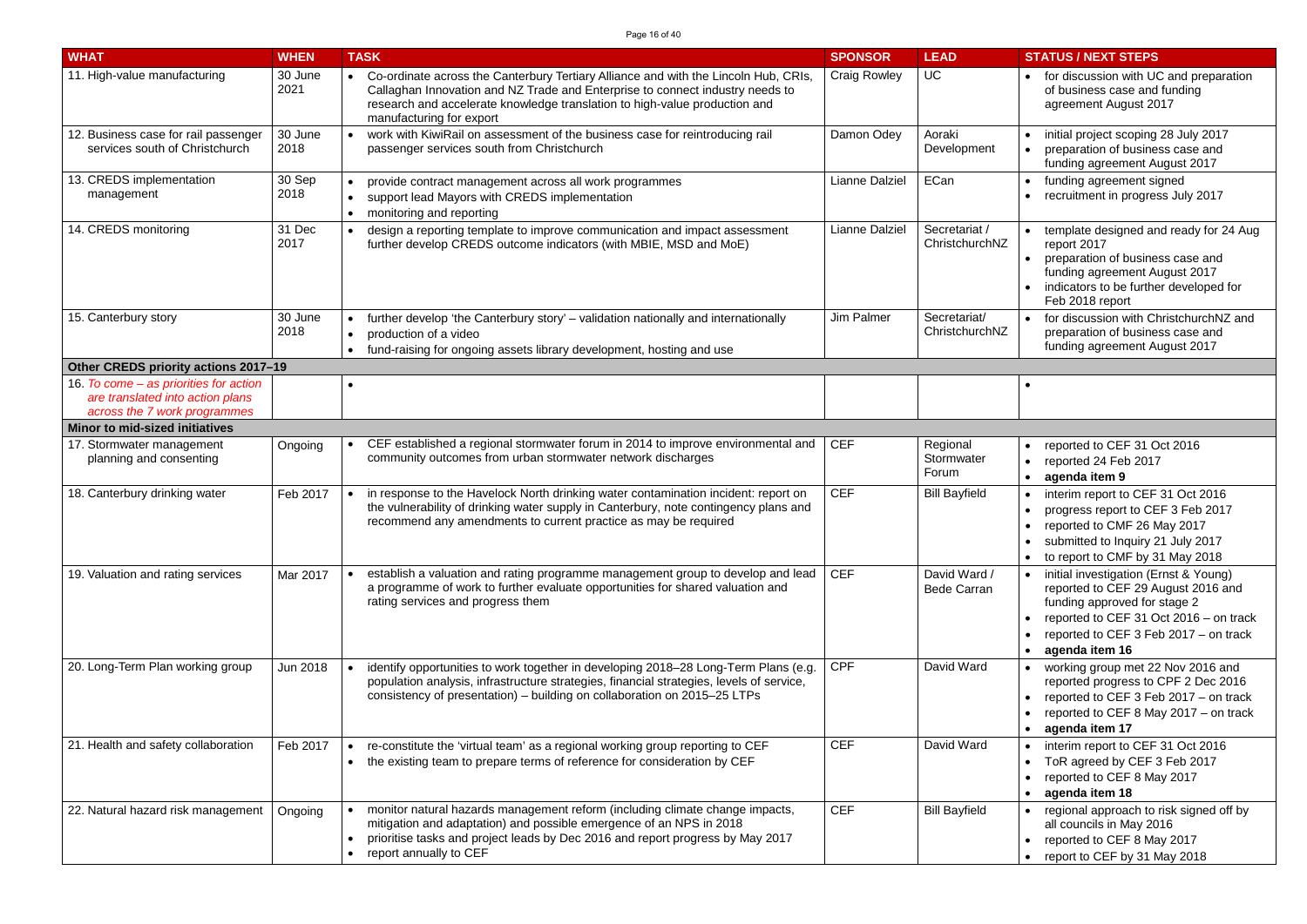| <b>WHAT</b>                                                                                                           | <b>WHEN</b>    | <b>TASK</b>                                                                                                                                                                                                                                                                                                                                                                                                                                                                                                                                                   | <b>SPONSOR</b>           | <b>LEAD</b>                              | <b>STATUS / NEXT STEPS</b>                                                                                                                                                                                                                                                                                                                                    |
|-----------------------------------------------------------------------------------------------------------------------|----------------|---------------------------------------------------------------------------------------------------------------------------------------------------------------------------------------------------------------------------------------------------------------------------------------------------------------------------------------------------------------------------------------------------------------------------------------------------------------------------------------------------------------------------------------------------------------|--------------------------|------------------------------------------|---------------------------------------------------------------------------------------------------------------------------------------------------------------------------------------------------------------------------------------------------------------------------------------------------------------------------------------------------------------|
| 23. Contaminated land shared<br>services                                                                              | Ongoing        | deliver contaminated land technical support shared services to all councils<br>monitor development of NES<br>$\bullet$<br>report progress by May 2017                                                                                                                                                                                                                                                                                                                                                                                                         | <b>CPF</b>               | <b>Bill Bayfield</b>                     | funding model likely to be reviewed as a<br>result of report to CEAG Oct 2016<br>ECan submitted on the draft NES 14<br>Oct 2016<br>report postponed to October 2017                                                                                                                                                                                           |
| 24. Canterbury Economic<br>Development Co. Ltd                                                                        | Feb 2017       | review whether this council-controlled organisation as currently structured is fit for<br>purpose and whether it should be wound up and removed from the Companies<br>Register                                                                                                                                                                                                                                                                                                                                                                                | <b>CEF</b>               | <b>Bede Carran</b>                       | CEF discussed 29 August 2016<br>discussed with Directors Oct 2016<br>reported to CEF 31 Oct 2016<br>agreed by CMF 24 Feb 2017<br>application made to the Registrar of<br>Companies for its removal from the<br>Register<br>in process – on track as at 21 July 2017.                                                                                          |
| 25. Procurement of business inputs,<br>e.g. insurance, digital<br>transformation and 'infrastructure<br>as a service' | August<br>2016 | identify shared insurance/brokerage options<br>commission a technology working group with Spark, CCL and Revera and refine<br>terms of reference to scope opportunities for a collaborative platform (mobility,<br>networking, cloud services, service management, technology leadership) to deliver<br>better local services ('infrastructure as a service')                                                                                                                                                                                                 | <b>CEF</b><br><b>CEF</b> | <b>Jim Palmer</b><br>Hamish Dobbie       | awaiting outcome of LGNZ review of<br>risk management and insurance<br>arrangements<br>technology working group met to agree<br>terms of reference 7 Oct 2016<br>reported to CEF 31 Oct 2016                                                                                                                                                                  |
| 26. Build on Canterbury Maps<br>shared service                                                                        | Ongoing        | continue bi-annual survey to inform future development and improvements from<br>users<br>improve data sharing and update methods for TAs and other partners contributing<br>data to combined datasets<br>build of 3D tools to enhance user experience by September 2017<br>build an all-of-Canterbury e-Plan application to include all regional and district plans<br>build property search tool - phase II by June 2017<br>identify and develop TA-specific applications                                                                                    | <b>CEF</b>               | <b>Bill Bayfield</b>                     | 3-year work programme approved by<br>regional CIOs (reviewed annually) and<br>budget approved by regional CFOs<br>training and support for councils in<br>progress<br>new website work programme<br>completed (contains district council<br>functionality)<br>new launch of mobile application<br>completed<br>Property Search tool - first phase<br>complete |
| 27. Engineering services and<br>common standards                                                                      | Ongoing        | investigate opportunities to increase consistency of engineering standards across<br>$\bullet$<br>the region (Engineering Codes of Practice), in order to:<br>o improve consistency across the region, particularly in relation to subdivisions<br>help contain contract prices (more consistent specifications aid designers<br>$\circ$<br>and contractors)<br>reduce administrative effort/cost of maintaining the standards<br>$\circ$<br>share knowledge, systems and resources between councils.<br>$\circ$                                              | <b>CEF</b>               | Wayne Barnett /<br><b>CEMG</b>           | CEMG discussed 11 Oct 2016                                                                                                                                                                                                                                                                                                                                    |
| 28. Building control and regulatory<br>co-ordination                                                                  | Ongoing        | investigate and progress joint processing and shared resourcing standards, and<br>shared regulatory provision (including food and alcohol licensing)                                                                                                                                                                                                                                                                                                                                                                                                          | <b>CEF</b>               | Hamish Dobbie /<br><b>Andrew Dalziel</b> | this is being progressed in the north and<br>south of the region, with MBIE<br>• MBIE has discontinued this project                                                                                                                                                                                                                                           |
| <b>Completed items</b>                                                                                                |                |                                                                                                                                                                                                                                                                                                                                                                                                                                                                                                                                                               |                          |                                          |                                                                                                                                                                                                                                                                                                                                                               |
| 29. Collaboration working group                                                                                       |                | identify a project sponsor and project team, and commission this work<br>develop a framework for deciding what to work together on, when and why $-$ and for<br>evaluating the costs and benefits of joint initiatives pre- and post-project<br>clarify the process for deciding what to make joint submissions on<br>review the 3-year work programme and scope likely costs and potential sources of<br>funding and report back to CEF by March 2017<br>develop a formula for a fair apportionment of costs across councils for consideration<br>by the CEF | <b>CEF</b>               | <b>Bill Bayfield</b>                     | working group identified Sep 2016<br>draft report presented to CEF 31 Oct<br>2016 - referred to CPF meeting 2 Dec<br>2016 for discussion and feedback to<br>CEF meeting on 3 Feb 2017<br>endorsed by CMF 24 Feb 2017<br>complete                                                                                                                              |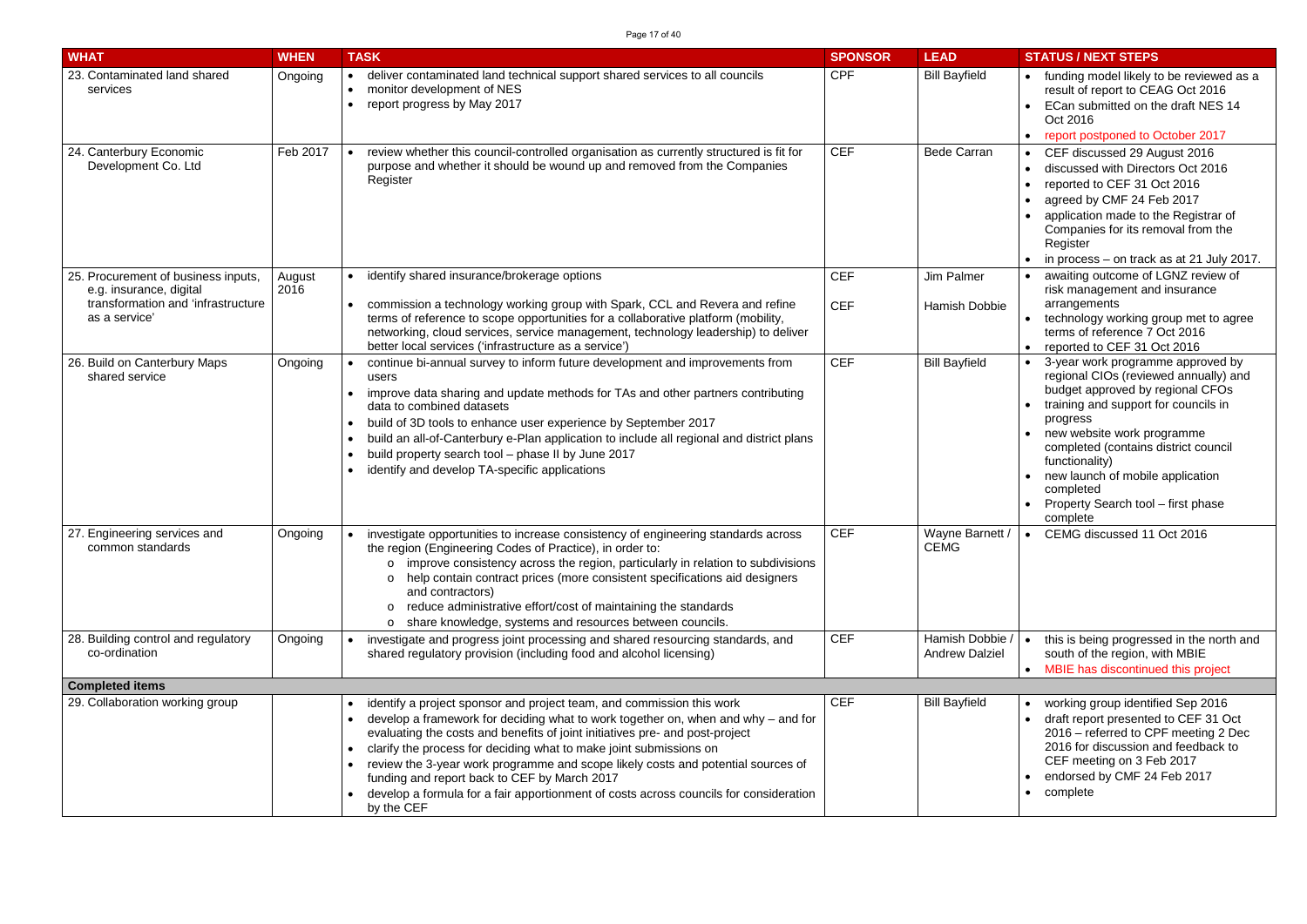**Date**: 31 July 2017 **Presented by:** Bill Bayfield

## **Regional compliance, monitoring and enforcement working group terms of reference**

#### **Purpose**

This paper presents draft terms of reference for the regional compliance, monitoring and enforcement working group.

#### **Recommendations**

That the Chief Executives Forum:

- 1 **review** the draft terms of reference for the regional compliance, monitoring and enforcement working group
- 2 **agree** that the regional compliance, monitoring and enforcement working group report to the Operations Forum
- 3 **note** that the working group will have an opportunity to review and comment on the draft terms of reference when it first meets, before these are finalised and formally approved by the Chief Executives Forum on 30 October 2017.

#### **Background**

- 1 On 8 May 2017, the Chief Executives Forum agreed to the formation of a regional compliance, monitoring and enforcement working group in response to recommendations in the Environmental Defence Society's (EDS) report, *Last line of defence: Compliance, monitoring and enforcement of New Zealand's environmental law*.
- 2 The report looks at the role and importance of enforcing environmental compliance, and provides a snapshot of the approach taken in New Zealand. It explores the difficulties of enforcement, identifies areas of innovation, and proposes some potential solutions.
- 3 The EDS report recommended that regional (and unitary) councils:
	- provide leadership to territorial authorities, as resources allow, by providing advice, guidance and co-ordinating networking
	- continue to co-ordinate at a national level, and provide input to initiatives at a national scale (especially performance indicators in the NMS).
- 4 The EDS report encouraged district and city councils to:
	- acquire dedicated staff who are appropriately trained, to undertake compliance, monitoring and enforcement activities
	- continue to seek opportunities to network with other councils, participate in sector initiatives and share resources wherever possible.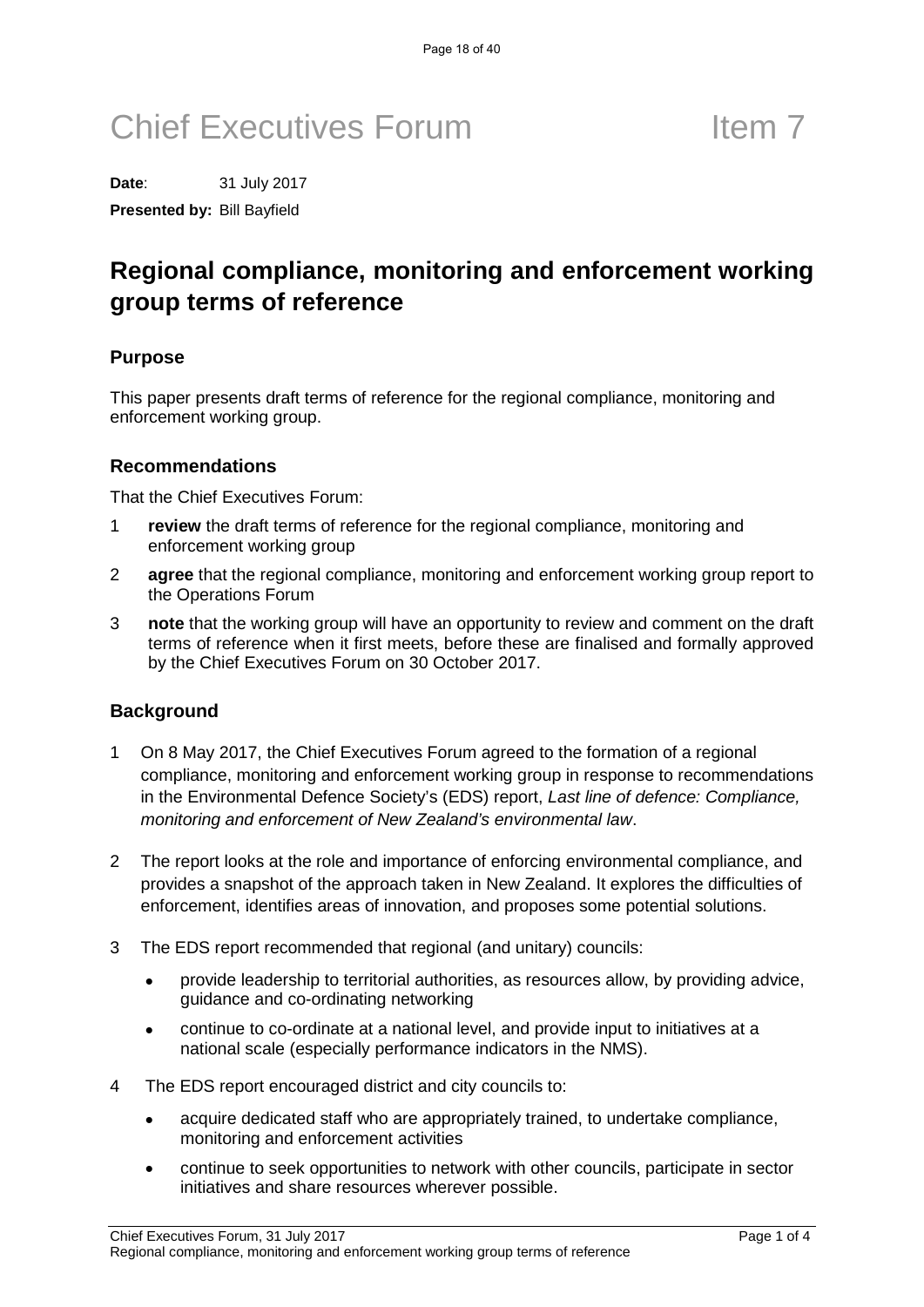- 5 Drawing on these recommendations and building on existing collaboration frameworks in Canterbury, the Chief Executives Forum agreed to establish a regional working group to build on current capability and share advice and guidance on compliance, monitoring and enforcement.
- 6 I propose that the group report to the Operations Forum.

#### **Regulatory Managers group**

- 7 While drafting terms of reference for this group, we noted that regulatory managers from across the region have formed a group and were represented at the first Operations Forum on 1 May 2017. We are confident that there is no duplication of effort or scope between the two groups.
- 8 The Regulatory Managers group is concerned with regulation that applies primarily to Territorial Authorities; e.g. alcohol, dogs, parking regulations. Its work programme is likely to include upskilling and training of regulatory staff and managers across the region.
- 9 The compliance, enforcement and monitoring working group will encompass all aspects of compliance, enforcement and monitoring, with a focus on environmental law.
- 10 In summary, both groups seek to share knowledge and expertise with colleagues across the region, but the scope, context and scale are different.
- 11 There may be opportunities for both groups to combine for training purposes or guest speakers when generic compliance, monitoring or enforcement are the focus.

#### **Next steps**

12 The secretariat will ask Chief Executives to nominate representatives from their councils as members of the working group. When the group meets for the first time, it will select a chair and have an opportunity to review and comment on the draft terms of reference before these are finalised and formally approved by the Chief Executives Forum when it next meets on 30 October 2017.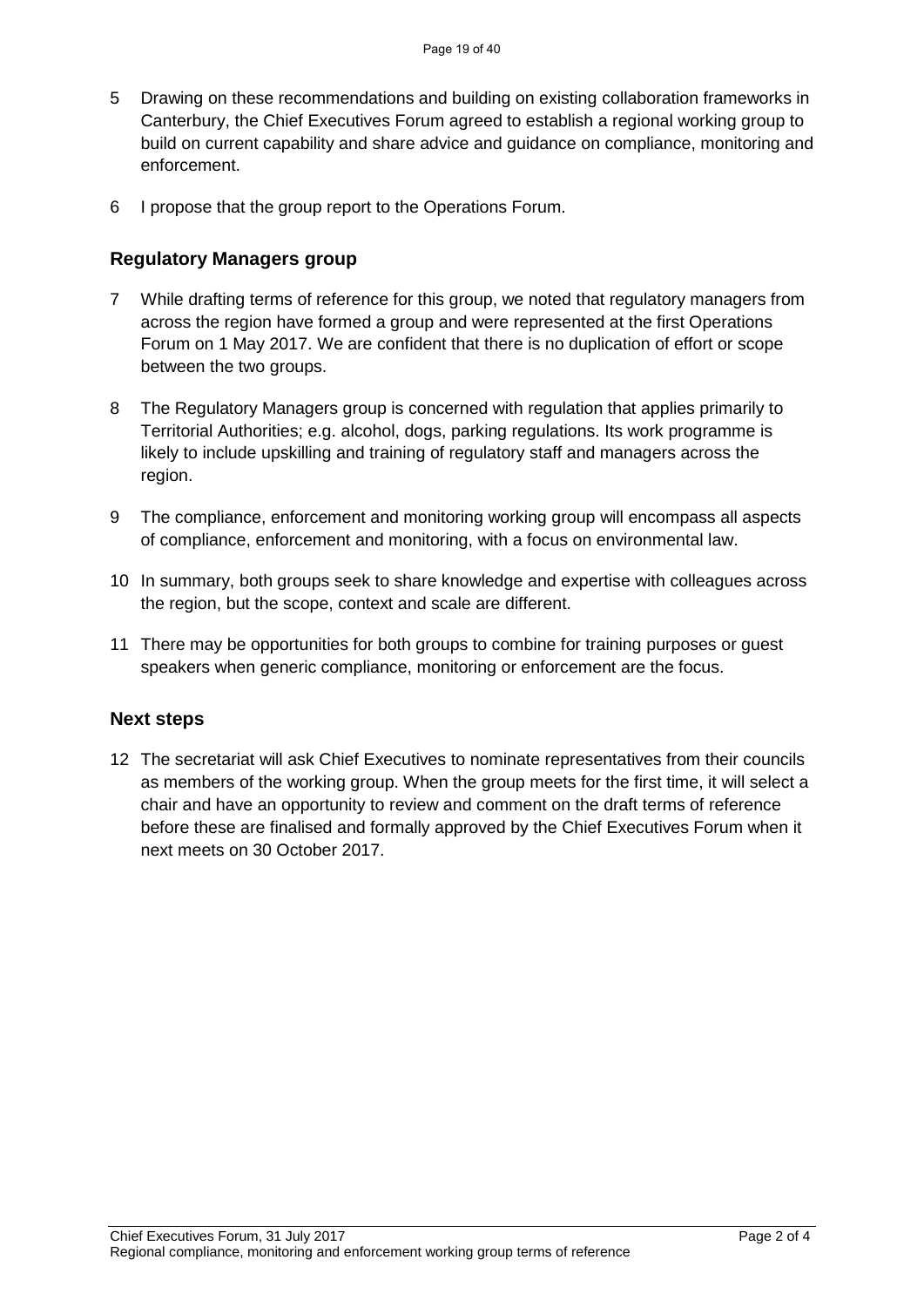### **Draft Terms of Reference**

### **Compliance, Monitoring and Enforcement Working Group**

*As agreed by the Chief Executives Forum on xxxxxxx*

#### **Background and purpose**

- 1 The Chief Executives Forum agreed to the formation of a regional Compliance, Monitoring and Enforcement working group in May 2017 to share advice and guidance on compliance, monitoring and enforcement of environment law across the region.
- 2 The working group was formed in response to the findings of the Environment Defence Society Report (March 2017) *Last line of defence: Compliance, monitoring and enforcement of New Zealand's environmental law* (Marie Brown). The report encouraged councils to share resources and network with each other to build capability and share expertise in compliance, monitoring and enforcement of environmental law.
- 3 The Working Group reports to the Canterbury Operations Forum and through that to the Chief Executives Forum and the Canterbury Mayoral Forum.



Figure 1: Proposed Compliance, Monitoring and Enforcement Working Group reporting line

### **Scope**

- 4 Matters subject to the Working Group's consideration include:
	- sharing advice, guidance, resources and learning on compliance, monitoring and enforcement across the region
	- incorporating best practice approaches across the region
	- establishing regional consistency on compliance, monitoring and enforcement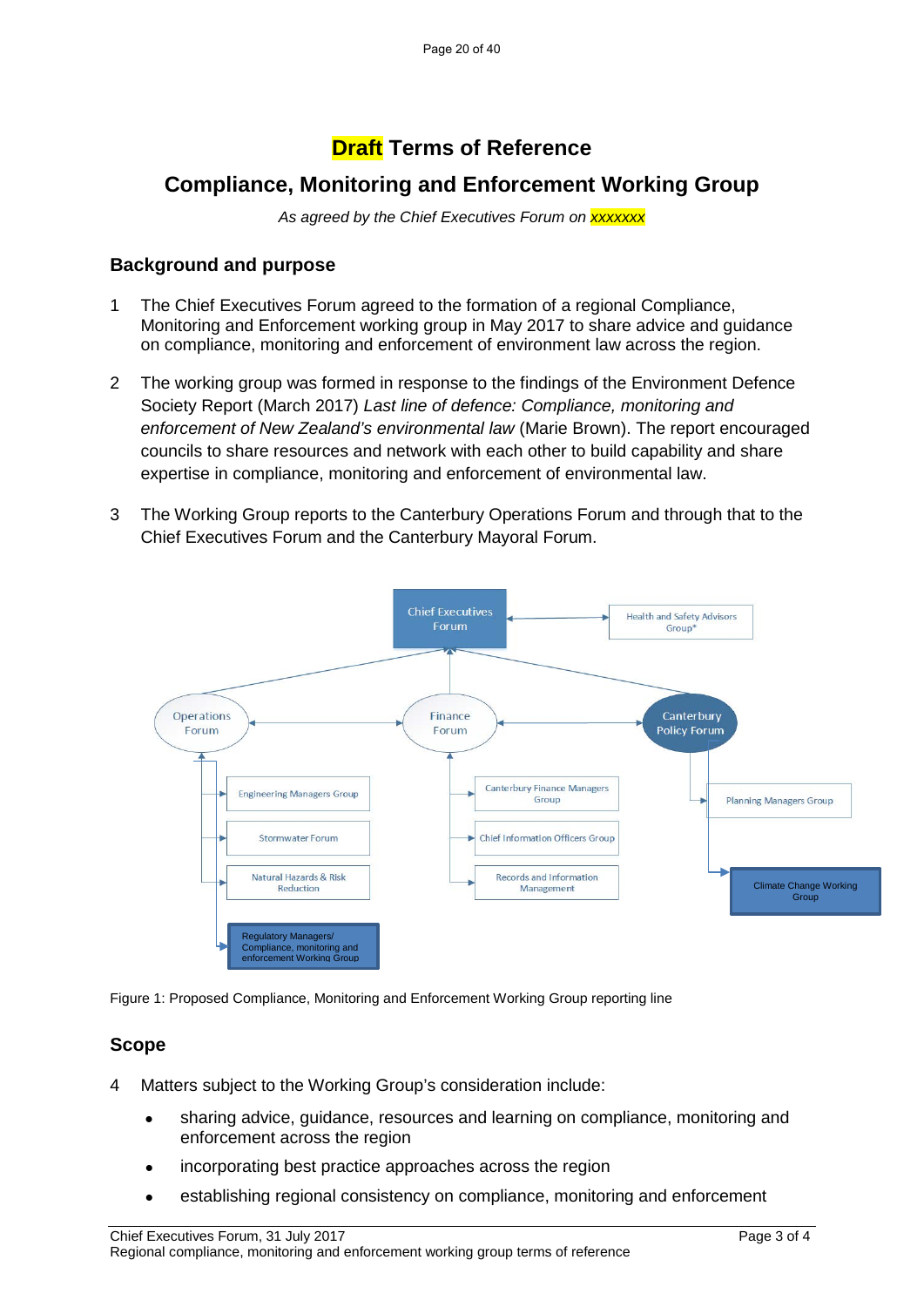- alignment in policy, approach and communications across the region
- identifying and addressing emerging issues, risks, limitations and/or barriers.

#### **Membership and operation of the Forum**

- 5 Membership to include one to two representatives from each council. Representatives will be able to engage and influence across their organisation on this issue. Ideally, they will represent their organisation's compliance, monitoring and enforcement management function.
- 6 The group may allocate an issue(s) to a sub-group(s), which may include other staff, or another appropriate collaborative grouping, to consider and develop a response(s). Subgroup(s) should periodically update the Compliance, Monitoring and Enforcement Working Group.
- 7 Annually, the group shall appoint a chair from its membership. The chair is eligible for reappointment.
- 8 The Chair is responsible for secretariat support for the group, maintaining relationships and ensuring that the group is functioning under these Terms of Reference.
- 9 The Working Group will meet in person at least quarterly to:
	- share knowledge and expertise, advise and guide councils in their compliance, monitoring and enforcement roles
	- refine the work programme to reflect feedback from the Chief Executives Forum and Canterbury Mayoral forum
	- report progress on working group work programme items, and review where necessary
	- allocate responsibility for items in the work programme.
- 10 The Working Group will maintain regular electronic exchanges to consider issues and monitor progress and to exchange ideas.
- 11 The Working Group Chair shall report quarterly to the Canterbury Operations Forum.

#### **Decision making and representation**

12 The group has no decision-making ability. It will develop advice to be presented to the Canterbury Operations Forum for agreement to go to the Chief Executives Forum and/or the Mayoral Forum.

### **Changes to the Terms of Reference**

- 13 The Working Group may recommend changes to the Terms of Reference to the Operations Forum, to be agreed by the Chief Executives Forum.
- 14 The Operations Forum will review the Terms of Reference at least every three years for agreement by the Chief Executives Forum.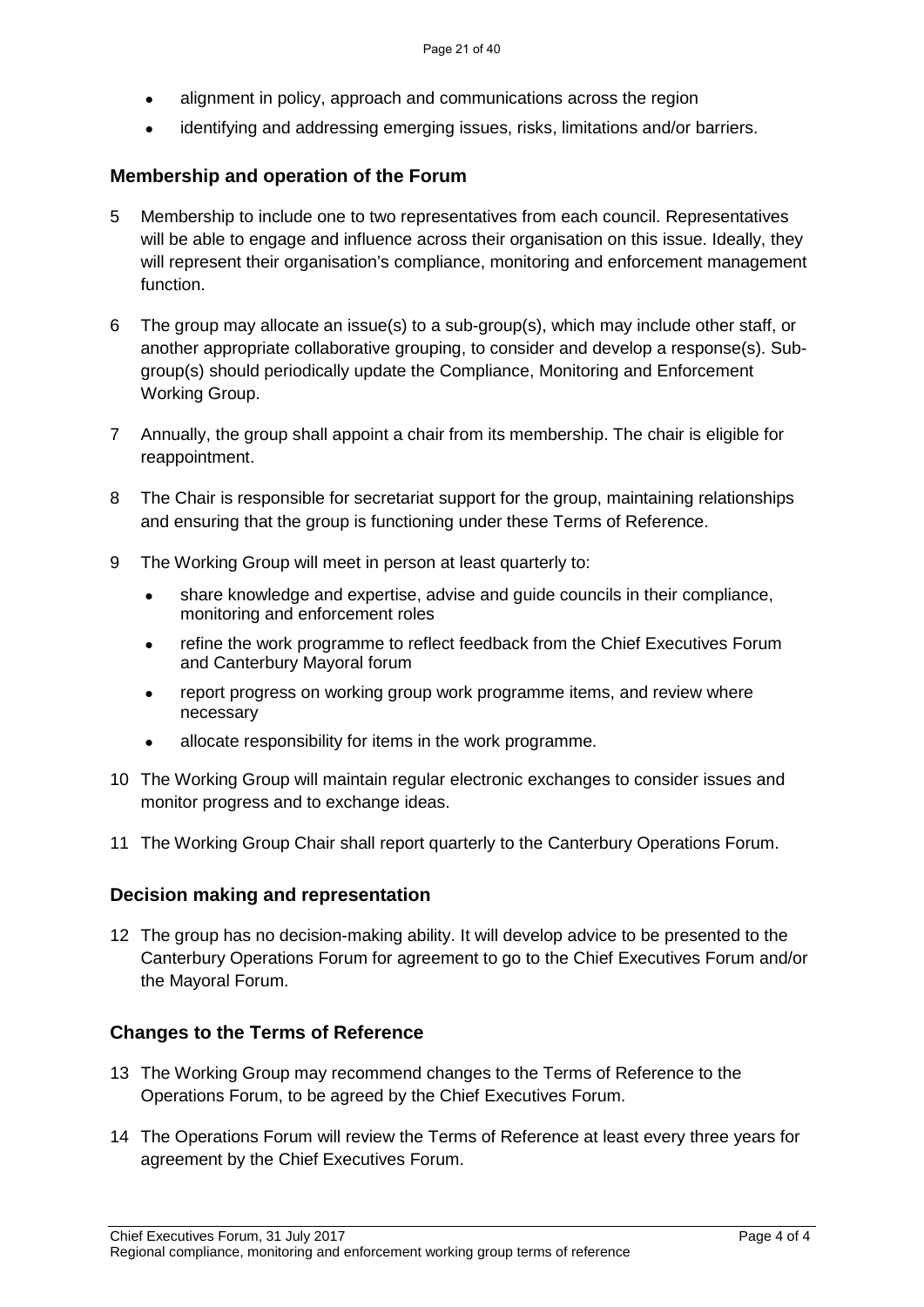**Date:** 31 July 2017

**Presented by:** Jim Palmer, for Gerard Cleary (Chair, Canterbury Regional Stormwater Forum Steering Group)

## **Canterbury Regional Stormwater Forum report**

### **Purpose**

This paper updates the Chief Executives Forum on progress of the Canterbury Regional Stormwater Forum (the forum).

#### **Recommendations**

That the Chief Executives Forum:

- 1 **receive** this progress report
- 2 **note** the Canterbury Regional Stormwater Forum is seeking progress in the following key areas:
	- implementing the Canterbury Land and Water Regional Plan
	- developing best practice stormwater design website for Canterbury
	- addressing gaps identified in the Best Practice Gap Analysis to continue to develop best practice guidance
	- seeking broad community and industry behaviour change in activities at the kerb, drain or "top of pipe" to improve the quality of stormwater discharges into the receiving environment.
- 3 **note** the current forum budget will resource the work programme outlined in recommendation 2 and also provide for ongoing involvement in the forum by Mahaanui Kurataiao and Te Rūnanga O Ngāi Tahu representatives.

### **Background**

1 The forum is comprised of territorial authorities, Te Rūnanga O Ngāi Tahu, Environment Canterbury, the University of Canterbury and private consultants with expertise in stormwater management. It seeks to ensure that stormwater consent provisions for asset infrastructure investment and other requirements represent value to communities.

### **Progress to date**

- 2 The forum is currently progressing the following key objectives through its three working groups:
	- 1. Regulation implementing the Canterbury Land and Water Regional Plan
	- 2. Best Practice improving awareness and uptake of stormwater management best practice solutions throughout Canterbury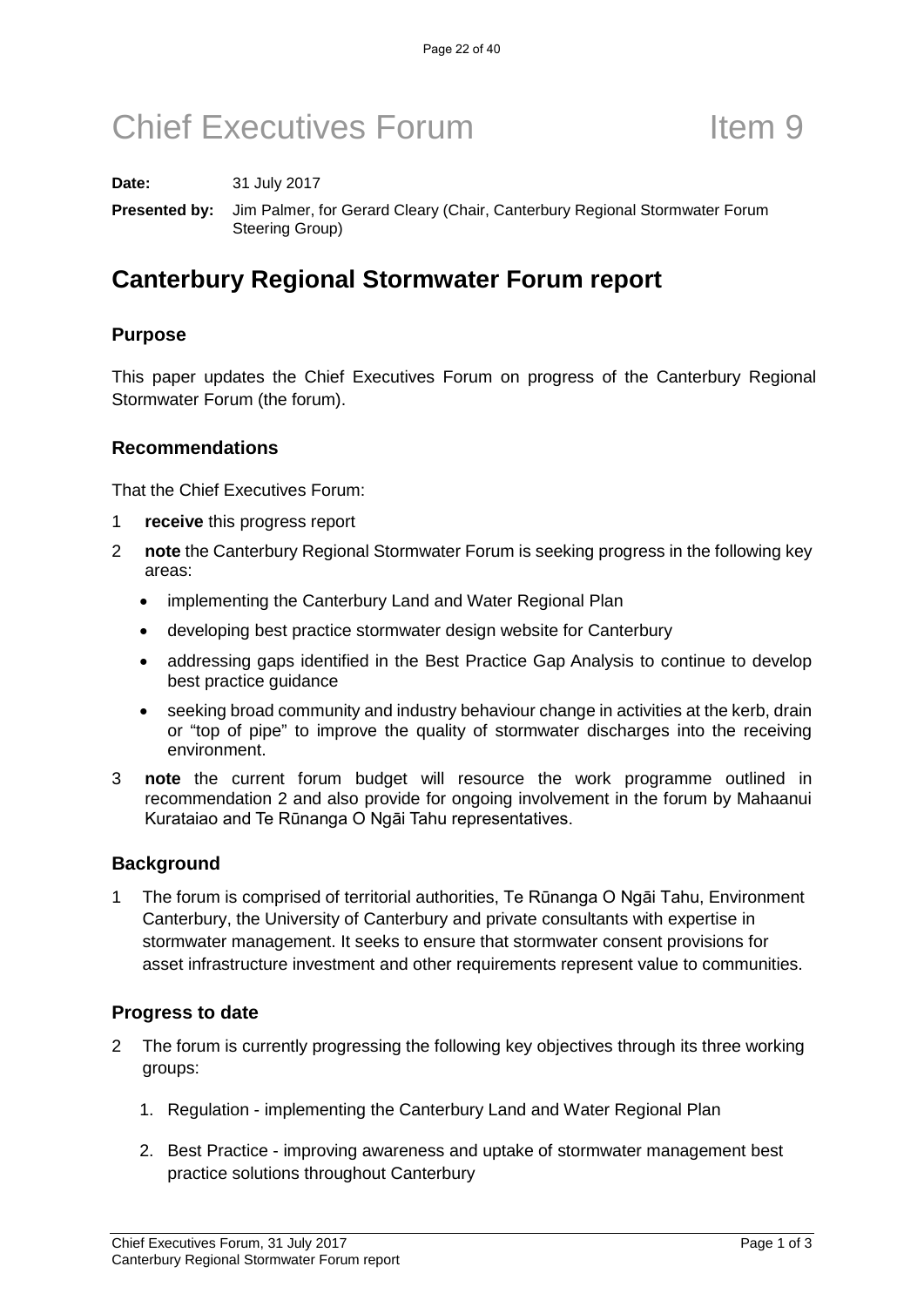- 3. Behaviour Change identifying and implementing methods to promote broad community behaviour change in order to reduce source pollutant discharges from private activities into urban stormwater networks.
- 3 Working groups' achievements are detailed in Appendix A.
- 4 Key publications of the stormwater forum to date are:
	- *Cultural Review of Stormwater Forum Documents*, December 2016, prepared by Mahaanui Kurataiao Ltd on behalf of the six Papatipu Rūnanga of Canterbury
	- Publication of NIWA report on "*Copper and Zinc Aquatic Toxicity: Frequently Asked Questions*", May 2017
	- Interpretation document prepared by Environment Canterbury "*Plan Change 4 consent requirements for rural villages and definitions of 'reticulated stormwater network',* April 2017
	- Publication of the *Canterbury Stormwater Best Practice Gap Analysis" 2016,* by Peter Christensen
	- "*Evaluation of Stormwater Treatment Construction Costs",* published by Opus in February 2016.

#### **Stormwater Forum Funding**

- 5 A current budget of \$30,000 is available for expenditure on projects that are endorsed by the forum Steering Group. The funding was sourced from the larger councils that participate in the forum. These are Ashburton, Christchurch City, Environment Canterbury, Selwyn, Timaru and Waimakariri District Councils.
- 6 The Steering Group is currently considering funding the development of a best practice stormwater design website for Canterbury.

#### **Next steps**

- 7 The forum Steering Group will meet on Wednesday 2 August to progress several actions. These include:
	- commissioning development of the stormwater design best practice website for **Canterbury**
	- supporting efforts, particularly among the smaller councils, to ensure all urban stormwater network consent applications are lodged with Environment Canterbury by 30 June 2018. The option of the Stormwater Forum facilitating workshops with Territorial Authorities and Enivornment Canterbury to help achive this will be considered.
	- supporting a Christchurch City Council led project for Canterbury councils to lobby Government to ban the use of copper brake pads in vehicles (wear on copper brake pads is a key cause of exceedance of the Schedule 5 Land and Water Regional Plan water quality standards for stormwater discharges)
	- determining how the Stormwater Forum can support the Christchurch City Council "*Community Water Partnership Initiative",* and investigate future options to extend the reach of this programme more widely throughout Canterbury. This programme seeks to effect broad community behaviour change in order to reduce source pollutants from discharging into stormwater systems from activities in the community.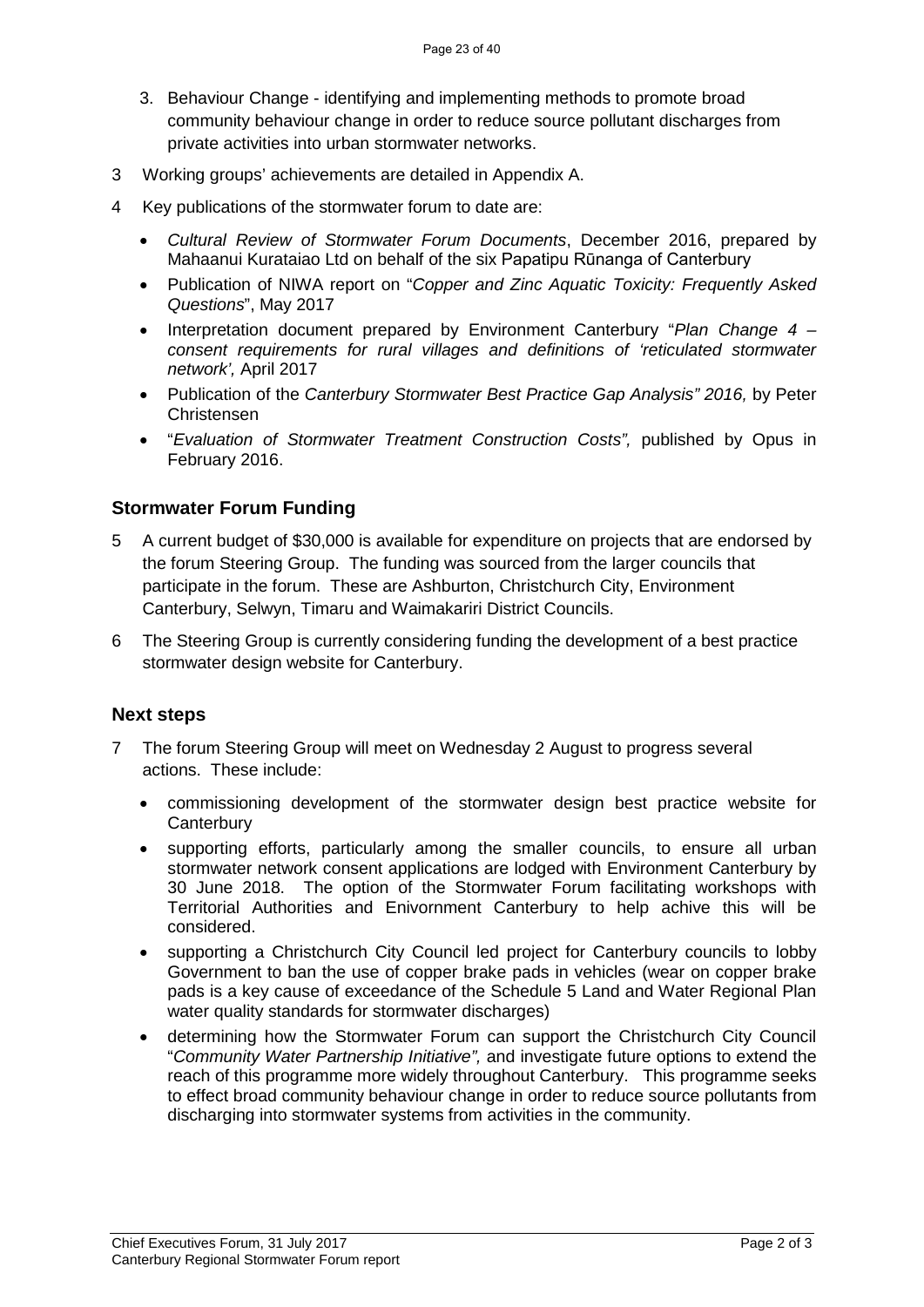## **Appendix A**

| Project                                                                               | <b>Working Group</b>    | <b>Progress</b>                                                                                                                                                                         |
|---------------------------------------------------------------------------------------|-------------------------|-----------------------------------------------------------------------------------------------------------------------------------------------------------------------------------------|
| Plan Change 4 to the<br>Canterbury Land and<br>Water Regional Plan                    | Regulation              | Determining how network operators will<br>account for and be responsible for the quality<br>and quantity of stormwater discharges via the<br>system from 2025                           |
| Regional planning<br>reference document                                               | Regulation              | A planning reference document is currently<br>being drafted by Environment Canterbury to<br>assist councils to lodge their network consent<br>applications                              |
| <b>Stormwater Bylaw Best</b><br><b>Practice Template</b>                              | Regulation              | A sample bylaw best practice template is in<br>development, which will draw from the Plan<br>Change 4 outcomes                                                                          |
| <b>Regional Storm Water</b><br><b>Forum SharePoint Site</b>                           | <b>Best Practice</b>    | The SharePoint site has been developed, is<br>operating and being regularly updated                                                                                                     |
| <b>Stormwater Reference</b><br>Website (SWREF)                                        | <b>Best Practice</b>    | The existing SharePoint site can be expanded,<br>as required, to accommodate a general public<br>audience and / or to provide read only access<br>for consultants                       |
| Storm water design best<br>practice literature review                                 | <b>Best Practice</b>    | A best practice document spreadsheet has<br>been compiled enabling searching on<br>stormwater design and treatment systems by<br>topic                                                  |
| Storm water design best<br>practice gap analysis                                      | <b>Best Practice</b>    | The "Canterbury Stormwater Best Practice Gap<br>Analysis" report is complete and published on<br>the SharePoint site                                                                    |
| Public education and<br>behaviour change to<br>improve stormwater<br>quality outcomes | <b>Behaviour Change</b> | Support the Christchurch City Council<br>"Community Water Partnership Initiative" and<br>investigate options to extend the reach of this<br>programme more widely throughout Canterbury |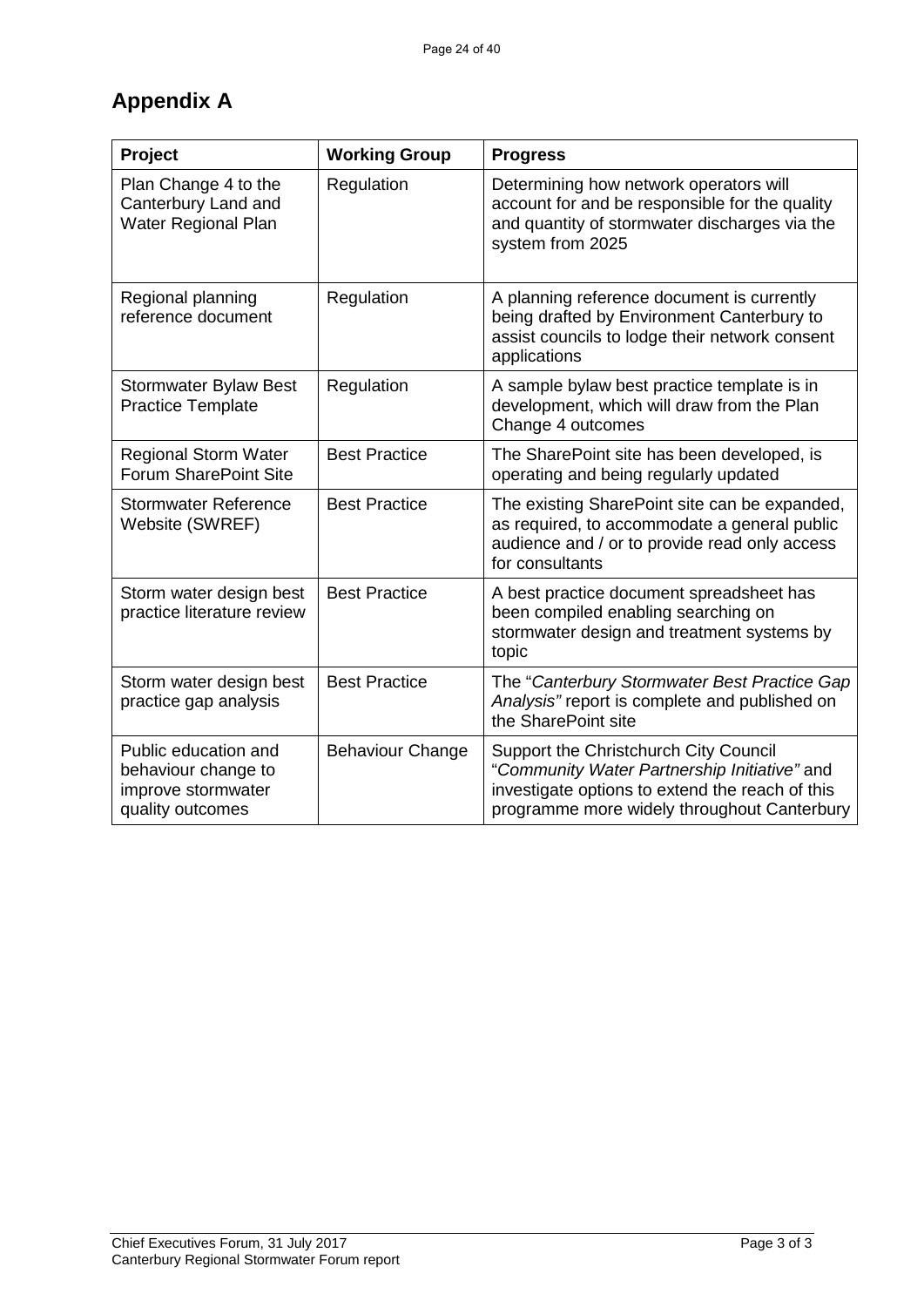Date: Friday 31 July 2017

**Presented by:** Bill Bayfield, Chair, Canterbury Policy Forum

# **Canterbury Policy Forum report**

### **Purpose**

This paper reports on the Canterbury Policy Forum meeting held on 7 July 2017.

### **Recommendations**

That the Chief Executives Forum:

1 **receive** the report on the work of the Canterbury Policy Forum.

#### **Climate change and councils' roles**

- 1 The Forum discussed the climate change working group terms of reference and noted the importance of linking to other work in this area.
- 2 To date the following representatives from councils have been nominated for the working group.

| <b>Name</b>         | <b>Council</b>                | <b>Role</b>                                                               |
|---------------------|-------------------------------|---------------------------------------------------------------------------|
| Stefanie Rixecker   | <b>Environment Canterbury</b> | Director, Science (Convener)                                              |
| Amit Chauhan        | Selwyn DC                     | Water and Wastewater Operations<br>Engineer                               |
| Geoff Meadows       | Waimakariri DC                | <b>Policy Manager</b>                                                     |
| Suzette Van Aswegen | Mackenzie DC                  | Planning and Regulations Manager                                          |
| Adrian Hodgett      | Timaru DC                     | Finance Manager                                                           |
| Ronnie Cooper       | Te Runanga o Ngāi Tahu        | Principal Manager Policy, Strategy and<br>Influence                       |
| Melissa Renganathan | Ashburton DC                  | Science and Policy                                                        |
| Stephanie Chin      | Hurunui DC                    | <b>Policy Planner</b>                                                     |
| Kevin McDonnell     | Christchurch CC               | Team Leader Asset Planning, Three<br>Waters & Waste Unit                  |
| Linda Bennett       | Christchurch CC               | Senior Communications Advisor, Public<br>Information & Participation Unit |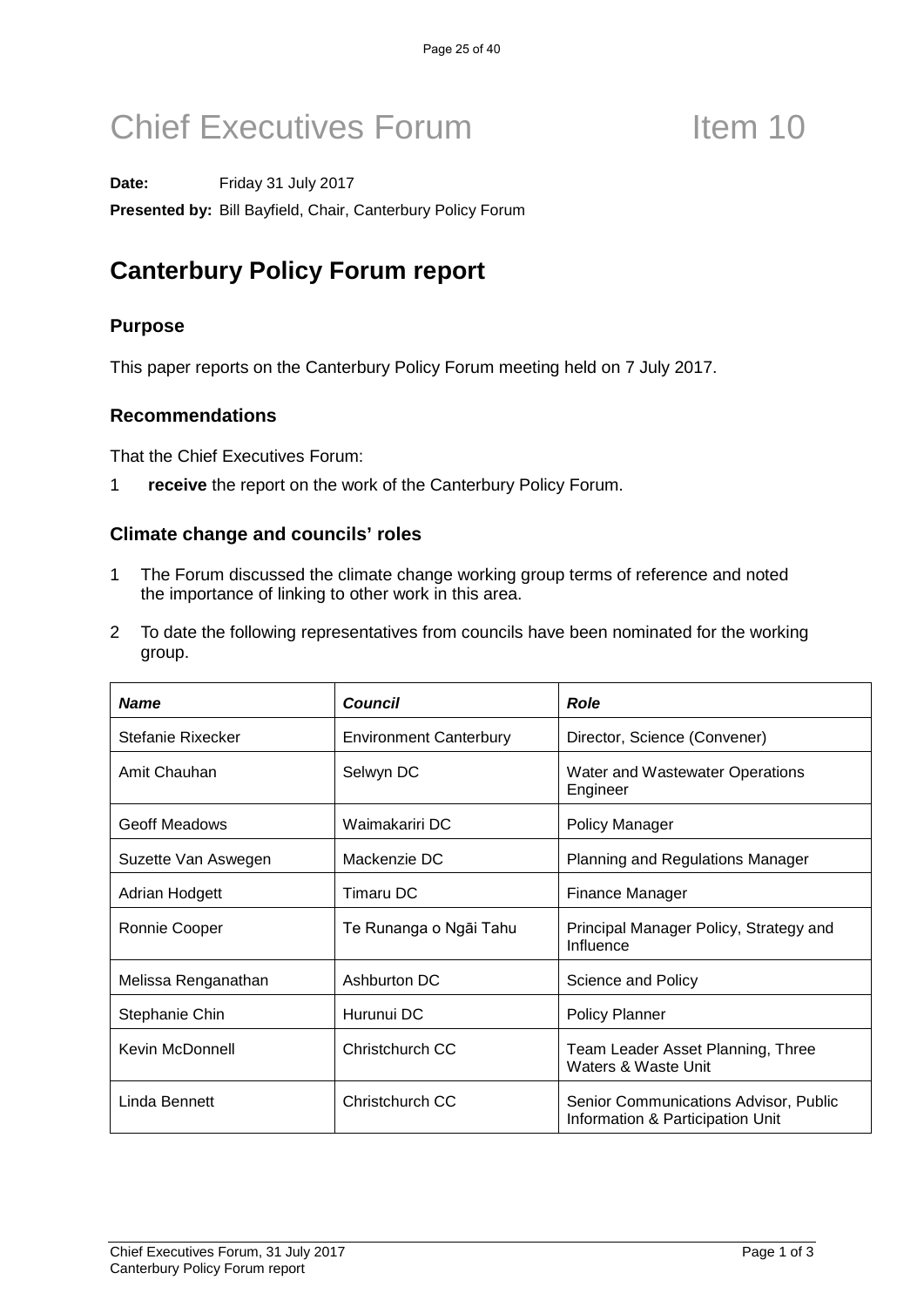### **Regional submissions review**

- 3 The Forum received a review of regional submissions and advocacy letters to central government that explored the value these have provided to Canterbury councils. A copy of this report is attached for information.
- 4 There was broad consensus that regional submissions and advocacy letters represent significant value to Canterbury councils. Views included:
	- some smaller councils are 'almost entirely' reliant on regional submissions
	- the collective view of Canterbury councils carries weight in Wellington
	- the collective view also carries weight in Canterbury regional submissions can influence the position of particular councils or councillors
	- there remains a place for individual council submissions these allow councils to take stronger positions on points or talk to council-specific issues
	- the work of the secretariat in co-ordinating and producing regional submissions and advocacy letters is valuable and should be acknowledged.
- 5 On 21 July 2017, the secretariat organised a regional training workshop to build the confidence of staff and create a policy hapori/community of practice across the region. Despite the weather, 28 policy and planning staff were able to attend, from the Hurunui, Waimakariri, Christchurch, Ashburton and Waimate councils, Environment Canterbury and the CDHB. Staff from the Office of the Clerk presented in the morning session on Select Committees; the afternoon was a workshop on effective policy writing led by the secretariat.

#### **Regional submissions 2017/2018**

- 6 The Policy Forum revisited the list of legislation that may require a regional submission. Councils were invited to notify the secretariat of any missing legislation and/or interest in leading submission processes.
- 7 The secretariat noted that the current list is RMA focussed and they are working to broaden this to other areas of legislation.
- 8 The Forum agreed that Environment Canterbury would lead a regional submission on the proposed national environmental standard on outdoor storage of tyres. The Environment Canterbury submission would be used as a basis for a joint submission.

### **Centre of Excellence for Quality Advice**

- 9 Nicole Randall (Principal Advisor Policy) reported on the Christchurch City Council Centre of Excellence for Quality Advice that was established in October 2016 and offered Forum members:
	- attendance at professional development events
	- copies of best practice reports, standards for reports, policies and strategies
	- guidance material including standards for reports, policies and strategies.
- 10 Christchurch City Council will approach Chief Executives to establish a cross-agency group to share best practice for advice, policies and strategies.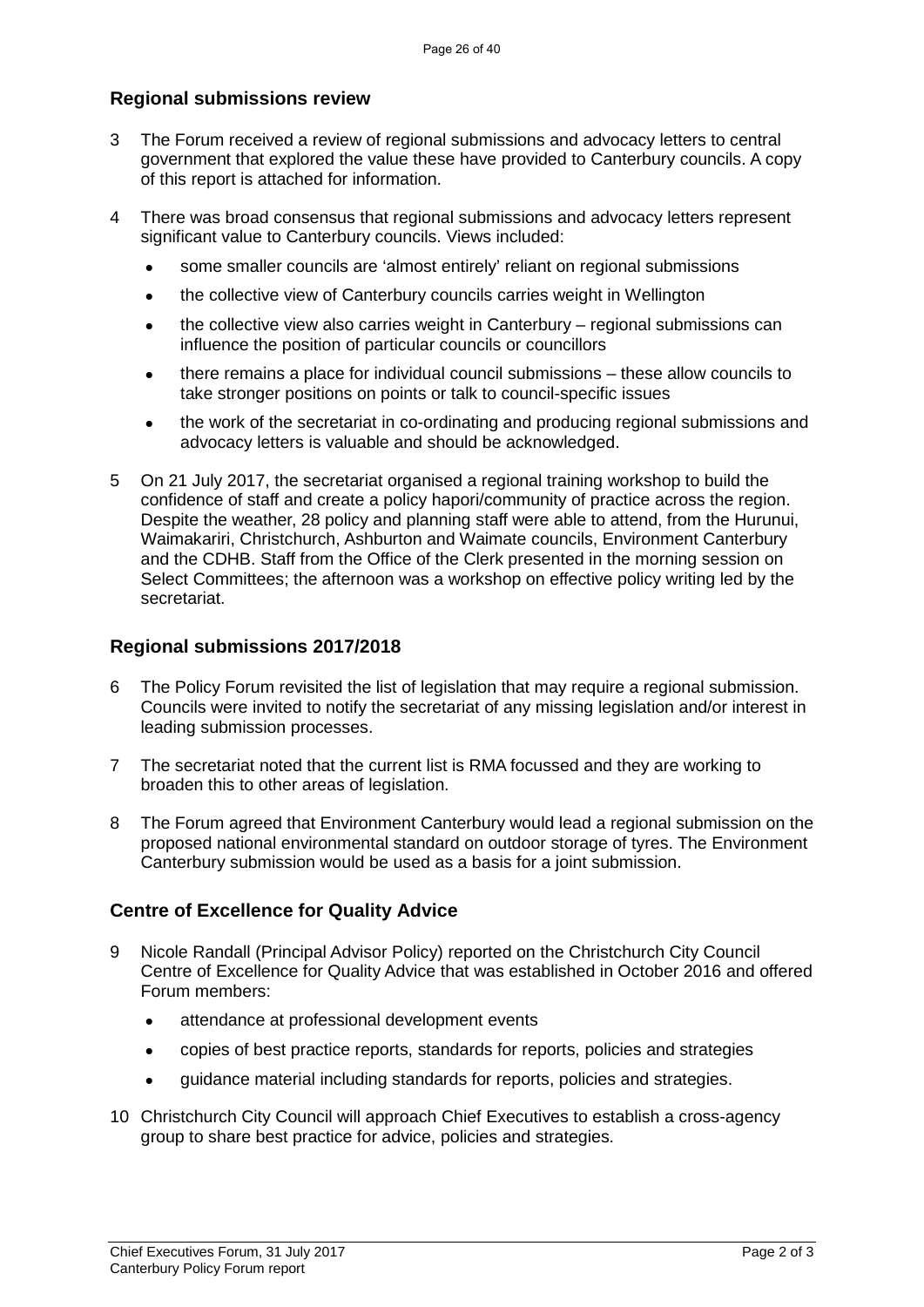### **Other business**

- 11 The Forum received updates on:
	- Canterbury Water Management Strategy
	- Canterbury Regional Economic Development Strategy and accelerator projects funded by central government
	- national water initiatives
	- freedom camping
	- Regional Pest Management Plan review
	- Braided Rivers Management project
	- regional transport
	- Canterbury Planning Managers Group.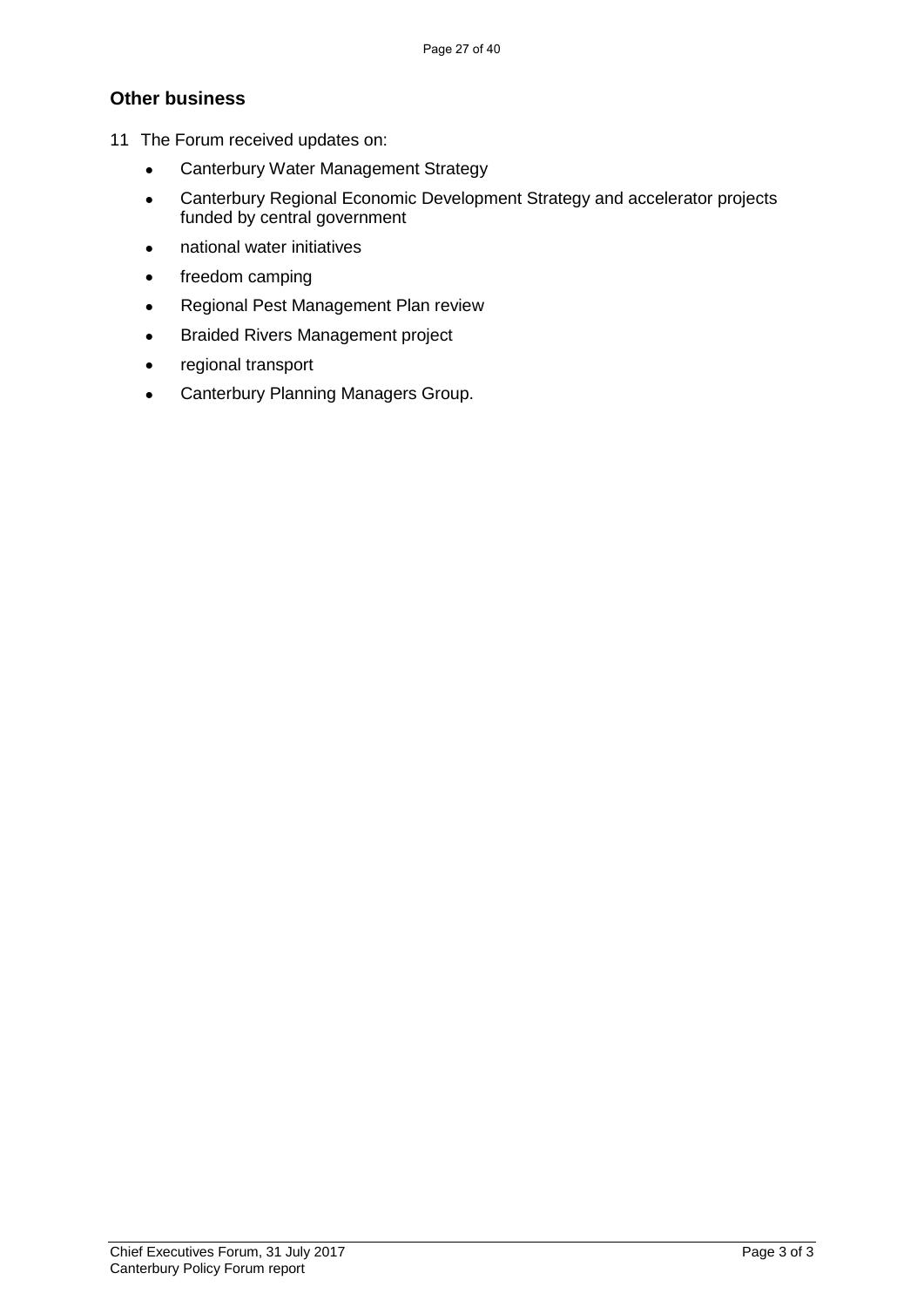# Canterbury Policy Forum Item 10(a)

**Date:** 7 July 2017 **Presented by:** Cam Smith

## **Review of regional submissions**

#### **Purpose**

This paper considers regional submissions and advocacy letters to central government, and explores what value these have provided to Canterbury councils.

It assesses how these submissions and letters have been developed, whether corresponding submissions have been made by individual councils, and whether the issues or requests raised have been consistent with government decision-making.

#### **Recommendations**

That the Canterbury Policy Forum:

- 1 **discuss** the value to councils of jointly produced submissions and advocacy letters; and
- 2 **agree** to take this paper, with any amendments considering 1 above, to the Chief Executives Forum.

#### **Key points**

- 1 This assessment shows:
	- it is challenging to draw attribution between regional submissions and central government policy, but this shouldn't devalue the role of regional submissions
	- regional submissions likely give a stronger voice to smaller councils
	- regional advocacy letters appear effective at drawing Ministerial attention to regional economic issues, and influencing action.

#### **Background**

- 2 The Canterbury Policy Forum in April 2017 and the Chief Executives Forum in May 2017 asked that a review of the effectiveness of regional submissions made jointly by Canterbury councils be undertaken.
- 3 Canterbury councils have made joint submissions through central government consultation processes, and jointly delivered advocacy letters on specific issues to relevant Ministers. These actions are consistent with the Terms of Reference for the Canterbury Policy Forum, which include:
	- ensure a strong local government "voice" on issues affecting Canterbury;
	- reduce duplication of policy effort and, as a result, work more effectively and efficiently together; and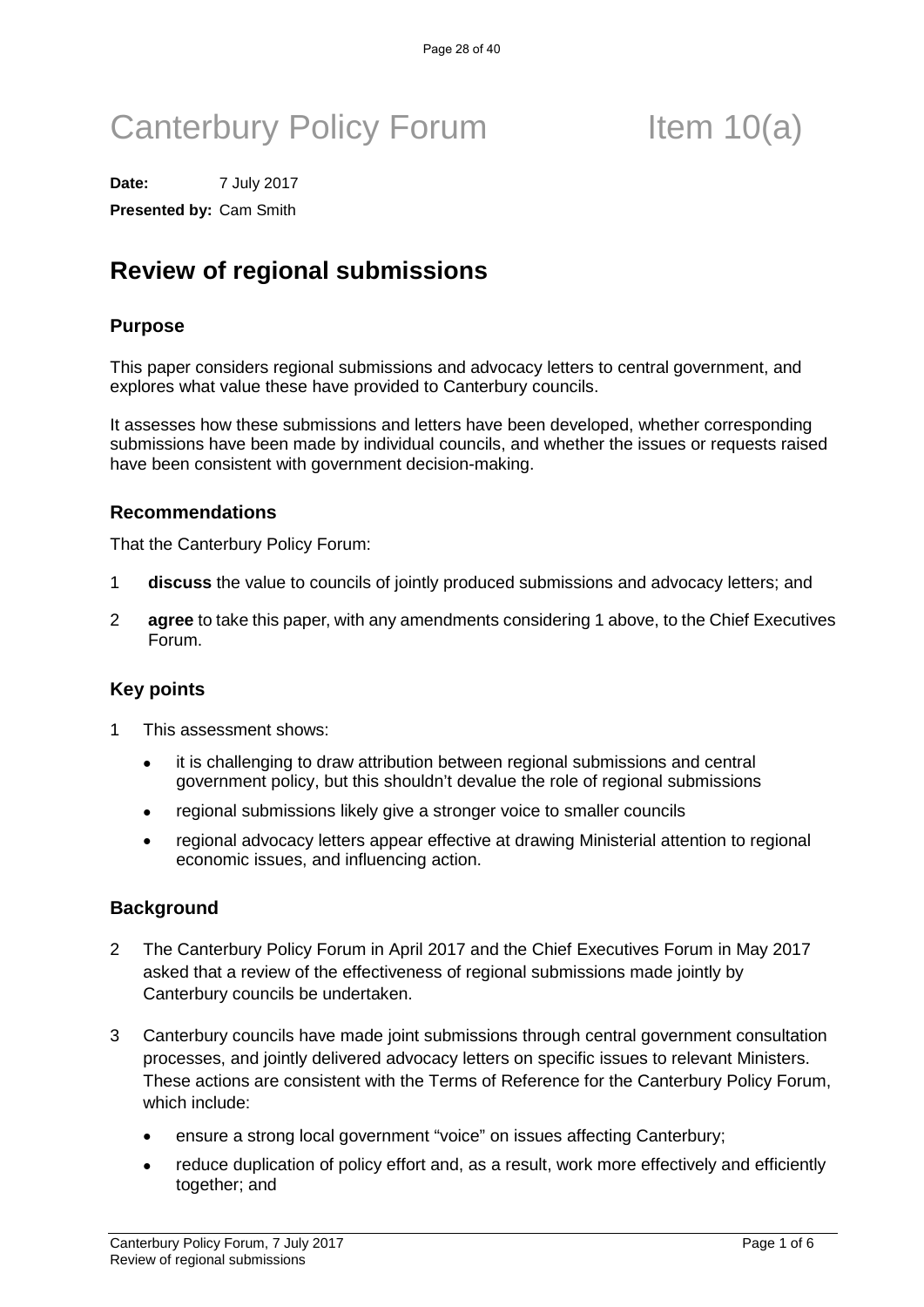- provide support to smaller councils when assessing national and regional policy initiatives.
- 4 This paper also takes into account the "Working together for Canterbury" paper presented to the Mayoral Forum in February this year, and particularly the policy and process for joint advocacy outlined in Appendix 4 of that paper. This included a process whereby:

"the relevant Forum or its Chair identifies and commissions a lead council or councils to prepare a draft joint submission in consultation with member councils and with the support of, and in consultation with, technical working groups as appropriate. The lead council is to reach agreement with other councils on the joint submission."

#### **Process**

- 5 The following process was undertaken for this paper:
	- identify all submissions and advocacy letters produced by, or on behalf of the Forum since 2014
	- identify the agency responsible for drafting these documents
	- select five submissions/letters for further analysis, including whether individual council submissions were also produced, and whether/what Ministerial/policy response was generated.
- 6 As noted, the analysis has been broadened to also include regional advocacy letters. Broadly speaking, regional submissions respond to central government policy or legislative proposals through consultation processes. Advocacy letters are used by Canterbury Councils to proactively raise issues or advocate actions with Ministers.
- 7 A full list of submissions and letters is provided in Appendix A. This shows:

| Total submissions $= 27$ | Submissions = $14$             |
|--------------------------|--------------------------------|
|                          | Letters $= 13$                 |
|                          | Mayoral Forum Secretariat = 15 |
| Drafting agency          | Environment Canterbury = $6$   |
|                          | Other = ჩ                      |

- 8 The documents range in length (and required effort). Some are substantive (the submission on the Resource Legislation Amendment Bill numbered 27 pages), while others, and especially letters, can be limited to 2 or 3 pages.
- 9 The Mayoral Forum Secretariat has produced much of the material (and letters in particular), while Environment Canterbury has produced the bulk of large submissions.

#### *Assessing the impact of submissions and advocacy letters*

10 Establishing whether and how regional submissions have impacted on final policy decisions is difficult. A regional submission will be one of many submissions received, some or all of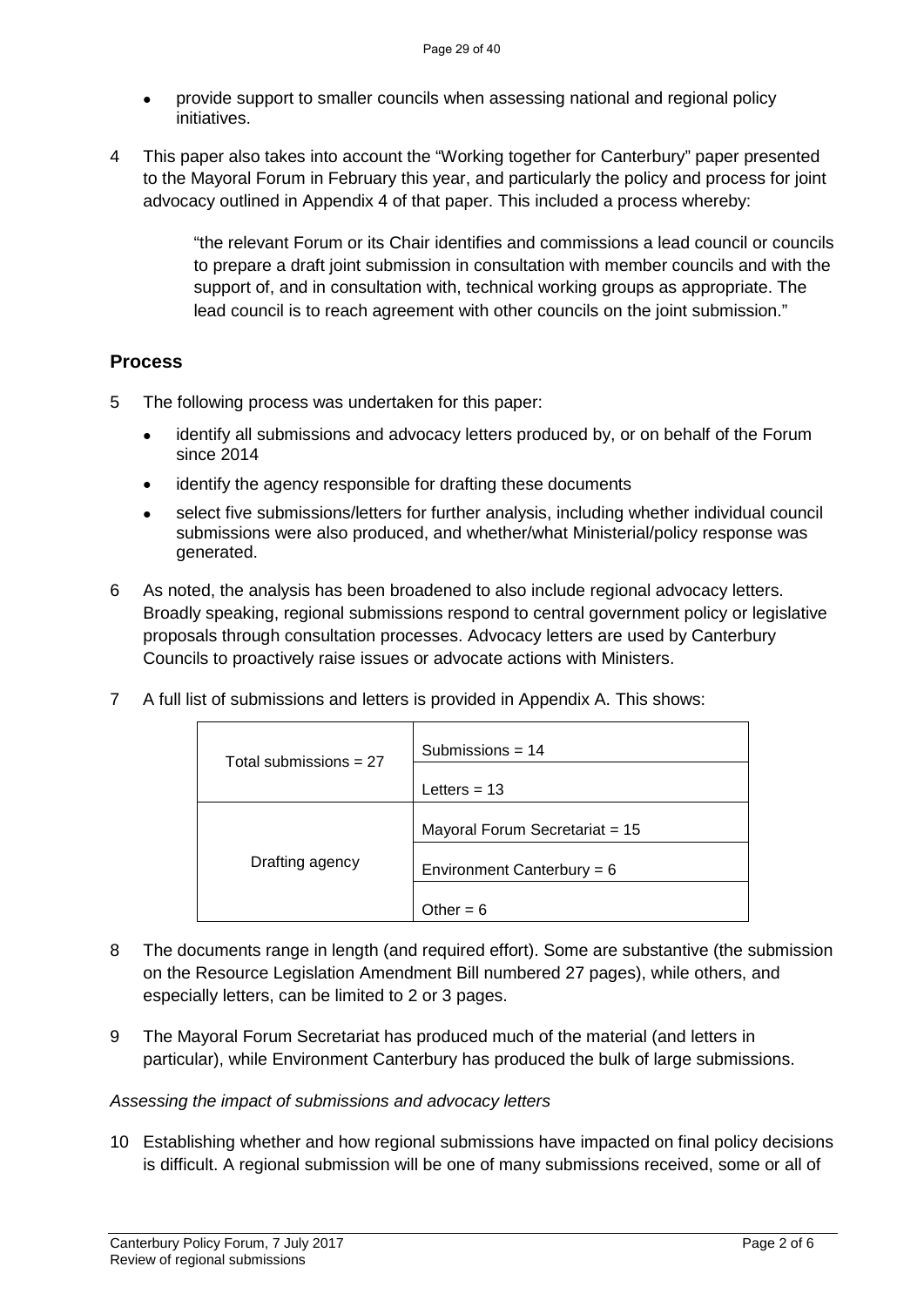which may support similar points, and generally there is limited/no feedback received from Select Committee or departments.

- 11 Assessing Ministerial responses to advocacy letters is less challenging. In most cases, Ministers (or their staff) reply directly to letters, which gives some basis to assess how effective a letter has been at a) drawing a Ministers attention to an issue, and b) influencing Ministerial action.
- 12 Further analysis has been undertaken on five submissions and advocacy letters to assess what Ministerial/policy response was generated, and whether individual council submissions were also produced (Appendix B).
- 13 Submissions influence and help shape policy and legislative proposals, and the analysis in Appendix B shows that points raised within the selected regional submissions have been consistent with policy outcomes. However, while direct attribution is difficult to prove, this shouldn't devalue the role of (regional) submissions.
- 14 Regional advocacy letters appear to be effective at drawing attention to issues and influencing action. This would seem an efficient mechanism given the relatively low resource requirements for crafting letters (when compared to drafting submissions).

#### *Value to Canterbury councils*

- 15 The value of regional submissions and letters can also be assessed against the relevant sections of the Canterbury Policy Forum terms of reference (outlined in paragraph 2 above).
- 16 It seems reasonable to assume regional submissions give a stronger voice to local government in Canterbury, and that regional advocacy letters will hold more weight with Ministers than letters from individual councils.
- 17 On reducing duplication and working more efficiently, individual councils have submitted on policy or legislative proposals with significant implications e.g. large RMA or LGA proposals. This is understandable given the implications of these proposals may differ across councils.
- 18 There appears limited duplication for smaller scale issues, or on issues with a regional economic focus e.g. ultrafast broadband, telecommunications, migrant support (it's assumed that individual councils aren't replicating Mayoral forum letters). However, it is on these issues where letters seem to have received greater traction.
- 19 Submitting and presenting as a collective also presents efficiencies for those running submission and hearing processes. The Office of the Clerk positively commented on this following a joint presentation at a Select Committee hearing.
- 20 Whether or not smaller councils have received support for assessing national and regional policy initiatives is a matter for smaller councils to judge. Their views on this will be useful.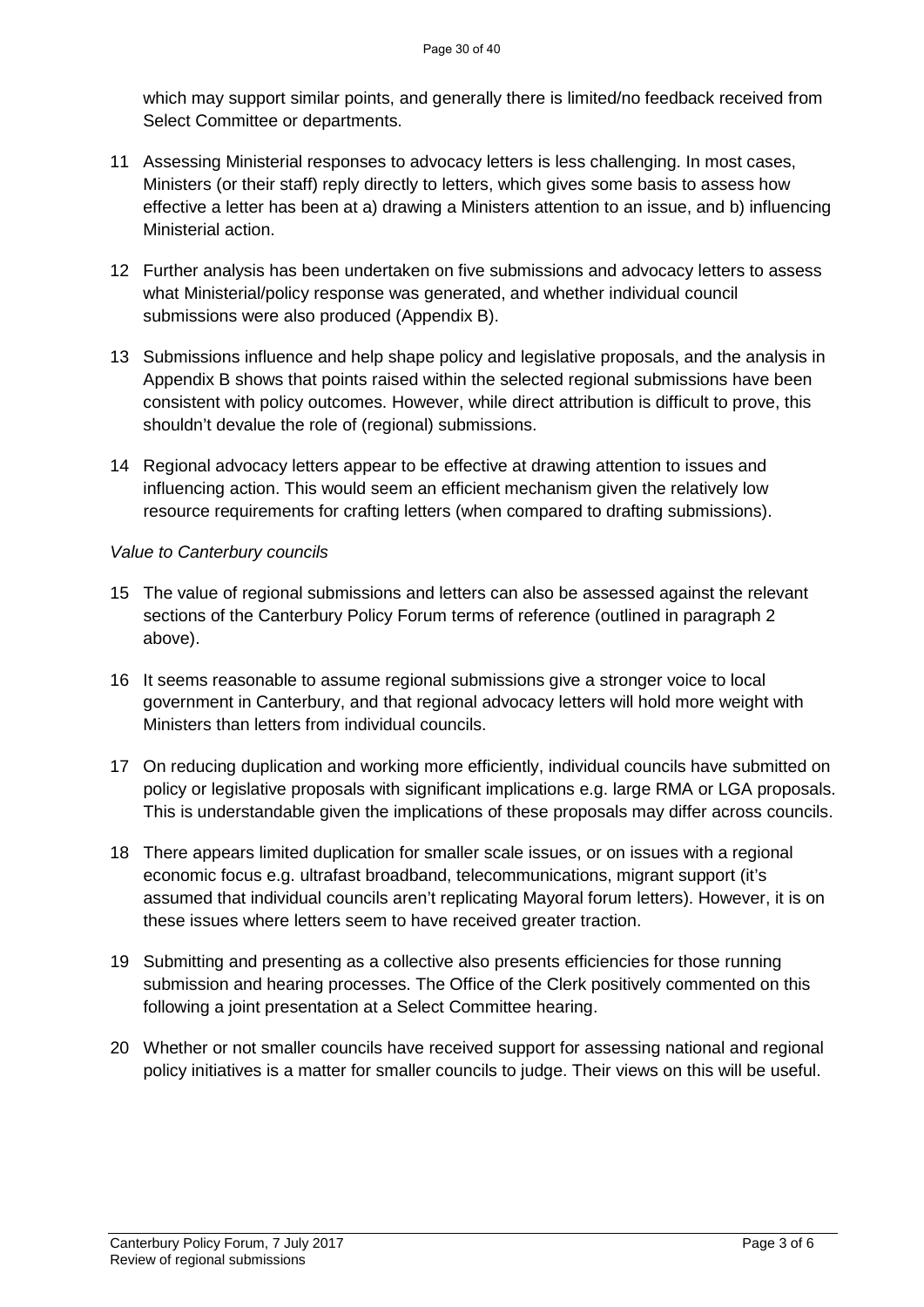|  | Appendix A – List of regional submissions and advocacy letters |
|--|----------------------------------------------------------------|
|--|----------------------------------------------------------------|

| <b>Date</b>   | <b>Subject</b>                                                               | Submission/<br>advocacy letter | <b>Audience</b>                                                 | <b>Drafting agency</b>                            | <b>Did individual</b><br>councils submit? |
|---------------|------------------------------------------------------------------------------|--------------------------------|-----------------------------------------------------------------|---------------------------------------------------|-------------------------------------------|
| Dec-14        | Settlement support for new migrants                                          | Letter                         | Ministers of Immigration and Ethnic<br>Communities              | Secretariat                                       | n/a                                       |
| Dec-14        | Rural connectivity in Canterbury                                             | Letter                         | Ministers for Communications and<br><b>Economic Development</b> | Secretariat                                       | n/a                                       |
| Apr-15        | Heritage NZ Pouhere Taonga Statutory Policies                                | Submission                     | <b>HNZPT</b>                                                    | ECan                                              | n/a                                       |
| $May-15$      | <b>Environment Canterbury Review</b>                                         | Submission                     | <b>MfE</b>                                                      | Waimakariri, with<br>support from<br>Secretariat  | Yes, majority                             |
| <b>Jun-15</b> | Selection process for UF Broadband                                           | Letter                         | <b>MBIE</b>                                                     | Secretariat                                       | n/a                                       |
| $Jul-15$      | Fire services review                                                         | Submission                     | <b>DIA</b>                                                      | Secretariat                                       | Yes, majority                             |
| <b>Nov-15</b> | Access for migrants to health care                                           | Letter                         | Minister of Health                                              | Ashburton                                         | n/a                                       |
| <b>Nov-15</b> | <b>Environment Canterbury Transitional</b><br>Governance Bill                | Submission                     | <b>Select Committee</b>                                         | Waimakariri,,<br>with support from<br>Secretariat | Yes, majority                             |
| Dec-15        | Fast broadband in rural Canterbury                                           | Letter                         | Minister for Communications                                     | Secretariat                                       | n/a                                       |
| Feb-16        | <b>Convention and Events Centre</b>                                          | Letter                         | Prime Minister                                                  | Secretariat                                       | n/a                                       |
| Mar-16        | Resource Legislation Amendment Bill                                          | Submission                     | <b>Select Committee</b>                                         | ECan                                              | Yes, majority                             |
| Mar-16        | Tourism in Canterbury - and planning for further<br>expansion                | Letter                         | Prime Minister/Minister of Tourism                              | Secretariat                                       | n/a                                       |
| Apr-16        | Fresh Water next steps                                                       | Submission                     | <b>MfE</b>                                                      | ECan                                              | Yes, several                              |
| May-16        | Partnering with government to encourage and<br>support tourism in Canterbury | Letter                         | Prime Minister/Minister of Tourism                              | Secretariat                                       | n/a                                       |
| $Jul-16$      | National Policy Statement Urban Development<br>Capacity                      | Submission                     | <b>MfE</b>                                                      | ECan                                              | Yes, several                              |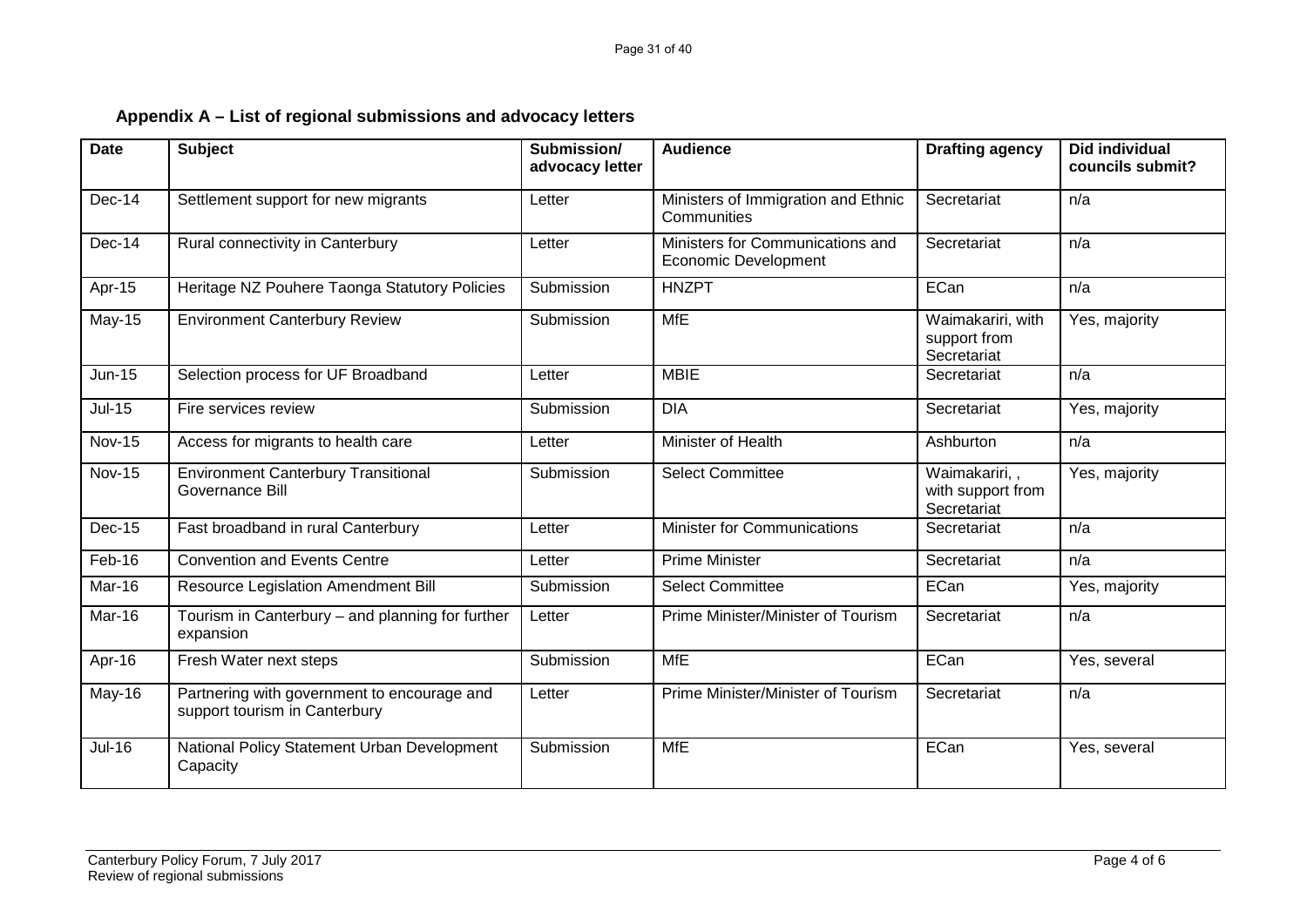| Jul-16        | Local Government Act Amendment Bill (No 2)<br>2016                                        | Submission | <b>Select Committee</b>                                                               | ECan/Secretariat | Yes, majority |
|---------------|-------------------------------------------------------------------------------------------|------------|---------------------------------------------------------------------------------------|------------------|---------------|
| Aug-16        | Telecommunications (Property Access and other<br>matters) Amendment Bill                  | Submission | <b>Select Committee</b>                                                               | Secretariat      | No            |
| Aug-16        | Regulations to support the Fire and Emergency<br>New Zealand Bill                         | Submission | <b>DIA</b>                                                                            | Secretariat      | unclear       |
| Aug-16        | Fire and Emergency New Zealand Bill                                                       | Submission | <b>Select Committee</b>                                                               | Secretariat      | Yes, several  |
| Sep-16        | Growth of tourism – and economic development<br>in Canterbury                             | Letter     | Prime Minister/Minister of Tourism                                                    | Secretariat      | n/a           |
| Sep-16        | Migrant children's access to education services                                           | Letter     | Minister for Tertiary Education,<br>Skills and Employment                             | Waimakariri      | n/a           |
| <b>Nov-16</b> | Telecommunications (Property Access and other<br>matters) Amendment Bill (interim report) | Submission | <b>Select Committee</b>                                                               | Secretariat      | No            |
| $Jan-17$      | Health (Fluoridation of Drinking Water)<br>Amendment Bill                                 | Submission | <b>Select Committee</b>                                                               | CCC              | Yes, several  |
| Feb-17        | Endorsing the mission and urgency of the<br>Lincoln hub                                   | Letter     | Minister for Tertiary Education,<br>Skills and Employment, and<br>Minister of Finance | Secretariat      | n/a           |
| May-17        | Clean water consultation                                                                  | Submission | <b>MfE</b>                                                                            | ECan             | Yes, several  |
| Jun-17        | Immigration as an election issue                                                          | Letter     | Political party leaders                                                               | <b>SDC</b>       | n/a           |
| Jun-17        | Economic growth and immigration in Canterbury                                             | Letter     | Prime Minister and Minister of<br>Immigration                                         | Secretariat      | n/a           |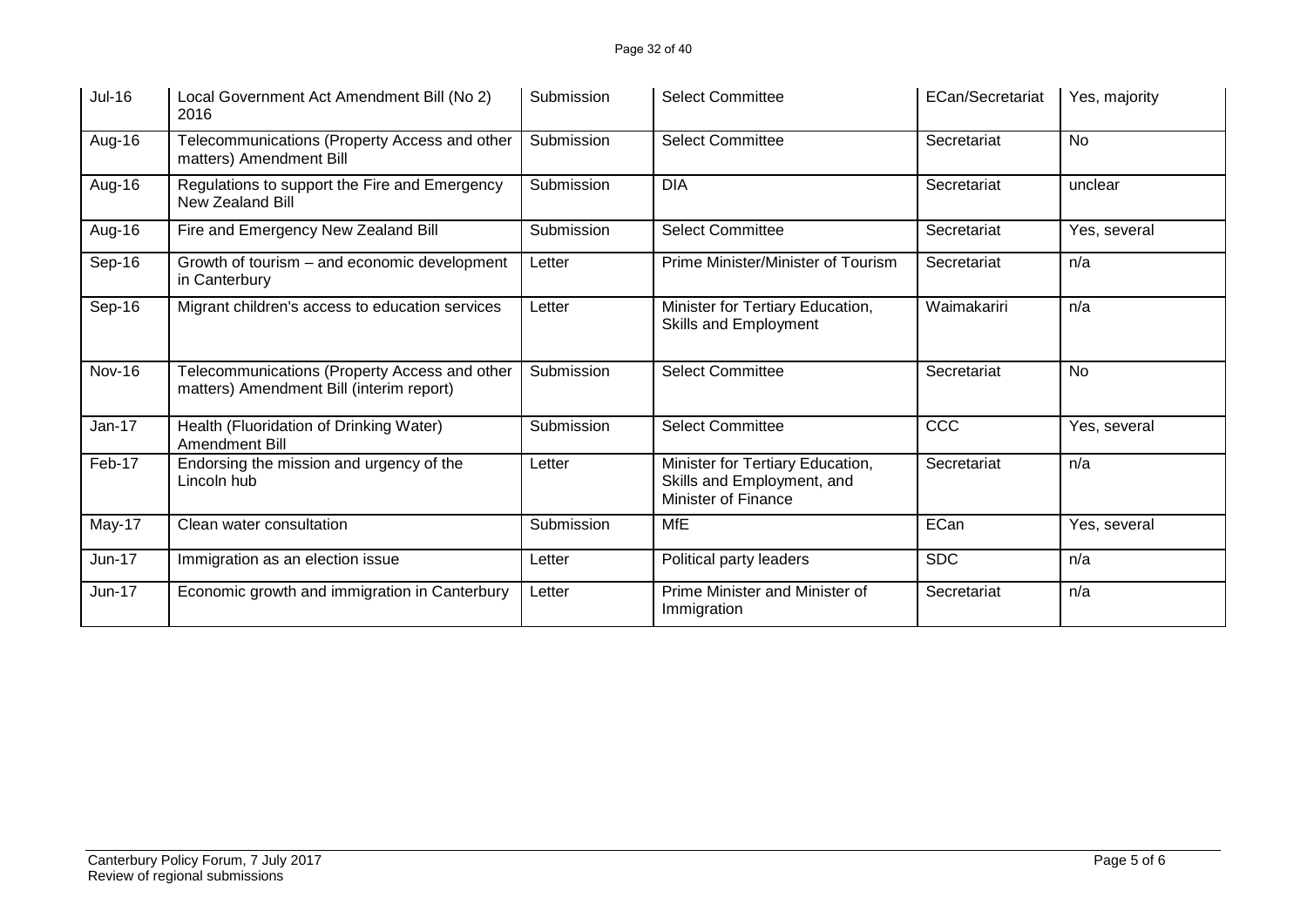| <b>Submission</b>                                                                                      | Were individual submissions<br>made?                                                                              | Were policy decisions consistent<br>with the submission?                                                                                     | Comment                                                                                                       |
|--------------------------------------------------------------------------------------------------------|-------------------------------------------------------------------------------------------------------------------|----------------------------------------------------------------------------------------------------------------------------------------------|---------------------------------------------------------------------------------------------------------------|
| <b>Resource Legislation Amendment Bill</b><br>(Select Committee).                                      | Yes, majority of councils submitted.                                                                              | Majority of points raised consistent<br>with final RLAA changes.                                                                             |                                                                                                               |
| <b>Local Government Act Amendment</b><br>Bill 2016 (Select Committee).                                 | Yes, majority of councils submitted.                                                                              | It is understood disputed provisions<br>have been amended (around<br>mandatory performance reporting and<br>service amalgamation).           | The Select Committee reported back<br>on 16 June 2017. Implications still<br>being assessed.                  |
| <b>Telecommunications (Property Access</b><br>and other matters) Amendment Bill<br>(Select Committee). | No. The submission supported<br>Northpower's submission for a<br>supplementary order paper (SOP).                 | Yes. SOP was included in Select<br>Committee report back and reflected<br>in final amendment Act.                                            | Successfully partnered with private<br>sector through a Select Committee<br>process.                          |
| <b>Advocacy letter</b>                                                                                 | What was being advocated?                                                                                         | Has there been any progress?                                                                                                                 | Comment                                                                                                       |
| To Minister of Health – Access for<br>migrants to health care.                                         | Policy change for publicly funded<br>healthcare in Canterbury.                                                    | No. Minister satisfied with existing<br>provisions.                                                                                          | Another letter was sent, but without a<br>material response from the Minister.                                |
| To Minister of Tourism - Tourism in<br>Canterbury – and planning for further<br>expansion.             | Central government leadership;<br>funding assistance; certainty on<br>construction of convention centre<br>build. | Yes, establishment of tourism<br>infrastructure fund, announcement on<br>construction; limited progress on<br>central government leadership. | Canterbury councils secured approx.<br>1/3 of funding in round 1, and $\frac{1}{4}$ of<br>funding in round 2. |

**Appendix B – Further analysis on 5 regional submissions and advocacy letters**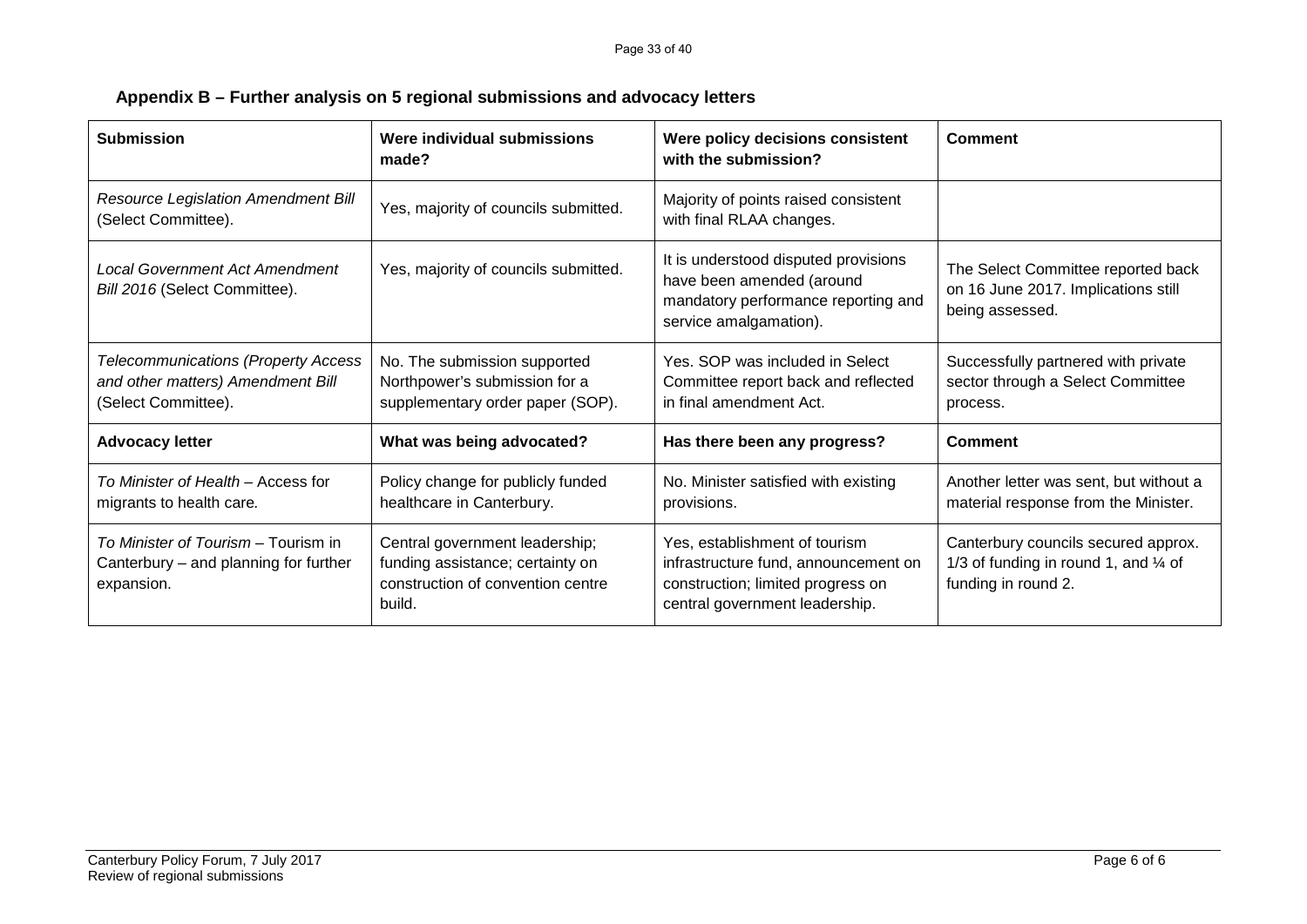**Date:** 31 July 2017

**Presented by:** David Ward (Chair, Canterbury Corporate Forum) is an apology for this meeting – to be taken as read

### **Canterbury Corporate Forum report**

### **Purpose**

This paper reports on the Canterbury Corporate Forum meeting held on 17 July 2017.

#### **Recommendations**

That the Chief Executives Forum:

1 **note** the contents of this report.

#### **Background**

- 1 On 3 February 2017, Chief Executives agreed new arrangements for the structure, function, planning and reporting of forums and working groups, including the formation of regional Corporate and Operations Forums.
- 2 Chief Executives' intent is to recognise and affirm the good work being done in working groups, to strengthen the two-way flow of communication between regional forums and working groups, and to support working groups to be even more effective.
- 3 Chairs of the Corporate and Operations Forums gave verbal updates on their inaugural meetings to Chief Executives on 8 May 2017. In David Ward's absence, the following reports on the second Corporate Forum meeting held on 17 July 2017.

### **Progress**

- 4 The meeting opened with a general discussion on the Mayoral and Chief Executives work programme for the 2017–19 period, together with an acknowledgement of the benefits that the Canterbury Policy Forum has been able to deliver to the Councils of Canterbury.
- 5 The respective Chairs of the Canterbury Finance Managers Group, Canterbury Chief Information Officers Group and Canterbury Records and Information Management Support Group took time to talk about their current work programmes, key risks, milestones and opportunities. Following this discussion, the Forum identified a number of risks that they requested David Ward as Chair to report back to this Forum.

#### **Key discussion points**

6 There is a risk of not meeting the expectations of the Chief Archivist, Archives New Zealand, about information management. While there is currently no legislation in place requiring us to undertake certain activities, there is an expectation around the importance of record keeping. Counter to this are concerns expressed around the ability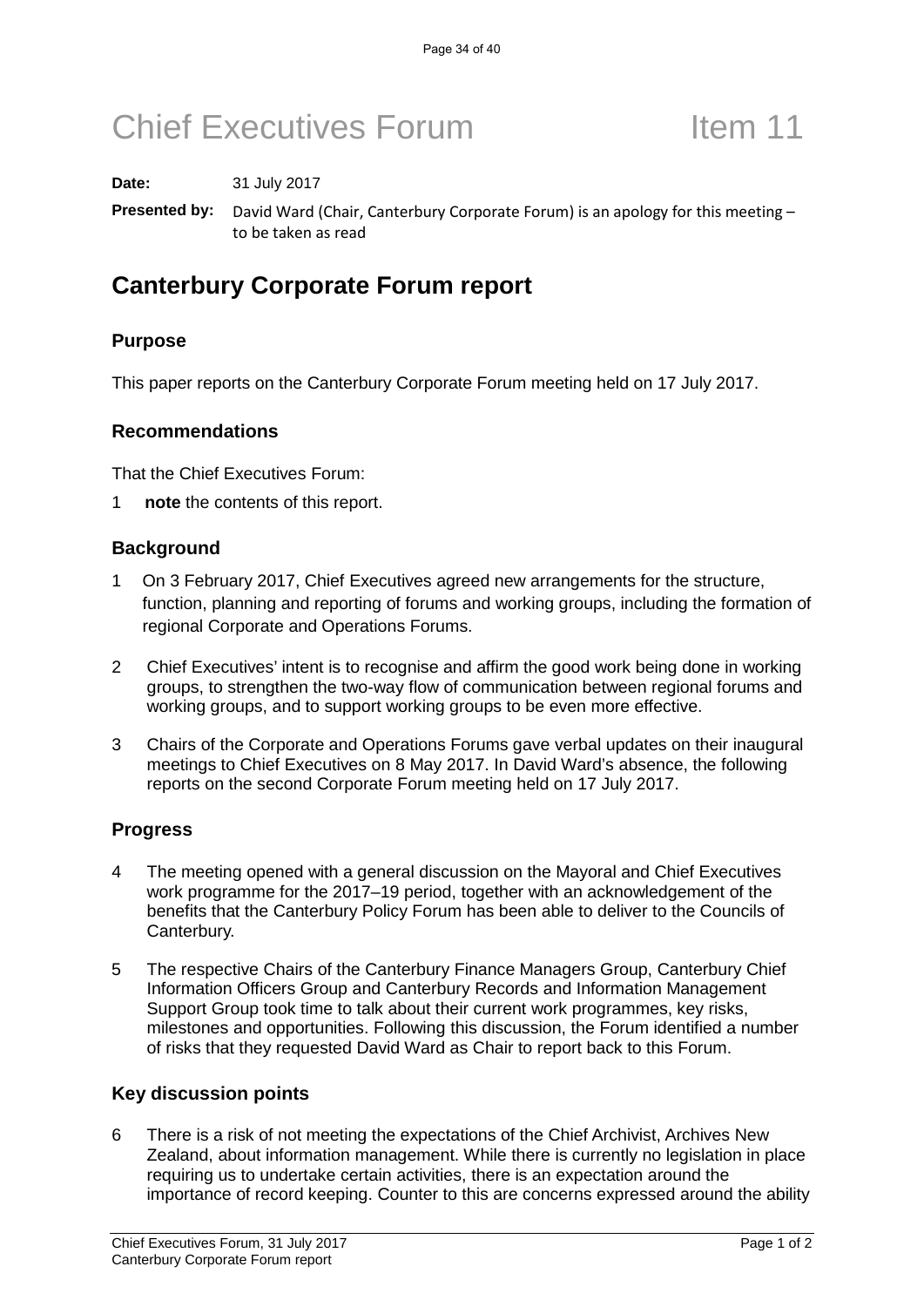of local authorities to resource staff appropriately, the availability of required skill bases to complete work requirements, and the need to ensure we have the correct technology in place. It was accepted that the Canterbury region will need to develop a focus on records management.

- 7 Protection of information is of paramount importance. The point was made that a cyberattack is not necessarily an IT issue. Further, as organisations we become more vulnerable to virus attacks and other unscrupulous seekers of information. The meeting raised further issues around the strength of technology providers and in some instances, the under-performance of those parties.
- 8 Is the cost of legislation compliance outgrowing the cost of service delivery? This will impact quite strongly on the perception of local governments' role, responsibility and overall performance.
- 9 The value of the Deloittes internal audit programme was acknowledged with specific reference being made to procurement contract management. This is a key focus area for the Office of the Auditor General through the current audit review process.
- 10 How can we make it easier for our customers to do business with their local councils? Again we run the risk of focusing on legislative compliance ahead of actual service delivery. The meeting also discussed the perceived benefits of s17a reviews and challenged whether in fact that process has changed our thinking, practices or processes.

#### **Next meeting**

11 The Corporate Forum will next meet on 16 October 2017. The focus of that meeting will be identifying further risks to our industry and appropriate responses from the three working groups to those risks.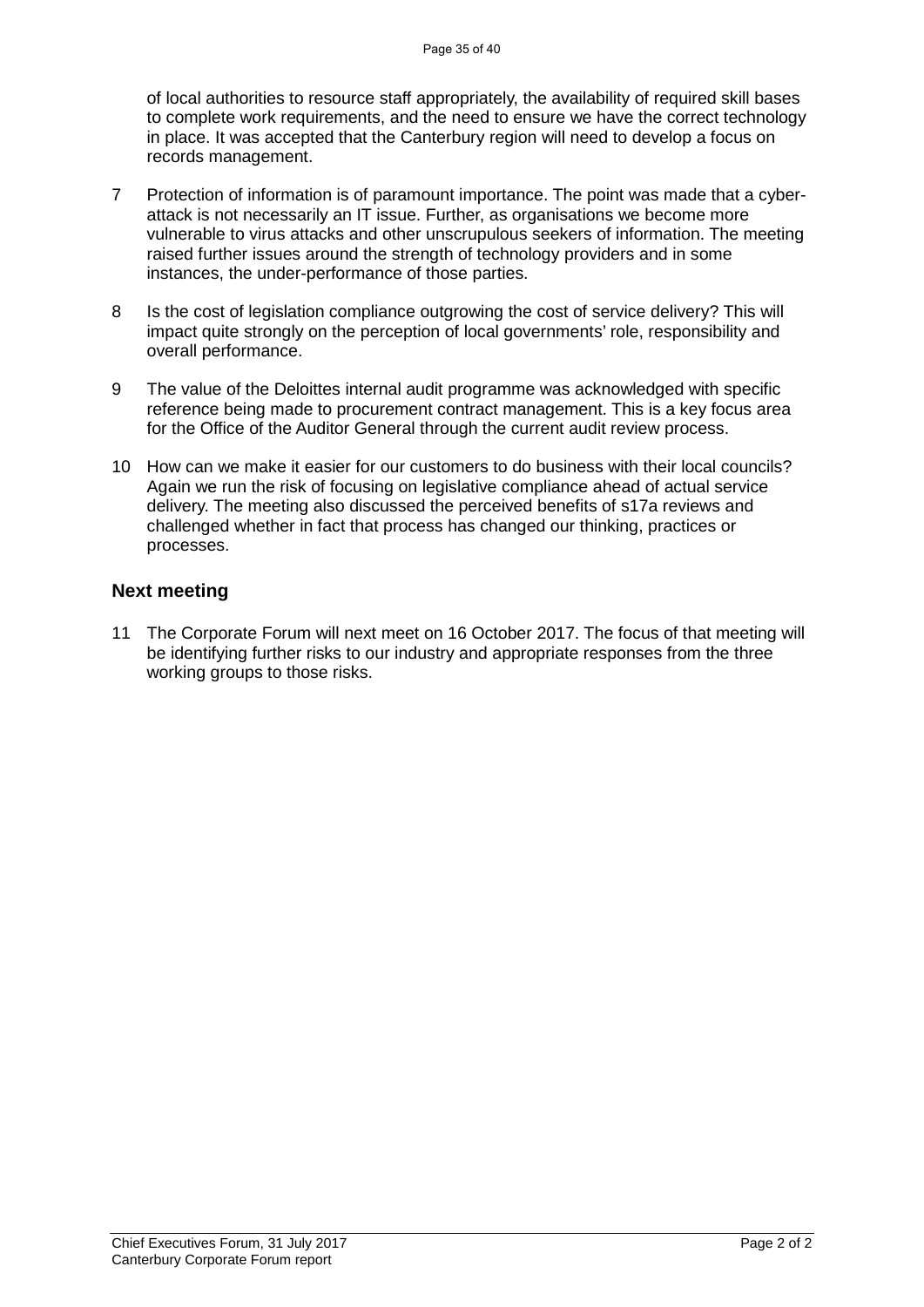#### **Date:** 31 July 2017

**Presented by:** Tim Harris for David Ward, Chief Executive, Selwyn District Council

## **Rating and valuation services project update**

### **Purpose**

This paper reports progress of the valuation and rating project.

#### **Recommendations**

That the Chief Executives Forum:

1 **note** the progress that has been made by the working group on the tender for preparation of a business case to assess future options.

#### **Progress**

- 1 The Chief Executives Forum received a detailed report on the valuation and rating programme on 8 May 2017. This paper gives an update on progress since then.
- 2 The Rating and Valuation project is progressing along two parallel work streams:
	- establishing a Canterbury Rating Officers' Group
	- a business case for better integration of the rating and valuation functions.
- 3 The Rating Officers' Group has met three times, with meetings held quarterly. The group is supported by Greg Bell, Corporate Services Manager, Selwyn District Council and Diane Brandish, Head of Financial Management, Christchurch City Council. The aim of the Group is to support rating officers through creating networks, sharing and comparing good practice and receiving technical information such as legal updates. Meetings to date have highlighted that councils do operate in quite different ways at times and all can benefit from learning from each other.
- 4 The working group has recently tendered for the preparation of a business case to assess future options. The questions to be answered are: (a) whether it is technically feasible to have a single rating system across Canterbury that can integrate with existing enterprise systems; and (b) whether this is economically sensible. The aim is to be able to bring a report to the Chief Executives Forum on options for the way forward that are based on a detailed understanding of the technical, operational and financial implications.
- 5 The tender process is not yet complete as it has proved challenging to package the work in such a way that it answers the questions within the budget available. Negotiations with the preferred supplier are on-going. Once the project starts we expect it will take around six months for the consultant to complete the work. This stage of the project will require the support of all councils in the provision of information to the consultant.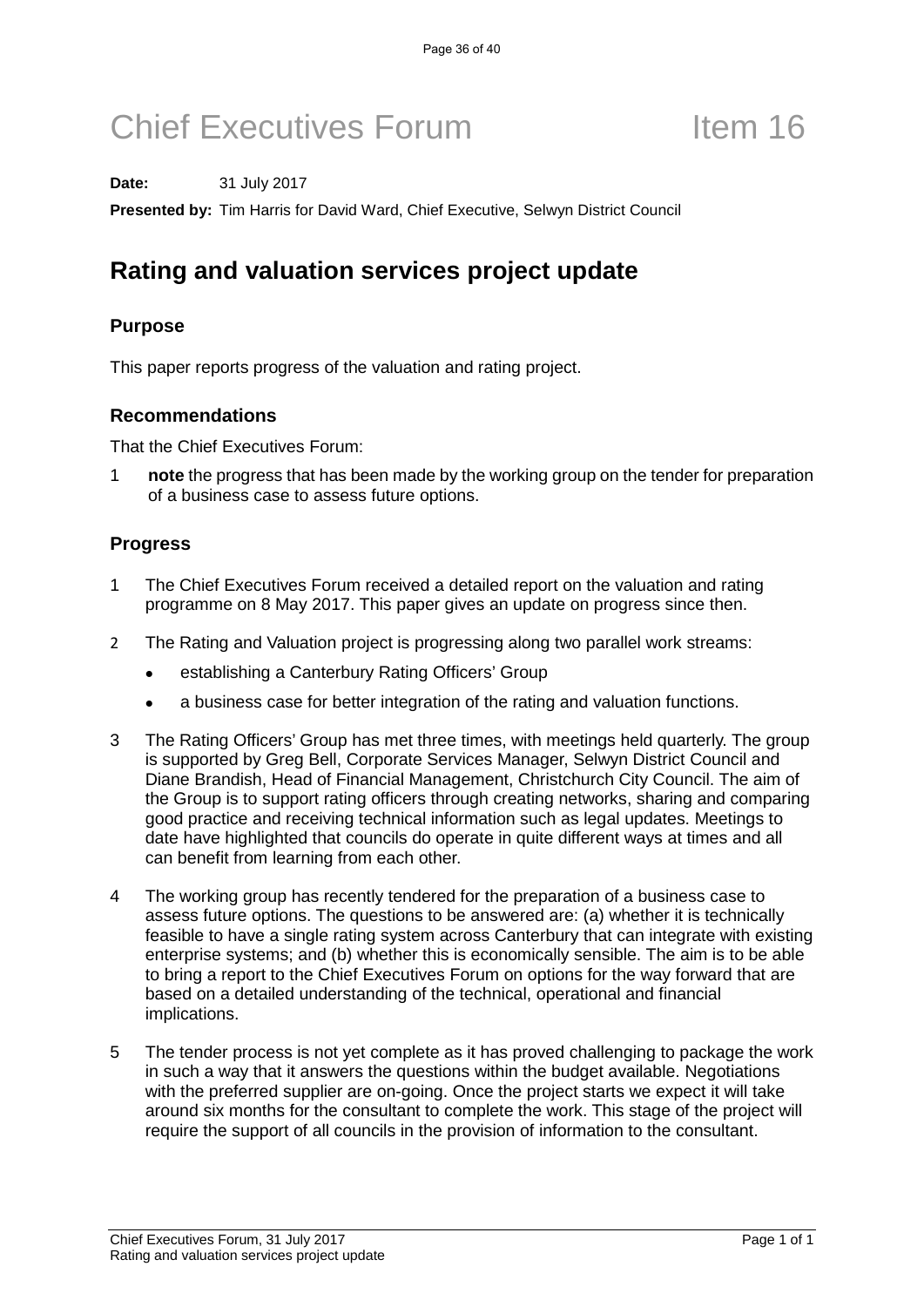#### **Date**: 31 July 2017

**Presented by:** David Ward (Chair, Long-Term Plan Working Group) is an apology for this meeting – to be taken as read

## **Long-Term Plan working group update**

### **Purpose**

This paper provides an update on the Long-Term Plan Working Group.

#### **Recommendations**

That the Chief Executives Forum:

1 **note** the contents of this report.

#### **Background**

- 1 On 12 August 2016, the Policy Forum agreed to form a Long-Term Plan Working Group to identify opportunities for councils to work together in the development of Long-Term Plans (LTPs), infrastructure strategies and financial strategies for 2018–28.
- 2 This work builds on the initiatives of the 2015-25 LTP process where councils collaborated on population data, infrastructure strategies, service delivery reviews and development of significance and engagement policies.
- 3 On 8 May 2017, the Chief Executives Forum received a detailed report on the group's progress. This report provides an update on progress since then.

#### **Update**

- 4 The group next meets on 7 August 2017. The purpose for meeting is two-fold:
	- council perspective representatives from each of the attending Councils will take time to detail the work their respective councils have undertaken to this point: key assumptions, identified risks, timeframe for completion, adequacy of resourcing and consultation process. These presentations will focus on best practice, shared resources, and collaboration to ensure that our experienced professional staff are able to complete well-reasoned, draft Long-Term Plan documents for council consideration and community consultation.
	- audit perspective each of the Canterbury audit directors has been invited to this meeting, firstly to hear how their client councils are progressing, and secondly to provide information to the group about:
		- o anticipated matters of emphasis through audit process
		- o financial strategy / infrastructure strategy and whether you favour separate or collective strategies
		- o the Hot Review process and the perceived benefits that provides to local authorities and their communities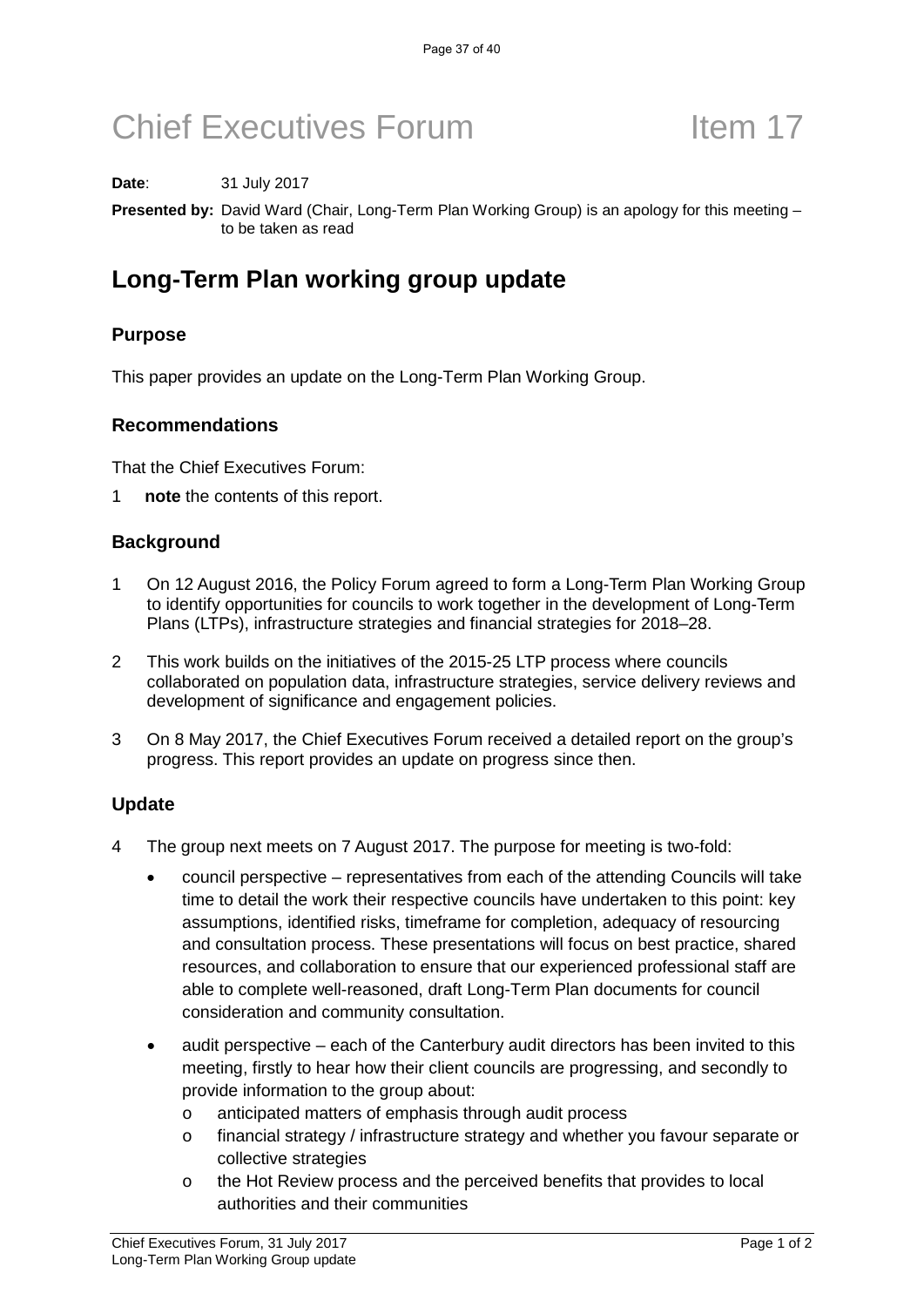- o a desire to ensure KPIs are locally focussed, not nationally focussed.
- 5 The intended outcome from this meeting is that both council staff and Audit Directors are clearly aware of matters of emphasis and time constraints at an early stage, thus making the end part of the draft LTP adoption process more palatable, and enhancing the value of the process and the documentation to the community.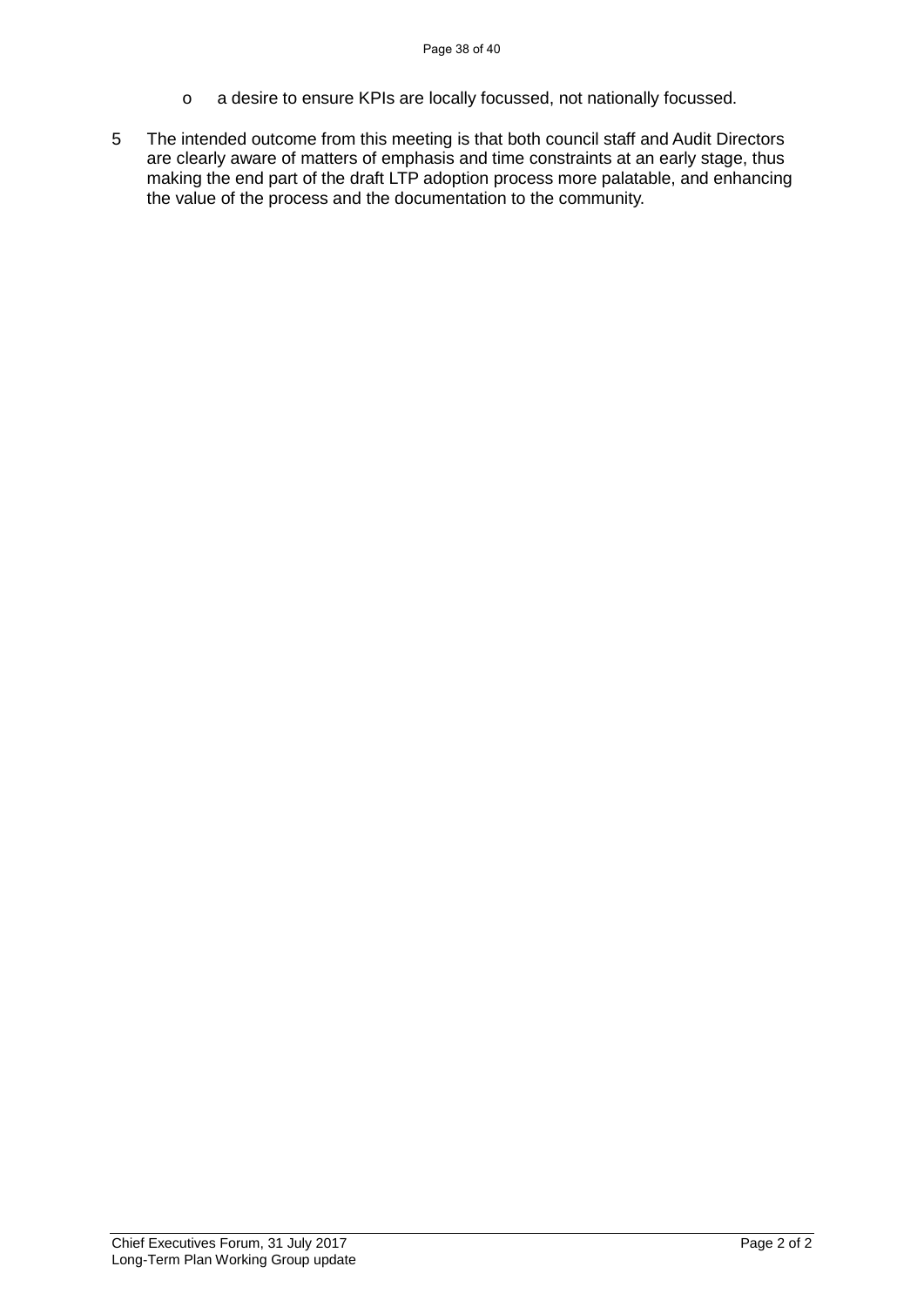#### **Date:** 31 July 2017

**Presented by:** Matt Bennet, (Co-chair Health and Safety Advisors Group) - to be taken as read

## **Health and Safety Advisors Group update**

### **Purpose**

This paper provides an update on the Health and Safety Advisors Group.

#### **Recommendations**

That the Chief Executives Forum:

1 **note** the contents of this update.

### **Background**

- 1 On 2 February 2017, Chief Executives agreed terms of reference for a regional health and safety advisors technical working group reporting directly to the Chief Executives Forum.
- 2 On 8 May 2017, Chief Executives received a report on the inaugural meeting of the group. This paper provides an update on the group's second meeting.

### **Progress**

- 3 The Health and Safety Advisors Group met for the second time on 12 June 2017.
- 4 The group has identified that it will be most effective by being a conduit to leverage individual expertise to keep the collective informed of current state and future developments in relevant areas of health and safety.
- 5 It provides a forum for questions and challenges to be openly discussed. A set agenda has been adopted to achieve this, which includes a regular presentation from an external subject matter expert on a pertinent topic.
- 6 Meetings are held quarterly. The next meeting is scheduled for 4 September 2017. WorkSafe NZ and ISAAC are being invited to speak on contractor management.